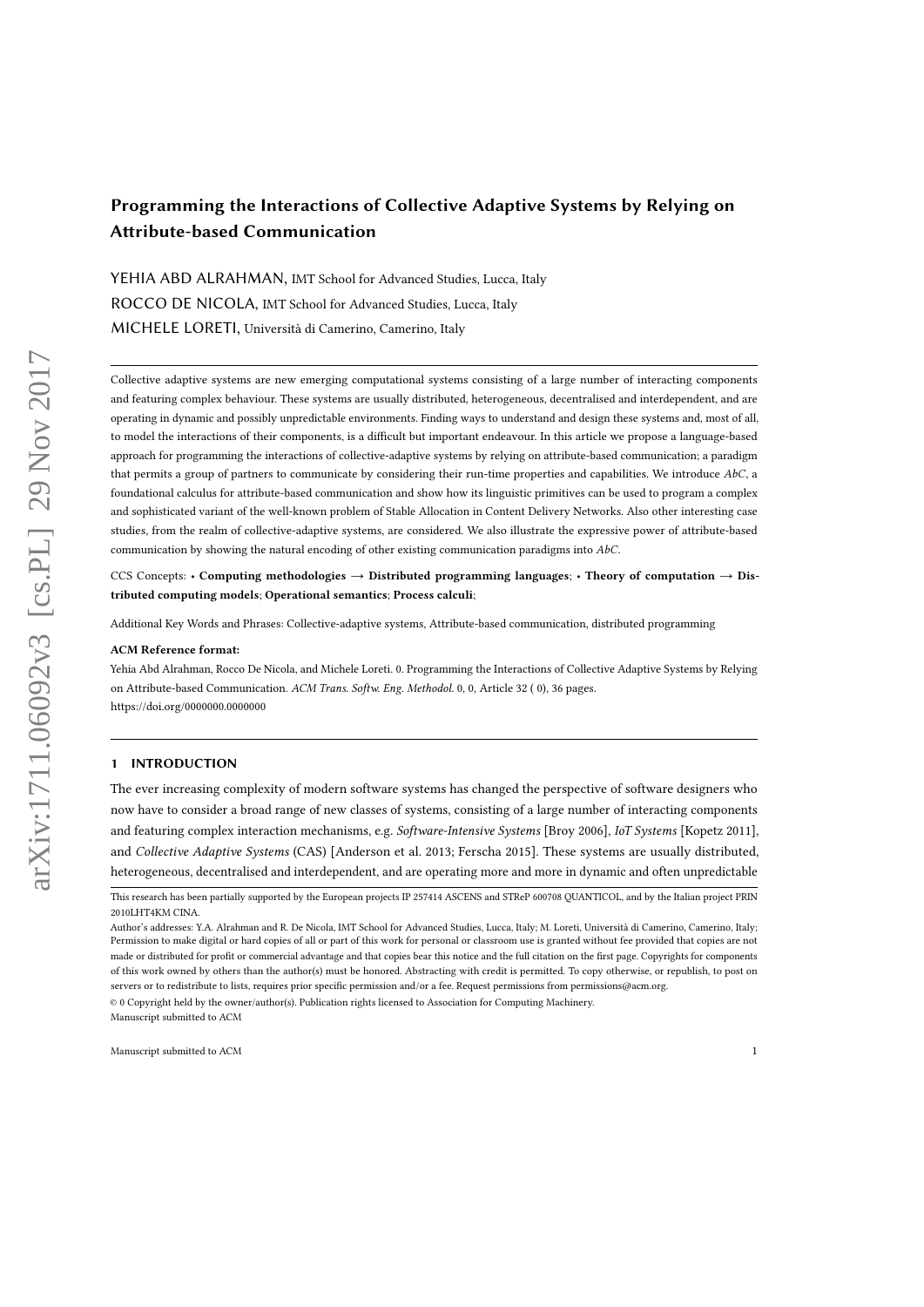environments. There exist different kinds of complexity in the development of software systems. Historically, as software systems grew larger, the focus shifted from the complexity of developing algorithms to the complexity of structuring large systems, and to the inevitable complexities of building distributed and concurrent systems [Wirsing and Holzl 2006]. We are now facing another level of complexity arising from the fact that systems have to operate in large, open and non-deterministic environments where the complexity of interaction is increased.

Most of the current communication models and programming frameworks still handle the interaction between distributed components by relying on their identities, like in the Actor model [Agha 1986], or by relying on the communication channels on which they are listening, like in point-to-point channel-based communication [Sangiorgi and Walker 2003], multicast with explicit addressing [Holbrook and Cheriton 1999], and broadcast communication [Prasad 1991]. These models and frameworks use names or addresses, that are totally independent from the run-time properties and capabilities of the interacting components, as first-class citizens to model the interaction. This makes it hard to program complex behaviours and coordination actions (reconfiguration, adaptation, opportunistic interactions, ...) that depend on the components' status rather than on their identities or addresses. The complexity of these models arises because they are communication centric; the behaviour mainly consists of a process implementing a specific communication protocol and the programmer has to manage the channels or the addresses on which components interact.

In our view, to deal with CAS, it is important to consider more *data centric* interaction primitives that abstract from the underlying communication infrastructure (i.e., infrastructure-agnostic) and relies on anonymous one-to-many interactions to send messages to potential receivers. In this article we study the impact of a new paradigm that permits a group of partners to interact by considering their properties and capabilities at run-time. The findings we report in this article have been triggered by our interest in CAS, and by the recent attempts to define appropriate linguistic primitives to deal with such systems, see e.g. Intelligent Ensembles [Krijt et al. 2017], FORMS [Weyns et al. 2012], Rainbow [Garlan et al. 2004], SOA-based [Calinescu 2008], Swarm of Cognitive Agents [Park and Tran 2012], UNDERSEA [Gerasimou et al. 2017], TOTA [Mamei and Zambonelli 2004], SCEL [De Nicola et al. 2014] and the calculi presented in [Alrahman et al. 2015] and [Viroli et al. 2013].

#### Collective-Adaptive Systems (CAS)

CAS [Anderson et al. 2013] consist of a large number of interacting components which combine their behaviours, by forming collectives, to achieve specific goals depending on their attributes, objectives, and functionalities. Decisionmaking in these systems is complex and components interaction may lead to unexpected behaviours. CAS are inherently scalable [Sanderson et al. 2015] and the boundaries between different CAS are fluid in the sense that components may enter or leave the collective at any time and may have different (potentially conflicting) objectives; so they need to dynamically adapt to their environmental conditions and contextual data. The need of engineering techniques to address the challenges of developing, integrating, and deploying CAS is advocated in [Sommerville et al. 2012]. Also the development of theoretical foundation for CAS is very important to understand their distinctive features [Cheng et al. 2009].

Clearly, the existing communication models do not scale with the high level of dynamicity of CAS, and, in our opinion, a change of perspective, that takes into account run-time properties, status, and capabilities of communicating systems, is on demand. The key concepts of CAS should be the basis for guiding the development of the new communication modalities.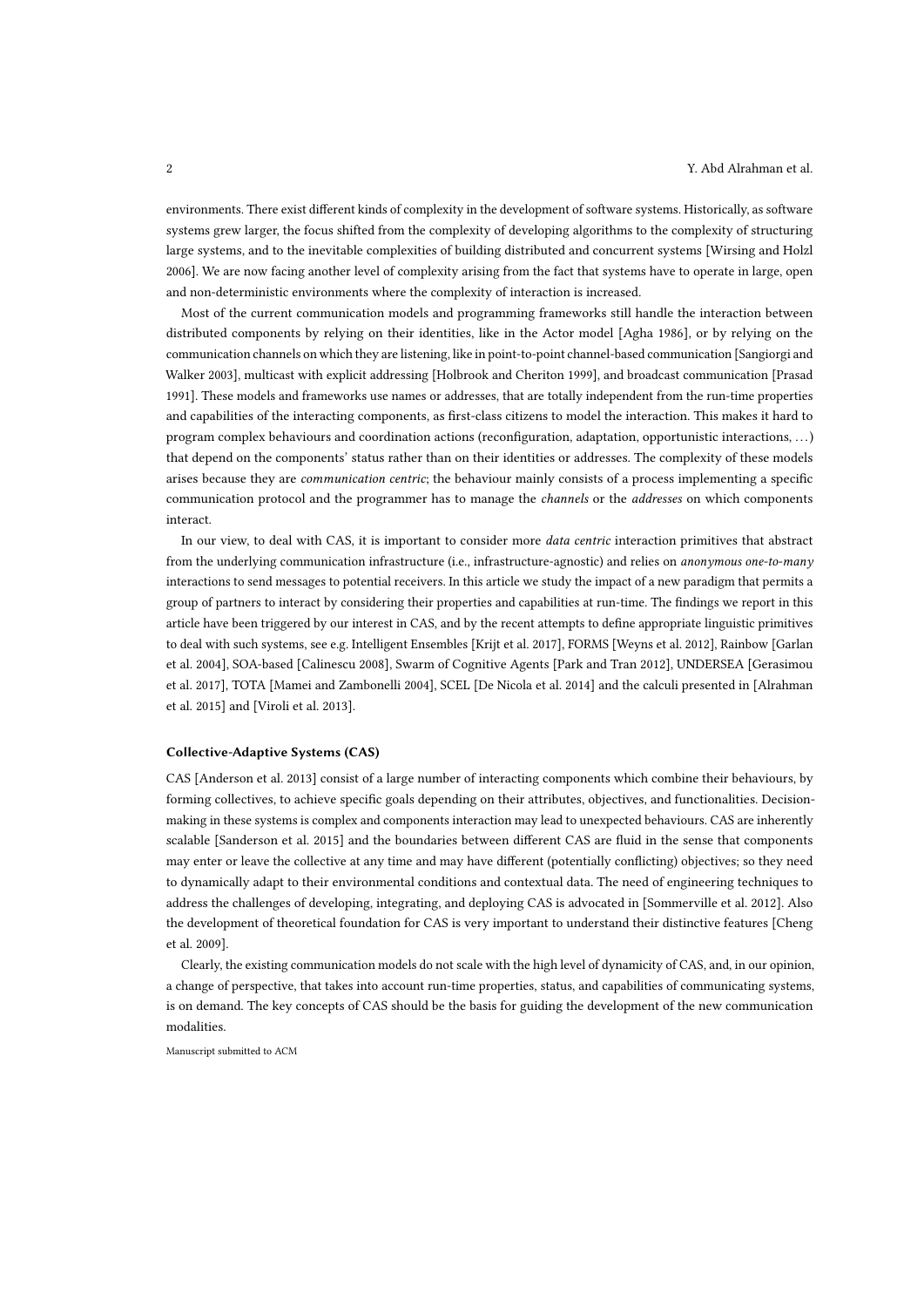In the following, we summarise the main concepts of CAS as reported in [Anderson et al. 2013; Cheng et al. 2009; Ferscha 2015; Sanderson et al. 2015]:

- Distribution: components are distributed on a shared environment and evolve independently, without any centralised control.
- Awareness: components are aware of their run-time status, characteristics, capabilities, and have some (partial) view of their surroundings.
- Adaptivity: components adapt their behaviours and their interaction policies in response to the changes in their contextual conditions and to the collected awareness data.
- Interdependence: any change in the shared environment might influence the behaviour of components.
- Collaboration: components collaborate and combine their behaviours to achieve system-level goals in response to changes in the environment or because of their predefined roles.
- Anonymity: components are able to communicate and exchange data without previously knowing the existence of each other; for example, the identity of a service provider is not relevant, only its features and its ability to provide the service are important.
- Scalability and Open-endedness: components may join or leave a system without disturbing the overall system behaviour; senders emit messages without being aware of the presence of receivers and receivers do not rely on specific senders.

#### Attribute-based Communication

In order to capture the above mentioned concepts, we have developed attribute-based communication, a communication paradigm that permits a group of partners to communicate by considering the predicates over the attributes they expose. Communication takes place anonymously in an implicit multicast fashion without a prior agreement between the communicating partners. Anonymity of interaction allows programmers to secure scalability, dynamicity, and open-endedness more easily. Sending operations are non-blocking while receiving operations are blocking. This breaks synchronisation dependencies between interacting partners, and permits modelling systems where communicating partners can enter or leave a group at any time without endangering the overall behaviour. Moreover, attributes make it easy to model awareness by locally reading the values of the attributes that may represent either the component status (e.g., the battery level of a robot) or the external environment (e.g., the external humidity). Groups are dynamically formed at the time of interaction by considering the interested receiving components that satisfy sender's predicates, and any run-time changes of attribute values allow opportunistic interactions between components. By parameterising the interaction predicates with local attributes, groups can be implicitly changed and adaptation is naturally captured. Security mechanisms can be placed on top of the attribute-based framework following standard approaches.

Modeling opportunistic interaction in classical communication paradigms like channel-based communication, e.g.,  $\pi$ -calculus [Milner et al. 1992], is definitely more challenging because components have to agree on specific names or channels to interact. Channels have no connection with the component attributes or characteristics; they are specified as addresses where the exchange should happen. Names and channels are static and changing them locally at run-time requires explicit communication and intensive use of scoping mechanisms which do affect readability and compositionality of programs.

It is also worth mentioning that Multi-Agent System (MAS) [Wooldridge 2000] is usually used for modeling distributed and adaptive systems, e.g., [Leitão et al. 2012; Lepuschitz et al. 2013]. Since MAS originates as a sub-field of distributed Manuscript submitted to ACM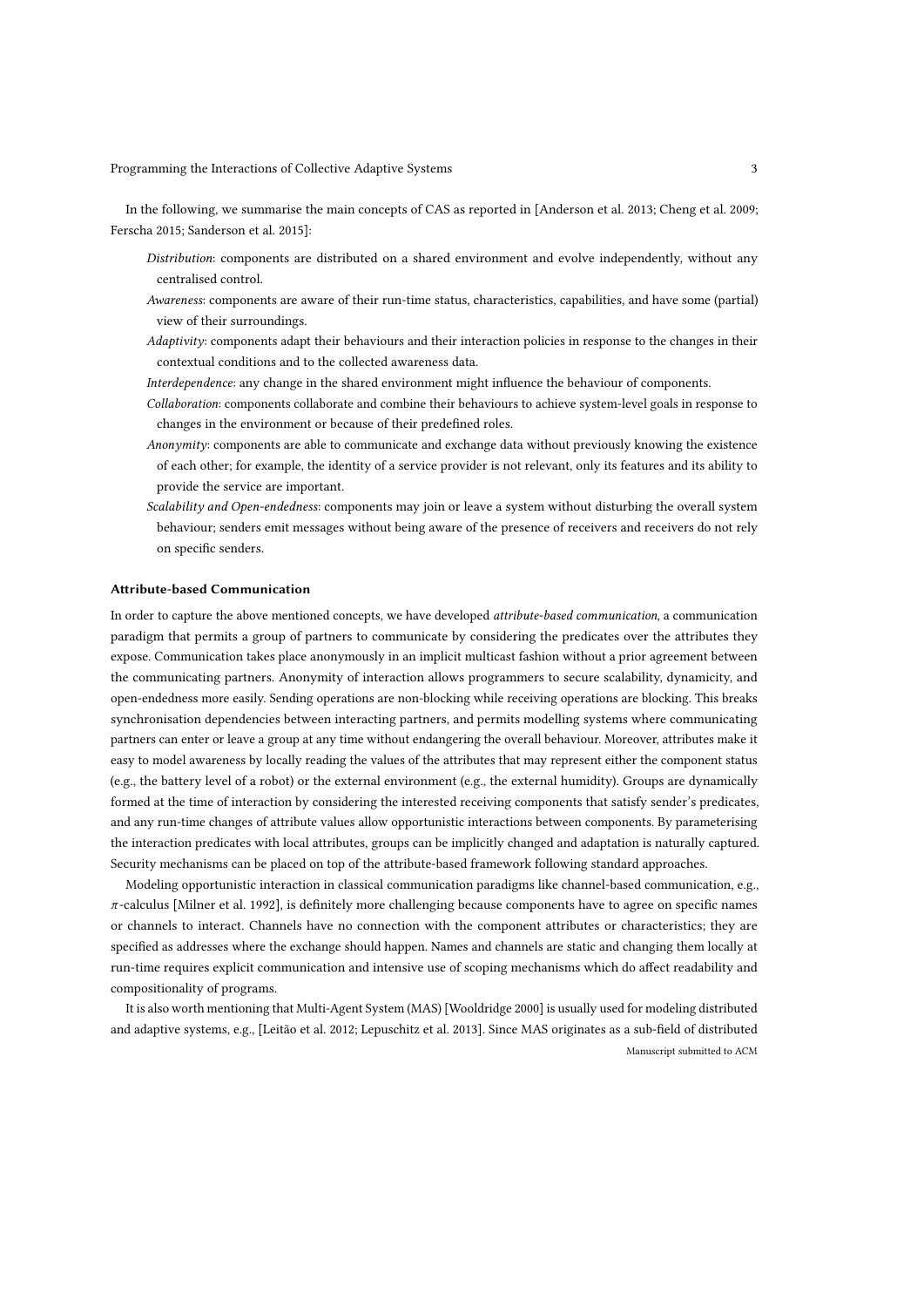artificial intelligence where logic is the reference formal framework, MAS models provide little support to formally validate an implementation against its specifications [Viroli and Omicini 2005]. Logics, however, provide powerful tools to declaratively model the features of complex systems as MAS [Wooldridge 2000]. In our approach we provide an operational model that precisely describes the step-by-step admissible evolutions of the system. Operational models ensure more straightforwardly that implementations are correct with respect to their specifications and based on the evolution rules, system properties can be verified [Viroli and Omicini 2005]. Different attempts have been carried out to bridge the gap between MAS and process algebra approaches, see [Bergenti et al. 2003; de Boer et al. 2005; Kinny 2005], however this is out the scope of this article.

We would also like to stress that an attribute-based system is more than just the result of the parallel composition of its interacting components; it also takes into account the environment where components are executed. Indeed, the environment has a great impact on components behaviours and allows modelling interdependence, i.e., a situation where components influence each other unintentionally. For example, in an ant foraging system [Jackson and Ratnieks 2006], when an ant disposes pheromone in the shared space to keep track of its way back home, it influences other ants behaviour as they are programmed to follow traces of pheromone with higher concentration. In this way, the ant unintentionally influences the behaviour of the other ants by only modifying the environment.

In this article we introduce AbC, a calculus comprising a minimal set of primitives that permits attribute-based communication and is the outcome of different attempts towards modeling the interaction of CAS scenarios. From our experience, we learnt that any attribute-based paradigm, tailored for modeling the interaction of CAS systems, should at least provide support for the following notions, that are the key ingredients of  $AbC$ :

- Attribute Environment: to provide a collection of attributes whose values represent the status of a component. These values can be used to influence the behaviour of a component at run-time.
- Attribute-based send and receive operations: to establish the communication links between different components based on the satisfaction of predicates over components attributes.
- Attribute update operation: to change attribute values based on contextual conditions and adapt the behaviour of a component accordingly.
- Awareness construct: to collect awareness data and take decisions based on the changes in the attribute environment.

In this article, we focus on a language-based approach to program the interactions of CAS and concentrate on the linguistic constructs of the  $AbC$  calculus and on their use. Other more theoretical aspects, concerned with modeling, with primitives for abstraction, with behavioural theories, and with equational laws, can be found in [Alrahman et al. 2016a, 2017a].

An AbC system is rendered as a set of parallel components, each equipped with a set of attributes whose values can be modified by internal actions. Communication actions (both send and receive) are decorated with predicates over attributes that partners have to satisfy to make the interaction possible. Thus, communication takes place in an implicit multicast fashion, and communication partners are selected by relying on predicates over the attributes in their interfaces. Unlike IP multicast [Holbrook and Cheriton 1999] where the reference address of the group is explicitly included in the message,  $AbC$  components are unaware of the existence of each other and they receive messages only if they mutually satisfy the requirements of each other, otherwise messages are discarded.

Our main goal is to permit the construction of high-level and formally verifiable communication APIs for CAS based on the AbC calculus. These APIs can then be used to reason and verify properties about the interactions of the actual Manuscript submitted to ACM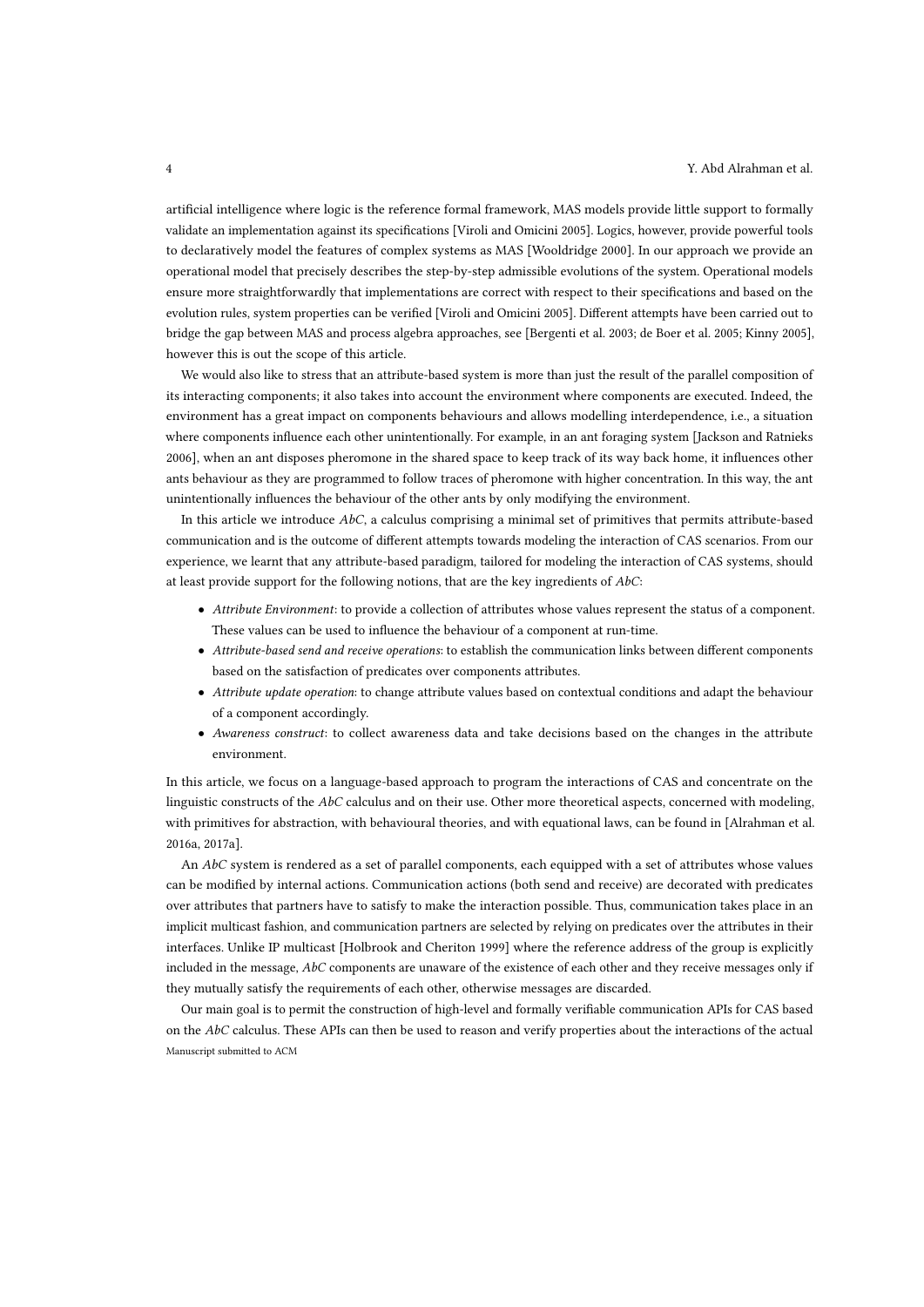deployed systems by relying on the operational semantics of AbC. For example, we developed APIs for Java [Alrahman et al. 2016b], for Go [Alrahman et al. 2017b], and for Erlang [De Nicola et al. 2017]. The actual implementations of these APIs fully rely on the formal semantics of  $AbC$ . We also provided a one-to-one correspondence between the  $AbC$ primitives and the programming constructs of the above mentioned APIs. The direct correspondence permits exploiting the  $AbC$  linguistic primitives to program the interaction of CAS applications in different host languages as required by the application domain. At the same time, it enhances the confidence on the behaviour of programs, written by using these APIs, after they have been analysed via formal methods, which is made possible by relying on the operational semantics of the AbC calculus.

Contributions. The main contribution of this article is the introduction of a language-based approach for programming the interactions of collective-adaptive systems. In Section 2, we introduce the AbC calculus. To capture the reader's intuition, we present the main features of AbC in a step-by-step fashion by using a distributed variant of the Graph Colouring Problem [Jensen and Toft 1995] as a running example. In Section 2.3, we illustrate the expressive power of attribute-based communication by showing the natural encoding of other communication paradigms. In the rest of the article, we exploit the interaction primitives of the  $AbC$  calculus to show how complex and interesting case studies, from the realm of collective-adaptive systems, can be programmed in an intuitive way. More specifically, in Section 3, we show how to program a more complex and sophisticated variant of the well-known problem of Stable Allocation in Content Delivery Networks [Maggs and Sitaraman 2015]. This variant is designed to cover most of CAS features in a single case study with a well-understood system-level goal. Additional case studies are presented in the appendices A.1 and A.2. In A.1, we show how to program a crowd steering scenario while in Section A.2, we show how to program swarm of robotics, performing a rescuing mission in a disaster arena.

## 2 THE ABC CALCULUS

In this section we first present the syntax of  $AbC$ , we discuss its formal operational semantics, and then we provide an evidence of its expressive power.

#### 2.1 Syntax of the AbC Calculus

The syntax of AbC is reported in Table 1. The top-level entities of the calculus are *components* (C). A component,  $\Gamma : I$ . is a process P associated with an attribute environment  $\Gamma$ , and an interface I. An attribute environment  $\Gamma : \mathcal{A} \to \mathcal{V}$  is a partial map from attribute identifiers<sup>1</sup>  $a \in \mathcal{A}$  to values  $v \in \mathcal{V}$  where  $\mathcal{A} \cap \mathcal{V} = \emptyset$ . A value could be a number, a name (string), a tuple, etc. An interface  $I \subseteq \mathcal{A}$  consists of a set of attributes that are exposed by a component to control the interactions with other components. We will refer to the attributes in I as *public attributes*, and to those in  $dom(\Gamma) - I$ as *private attributes*. Complex components are built by using parallel operator  $C_1 || C_2$ .

Example 2.1 (Distributed Graph Colouring Scenario). We model a distributed variant of the well known Graph Colouring Problem [Jensen and Toft 1995] using  $AbC$  constructs. We render the problem as a typical CAS scenario where a collective of agents, executing the same code, collaborate to achieve a system-level goal without any centralised control.

The problem consists of colouring the vertices of a graph in such a way that no two vertices sharing an edge have the same colour. Formally, we have a set of *n* vertices, each of which is identified by an  $id$  (an integer in our model). A

<sup>&</sup>lt;sup>1</sup>In the rest of this article, we shall occasionally use the term "attribute" instead of "attribute identifier".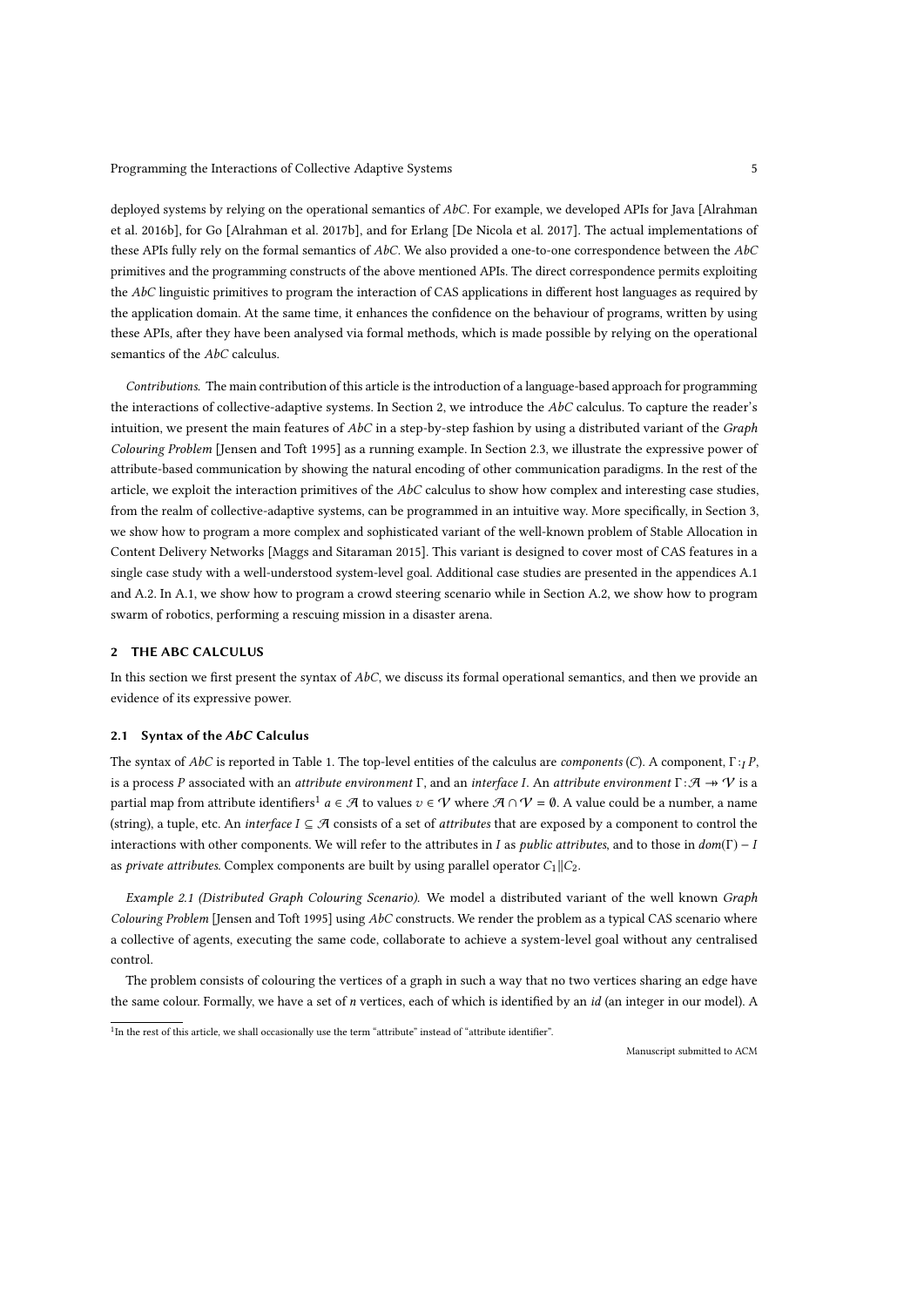```
(Components) C ::= \Gamma : \Gamma P \mid C_1 || C_2(Processes) P ::= 0 | \Pi(\tilde{x}) \cup | (\tilde{E}) \otimes \Pi \cup | (\Pi)P | P_1 + P_2 | P_1 | P_2 | K(Updates) U ::= [a := E]U | P(Predicates) \Pi ::= \text{tt} \mid \text{ff} \mid p(\tilde{E}) \mid \Pi_1 \wedge \Pi_2 \mid \Pi_1 \vee \Pi_2 \mid \neg \Pi(Expressions) E ::= v | x | a | \text{this.} a | op(\tilde{E})Table 1. The syntax of the AbC calculus
```
set of neighbours  $N_i$  is also associated with each vertex *i*, where  $j \in N_i$  if and only if  $i \in N_j$ . Our goal is to assign to each vertex *i* a colour  $c_i$  such that for each  $j \in N_i$ ,  $c_j \neq c_i$ .

Each vertex is modelled in AbC as a component of the form  $C_i = \Gamma_i :_{\{id, N\}} P_C$ . Public attributes id and N are used to represent the vertex id and the set of neighbours N, respectively. The overall system is defined as the parallel composition of existing components (i.e.,  $C_1 || C_2 ||$ , ...,  $|| C_n$ ). □

A process can be the *inactive* process 0, an *action-prefixed* process, *act.U*, where *act* is a communication action and U is a process possibly preceded by an attribute update, a context aware  $\langle \Pi \rangle P$  process, a nodeterministic choice between two processes  $P_1 + P_2$ , a parallel composition of two processes  $P_1 | P_2$ , or a process call with a unique identifier K used in process definition  $K \triangleq P$ . All of these operators will now be described below. We start by explaining what we mean by expressions and predicates, then we continue by describing the actual operations on processes.

An expression E is built from constant values  $v \in V$ , variables x, attribute identifiers a, a reference to the value of a (this.a) in the component that is executing the code, or through a standard operators  $op(\tilde{E})^2$ . The evaluation of expression E under Γ is denoted by  $[[E]]_T$ . The definition of  $[[\cdot]]_T$  is standard, the only interesting cases are  $[[a]]_T =$  $[\![$ this.a $]\!]_{\Gamma} = \Gamma(a)$ .

A predicate  $\Pi$  is built from boolean constants, tt and ff, and from an *atomic predicate*  $p(E)$  by using standard boolean operators (¬, ∧ and ∨). The precise set of atomic predicates is not detailed here; we only assume that it contains basic binary relations like >, <,  $\leq$ ,  $\geq$ , =, and the predicates  $\in$  and  $\notin$ . In what follows, we shall use the notation  $\{\Pi\}_{\Gamma}$  to indicate the closure of a predicate Π under the attribute environment Γ. The closure is also a predicate Π' obtained from Π by replacing the occurrences of the expression this.a with its value Γ(a).

The attribute-based output  $(E)$ @Π is used to send the evaluation of the sequence of expressions  $\tilde{E}$  to the components whose attributes satisfy the predicate Π.

The *attribute-based input*  $\Pi(\tilde{x})$  is used to receive messages from a component satisfying predicate  $\Pi$ ; the sequence  $\tilde{x}$ acts as a placeholder for received values. The action  $\Pi(\tilde{x})$  acts as a binder for names, e.g.,  $\tilde{x}$  in  $\Pi(\tilde{x})$ .U. We will say that a name x is bound when it occurs under the scope of an input action while it is free when it is not bound. We use  $bn(P)$ and  $fn(P)$  to denote the set of bound and free names of P, respectively. We use  $fv(P)$  to denote the set of free process variables of P. We use x,  $y$ , ... to range over names while X,  $Y$ ,... to range over process variables. Notice that names are used as placeholders for values while process variables are used as placeholders for processes. Our processes are closed, i.e. without free process variables ( $f v(P) = \emptyset$ ) because AbC components can only exchange values, but not code.

 $^2$ For the sake of simplicity, we omit the specific syntax of operators used to build expressions and use  $\tilde{E}$  to denote sequences of expressions. Manuscript submitted to ACM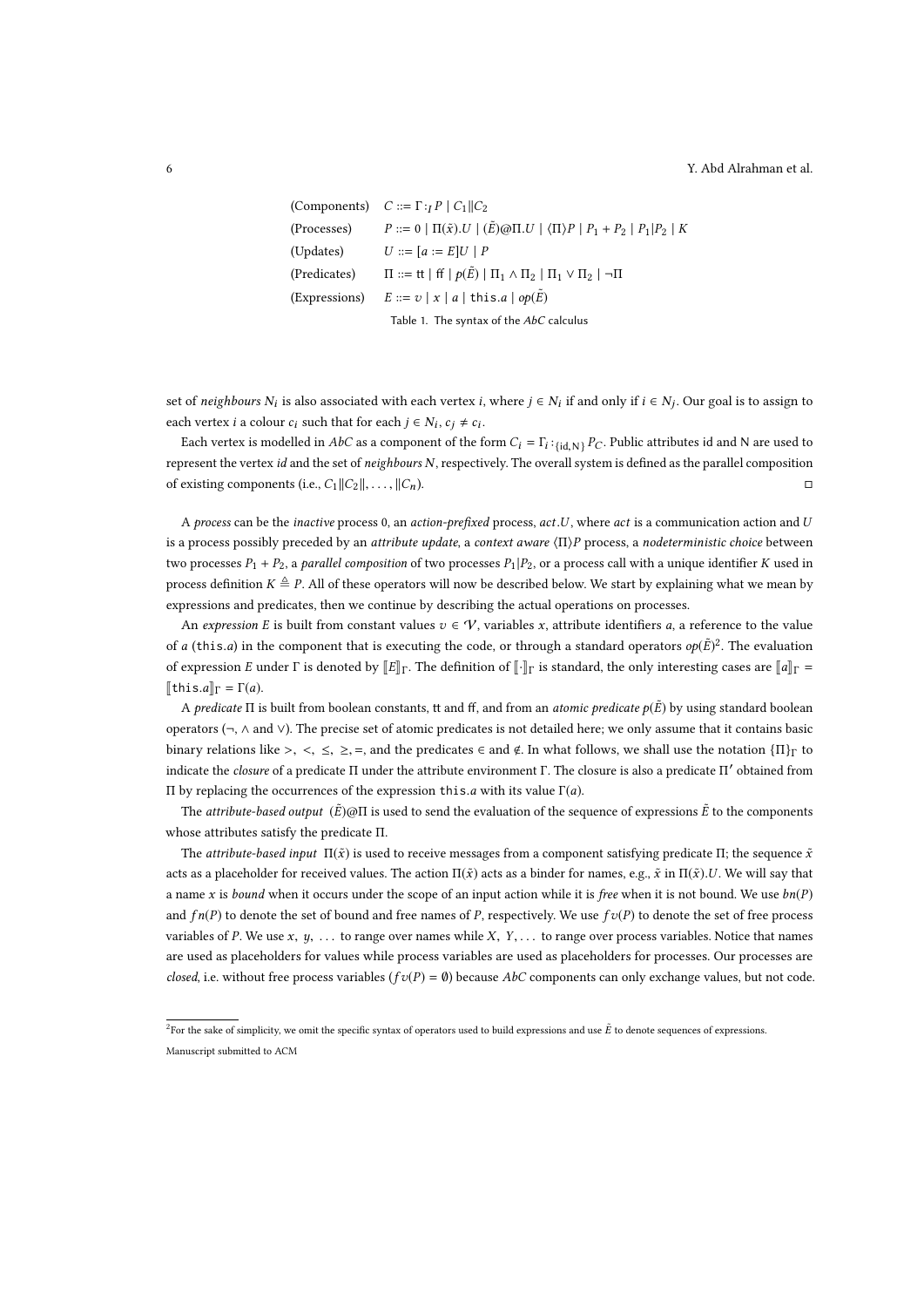Predicates, used in communication actions, can also refer to variable names in  $\tilde{x}$  and the received values can be used to check whether specific conditions are satisfied. For instance, the action

$$
((x = "try") \land (this.id > id) \land (this-round = z))(x, y, z)
$$

can be used to receive a message of the form  $("try", c, r)$  where the value received on z is equal to this.round and the value of the interface attribute id of the sending component is less than this.id. Thus, the predicate can be used to check either the received values or the values of the sending component interface. A predicate can also refer to local attributes of components. Thus, an action like

$$
("try", c, r)@(\text{this.id} \in \mathsf{N})
$$

can be used to send the message ("try", c, r) to all components whose attribute N contains this.id.

An attribute update,  $[a := E]$ , is used to assign the result of the evaluation of E to the attribute identifier a. The syntax is devised in such a way that sequences of updates are only possible after communication actions. Actually, updates can be viewed as side effects of interactions. It should be noted that the execution of a communication action and the following update(s) is atomic. This possibility allows components to modify their attribute values and thus triggering new behaviours in response to collected contextual data.

The awareness construct,  $\langle \Pi \rangle P$ , is used to trigger new behaviours (i.e., P) when the status of a component is changed (i.e.,  $\Pi \models \Gamma$ ). It blocks the execution of P until predicate  $\Pi$  satisfies the attribute environment.

The parallel operator,  $P|Q$ , models the interleaving between co-located processes, i.e., processes residing within the same component.

The *choice operator*,  $P + Q$ , indicates a nondeterministic choice among P and Q.

Other process operators can be defined as *macros* in  $AbC$ . Indeed, we will use the following derived operators:

if 
$$
\Pi
$$
 then  $P_1$  else  $P_2 \triangleq \langle \Pi \rangle P_1 + \langle \neg \Pi \rangle P_2$  (1)

$$
\text{let } x = E \text{ in } P \triangleq P[E/x] \tag{2}
$$

$$
set(a, E)P \triangleq ()@ff.[a := E]P
$$
\n(3)

$$
[a_1 := E_1, a_2 := E_2, \ldots, a_n := E_n]P \triangleq [a_1 := E_1][a_2 := E_2] \ldots [a_n := E_n]P
$$
\n(4)

Example 2.2. In Example 2.1 we introduced the structure of the components modelling the vertices in the considered scenario. Here, we show how the behaviour of our components can be programmed to assign a colour (an integer) to each of them while avoiding that two neighbours get the same colour.

The proposed algorithm consists of a sequence of rounds for colour selection that goes on until the specified goal is reached. At the end of each round at least one component is assigned a colour.

Components use messages of the form ("try", c, r) to inform their neighbours that at round r they want to select colour c and messages of the form ("done", c, r) to communicate that colour c has been definitely chosen at the end of round r. At the beginning of a round, each component  $i$  selects a colour and sends a try-message to all components in  $N_i$ . Component i also collects try-messages from its neighbours. The selected colour is assigned to a component only if it has the greatest id among those that have selected the same colour in that round. After the assignment, a done-message (associated with the current round) is sent to neighbours. A new round starts when a message, associated with a round r such that this.round  $\lt r$ , is received.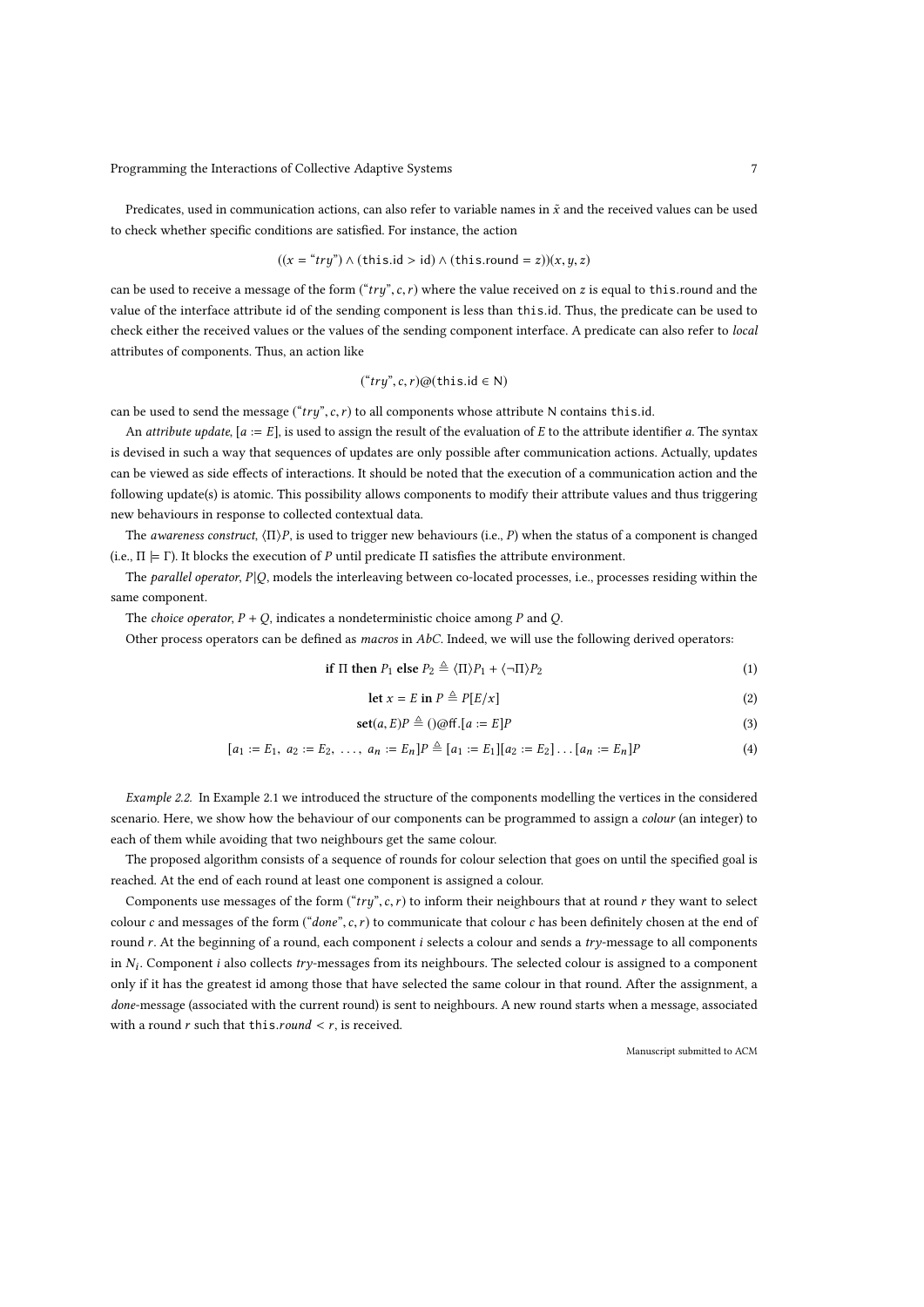This algorithm can be implemented in  $AbC$  by using four processes, F for forwarding try-messages to neighbours, T for handling try-messages, D for handling done-messages, and A for assigning a final colour. Process  $P_C$  of Example 2.1 is now defined as the parallel composition of these four processes:  $P_C = F | T | D | A$ .

The following private attributes, local to each component, are used to control the progress of our algorithm: round, done, assigned, used, counter, send and constraints. The attribute "round" stores the current round while "constraints" and "used" are sets, registering the colours used by neighbours. The attribute "counter" counts the number of messages collected by a component while "send" is used to enable/disable forwarding of messages to neighbours. The private attributes of each component are all initialised with the following values: round = done = 0, constraints = used =  $\emptyset$ , send =  $tt$ , and assigned = ff.

In process  $F$  reported below, when the value of attribute send becomes tt, a new colour is selected, and a message containing this colour and the current round is sent to all the components having this.id as neighbour. The new colour is the smallest colour that has not yet been selected by neighbours, that is min{i  $\notin$  this.used}. The guard -assigned is used to make sure that components with assigned colours do not take part in the selection anymore.

> $F \triangleq \langle \text{send} \land \neg \text{assigned} \rangle$  $set(colour, min\{i \notin this, used\})$ ("try", this.colour, this.round)@(this.id  $\in N$ ).[send := ff]F

Process T, reported below, receives messages of the form  $("try", c, r)$ . If  $r = \text{this}, round$ , as in the first two branches, then the received message has been originated by another component performing the same round of the algorithm. The first branch is executed when this.id  $>$  id, i.e., the sender has an id smaller than the id of the receiver. In this case, the message is ignored (there is no conflict), simply the counter of received messages (this.counter) is incremented. In the second branch, this.id < id, the received colour is recorded to check the presence of conflicts. The value of y is added to this.constraints and this.counter is incremented by 1.

If  $r >$  this.*round*, as in the last two branches, then the received message has been originated by a component executing a successive round and two possible alternatives are considered, this.id < id or this.id > id. In both cases, round is set to r, send and counter are updated accordingly, and this.constraints is set to the value of  $y$  if this.id < id.

$$
T \triangleq ((x = "try") \land (this.id > id) \land (this.runud = z))(x, y, z).
$$
  
\n[counter := counter + 1] $T$   
\n+  $((x = "try") \land (this.id < id) \land (this.runud = z))(x, y, z).$   
\n[counter := counter + 1, constraints := constraints  $\cup \{y\}]T$   
\n+  $((x = "try") \land (this.id > id) \land (this.runud < z))(x, y, z).$   
\n[round := z, send := tt, counter := 1, constraints := 0] $T$   
\n+  $((x = "try") \land (this.id < id) \land (this.runud < z))(x, y, z).$   
\n[round := z, send := tt, counter := 1, constraints := {y}]T

Process D, reported below, is used to receive messages of the form  $("done", c, r)$ . These are sent by components that have reached a final decision about their colour. When ("done", c, r) is received, we have that either this.round  $\geq r$  or this.round < r. In the first case, the used colour is registered and the counter this.done is incremented. In the second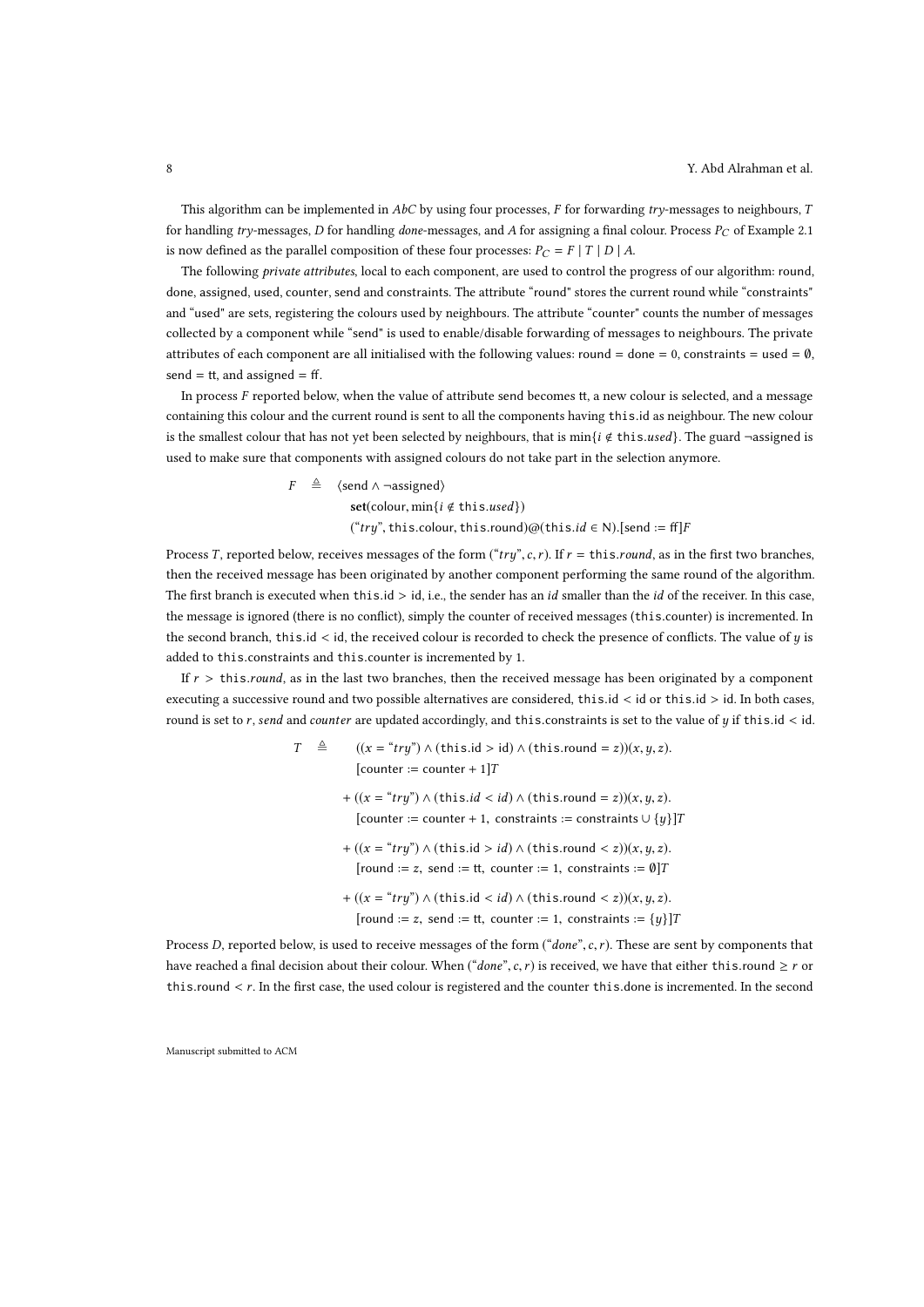case, private attributes are updated to indicate the startup of a new round.

 $D \triangleq ((x = "done") \wedge (this.round \ge z))(x, y, z).$  $[done := done + 1, used := used \cup \{y\}]$ +  $((x = "done") \land (this-round < z))(x, y, z)$ . [round := z, done := done + 1, constraints :=  $\emptyset$ , send := tt, counter := 0, used := used  $\cup \{y\}$ ]D

Process A, reported below, is used to manage the definitive selection of a colour and can only be executed when messages from all "pending" neighbours have been received (this.counter = |this.N| − this.done) and no conflict has been found (this.colour < this.used ∪ this.constraints). When the above conditions are satisfied, message ("done", this.colour, this.round + 1) is sent to neighbours, the assigned attribute is set to true, and the process terminates.

 $A \triangleq \langle$ (this.counter = |this.N| − this.done)  $\land$  (this.colour  $\notin$  this.constraints ∪ this.used)) ("done", this.colour, this.round + 1)@(this.id  $\in$  N). [assigned := tt]0

□

Remark. Example 2.2 shows the main advantages of the attribute-based interaction. In essence, components are infrastructure-agnostic, i.e., they abstract from the underlying communication infrastructure and rely on anonymous one-to-many interaction pattern to communicate; this simplifies the design of component behaviours, because there is no need to manage the communication channels or the addresses on which components interact. The use of communication predicates, to derive the interaction between different components, permits programming data centric applications by taking into account the run-time features of the interacting components.

#### 2.2 AbC Operational Semantics

In this section, we provide an overview of the operational semantics of AbC and use fragments of the Distributed Graph Colouring example to show how the semantics rules work. The operational semantics of AbC is based on two relations. The transition relation 7−→ that describes the behavior of single components and the transition relation −→ that relies on  $\mapsto$  and describes system behaviours.

2.2.1 Operational semantics of components. We use the transition relation  $\rightarrow \subseteq \text{Comp} \times \text{CLAB} \times \text{Comp}$  to define the local behavior of a component where Comp denotes the set of components and CLAB is the set of transition labels  $\alpha$  generated by the following grammar:

$$
\alpha ::= \lambda \quad | \quad \Gamma \triangleright \Pi(\tilde{v}) \qquad \qquad \lambda ::= \Gamma \triangleright \overline{\Pi}(\tilde{v}) \quad | \quad \Gamma \triangleright \Pi(\tilde{v})
$$

The  $\lambda$ -labels are used to denote  $AbC$  output  $(\Gamma \triangleright \overline{\Pi}(\tilde{v}))$  and input  $(\Gamma \triangleright \Pi(\tilde{v}))$  actions. The former contains the sender's predicate Π, that specifies the expected communication partners, the transmitted values  $\tilde{v}$  and the portion of the sender attribute environment Γ that can be perceived by receivers. The latter is just the complementary label selected among all the possible ones that the receiver may accept. The  $\alpha$ -labels include an additional label  $\Gamma \triangleright \Pi(\tilde{v})$  to model the case where a component is not able to receive a message. As it will be seen later, this kind of negative labels is crucial to appropriately handle dynamic operators like choice and awareness.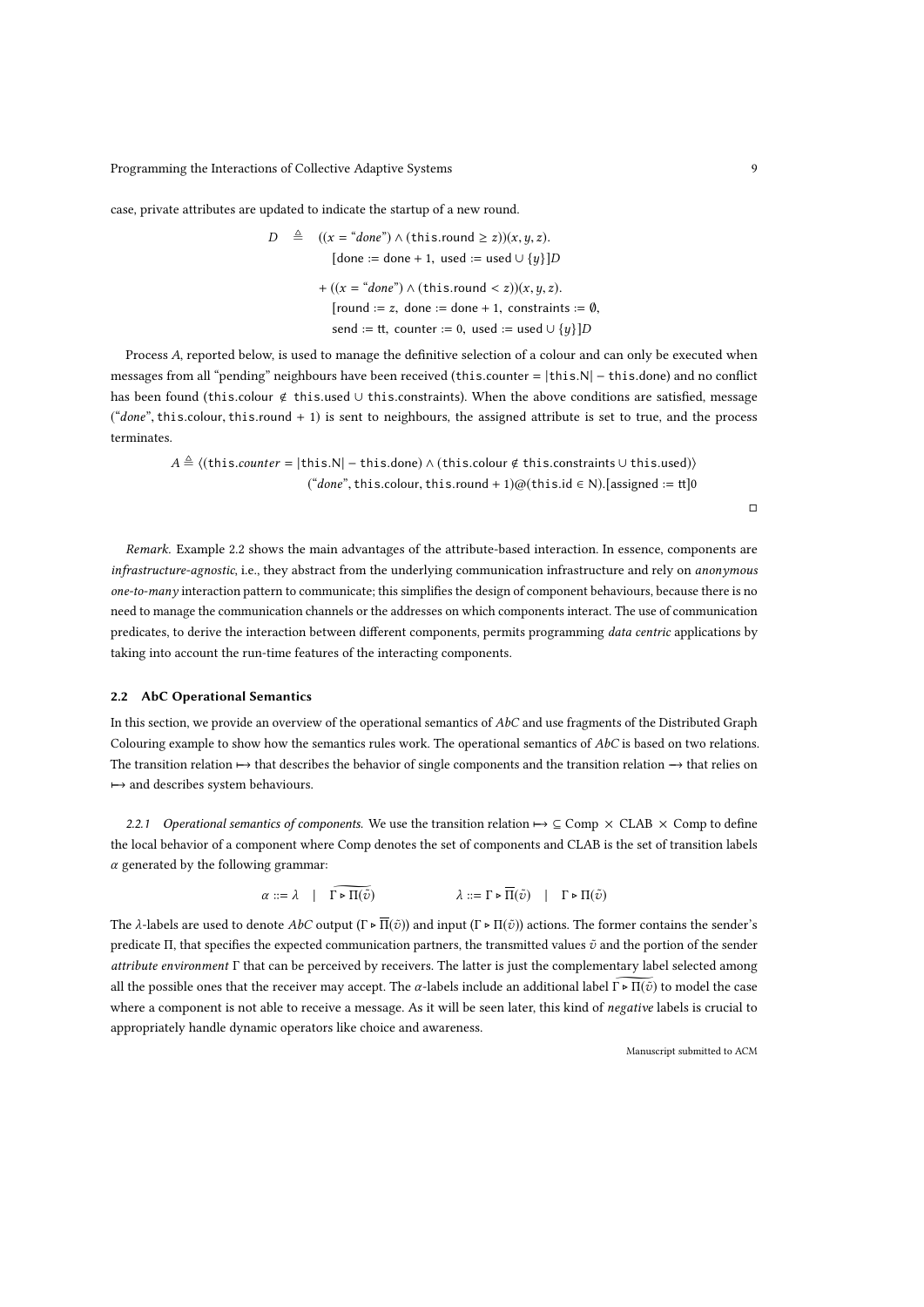$Γ \models$  tt for all Γ  $Γ \not\models ff$  for all  $Γ$  $\Gamma \models p(\tilde{E})$  iff  $\llbracket \tilde{E} \rrbracket_{\Gamma} \in \llbracket p \rrbracket_{\Gamma}$  $\Gamma \models \Pi_1 \wedge \Pi_2$  iff  $\Gamma \models \Pi_1$  and  $\Gamma \models \Pi_2$  $\Gamma \models \Pi_1 \vee \Pi_2$  iff  $\Gamma \models \Pi_1$  or  $\Gamma \models \Pi_2$  $Γ \models \neg Π$  iff not  $Γ \models Π$ Table 2. The predicate satisfaction

$$
\frac{\llbracket \tilde{E} \rrbracket_{\Gamma} = \tilde{v} \{ \Pi_{1} \} _{\Gamma} = \Pi}{\Gamma :_{I} (\tilde{E}) \textcircled{a} \Pi_{1}. U} \xrightarrow{\Gamma I \text{I} \text{F} \Pi (\tilde{v})} \{ \Gamma :_{I} U \} \qquad \text{BRD} \qquad \frac{\Gamma :_{I} (\tilde{E}) \textcircled{a} \Pi . P \xrightarrow{\Gamma \text{F} \Pi' (\tilde{v})} \Gamma :_{I} (\tilde{E}) \textcircled{a} \Pi . P} \text{FBRD}}{\Gamma :_{I} \Pi_{1} (\tilde{x}). U \xrightarrow{\Gamma' \models \Pi (\tilde{v})} \{ \Vert \Gamma_{1}:_{I} U [\tilde{v}/\tilde{x}] \} \} \qquad \text{Rcv} \qquad \frac{\Gamma' \not\models \{ \Pi [\tilde{v}/\tilde{x}] \}_{\Gamma} \vee \Gamma_{1} \downarrow I \not\models \Pi'}{\Gamma_{1}:_{I} \Pi (\tilde{v}). U \xrightarrow{\Gamma \text{F} \Pi' (\tilde{v})} \Gamma :_{I} \Pi (\tilde{v}). U} \text{FRcv}
$$
\n
$$
\frac{\Gamma \models \Pi \Gamma :_{I} P \xrightarrow{\lambda} \Gamma' :_{I} P'}{\Gamma :_{I} (\Pi \rangle P \xrightarrow{\lambda} \Gamma' :_{I} P'} \text{AWARE} \qquad \frac{\Gamma \not\models \Pi}{\Gamma :_{I} \langle \Pi \rangle P \xrightarrow{\Gamma' \Rightarrow \Pi' (\tilde{v})} \Gamma :_{I} \langle \Pi \rangle P} \text{FAWARE1}
$$
\n
$$
\frac{\Gamma \models \Pi \Gamma :_{I} P \xrightarrow{\Gamma \text{F} \Pi' (\tilde{v})} \Gamma :_{I} P \xrightarrow{\Gamma' \Rightarrow \Pi' (\tilde{v})} \Gamma :_{I} \langle \Pi \rangle P}{\Gamma :_{I} \langle \Pi \rangle P \xrightarrow{\Gamma' \Rightarrow \Pi' (\tilde{v})} \Gamma :_{I} P} \text{FAWARE2}
$$
\n
$$
\frac{\Gamma :_{I} \Pi \Gamma :_{I} P \xrightarrow{\Gamma \text{F} \Pi' (\tilde{v})} \Gamma :_{I} P}{\Gamma :_{I} \langle \Pi \rangle P \xrightarrow{\Gamma' \Rightarrow \Pi' (\tilde{v})} \Gamma :_{I} \langle \Pi \rangle P} \text{FAWARE2}
$$

Table 3. Operational Semantics of Components (Part 1)

The transition relation 7−→ is defined in Table 3 and Table 4 inductively on the syntax of Table 1. For each process operator we have two types of rules: one describing the actions a term can perform, the other showing how a component discards undesired input messages.

The behaviour of an *attribute-based output* is defined by rule BRD in Table 3. This rule states that when an output is executed, the sequence of expressions  $\tilde E$  is evaluated, say to  $\tilde v$ , and the *closure* Π of predicate Π<sub>1</sub> under Γ is computed. Hence, these values are sent to other components together with  $\Gamma \downarrow I$ . This represents the portion of the *attribute* environment that can be perceived by the context and it is obtained from the local Γ by limiting its domain to the attributes in the interface I:

$$
(\Gamma \downarrow I)(a) = \begin{cases} \Gamma(a) & a \in I \\ \perp & \text{otherwise} \end{cases}
$$

Afterwards, possible updates  $U$ , following the action, are applied. This is expressed in terms of a recursive function {|C|} defined below:

$$
\left\{ C \right\} = \left\{ \begin{array}{ll} \left\{ \begin{array}{l l} \Gamma[a \mapsto \llbracket E \rrbracket_\Gamma \rrbracket :_I U \rrbracket \right. & \quad \quad & C \equiv \Gamma :_I [a := E] U \\ \Gamma :_I P & \quad \quad & C \equiv \Gamma :_I P \end{array} \right. \end{array} \right.
$$

where  $\Gamma[a \mapsto v]$  denotes an attribute update such that  $\Gamma[a \mapsto v](a') = \Gamma(a')$  if  $a \neq a'$  and v otherwise. Manuscript submitted to ACM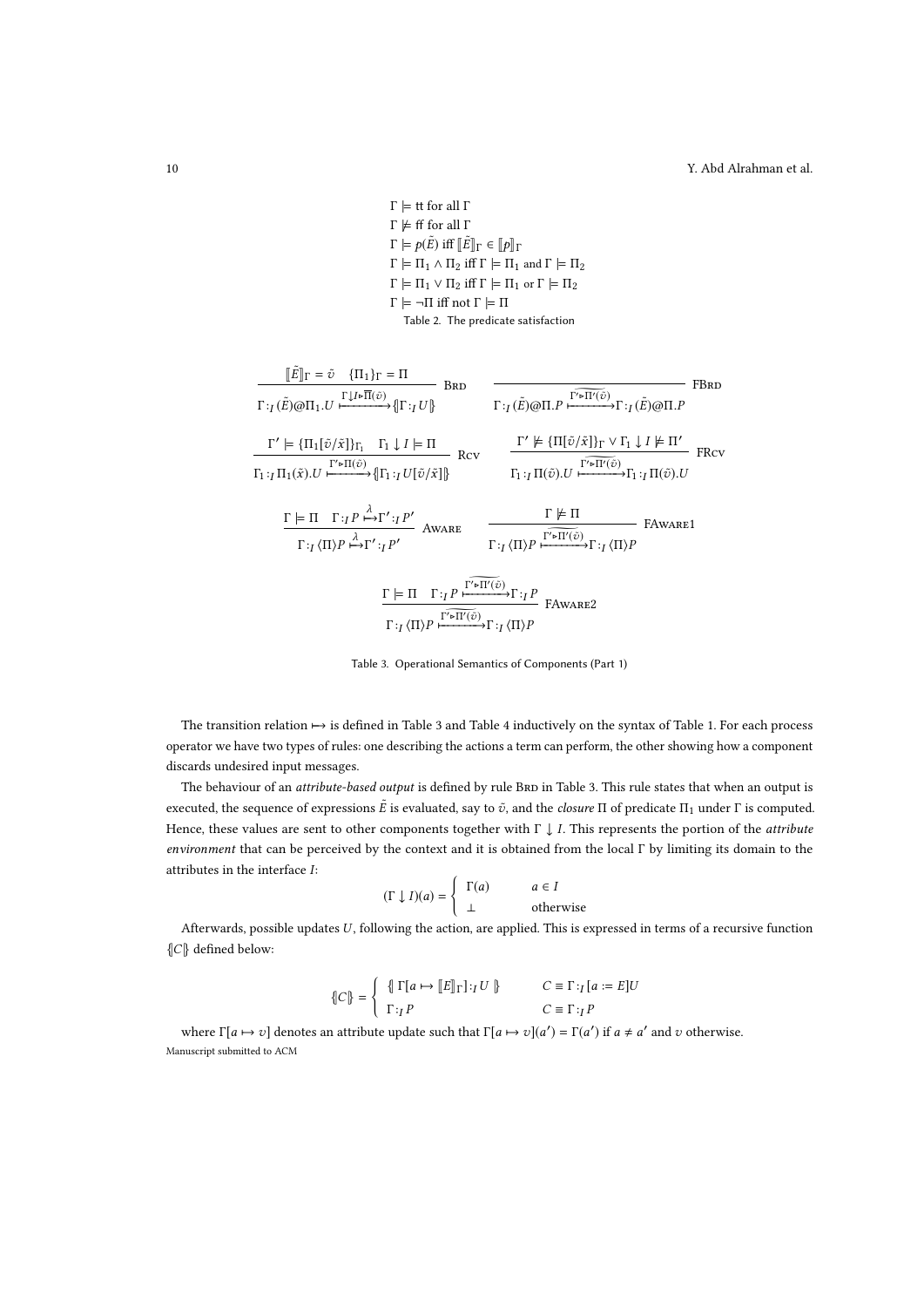$$
\frac{\Gamma:_{I}P_{1} \stackrel{\lambda}{\mapsto} \Gamma':_{I}P'_{1}}{\Gamma:_{I}P_{1} + P_{2} \stackrel{\lambda}{\mapsto} \Gamma':_{I}P'_{1}} \quad \text{SumL} \quad \frac{\Gamma:_{I}P_{2} \stackrel{\lambda}{\mapsto} \Gamma':_{I}P'_{2}}{\Gamma:_{I}P_{1} + P_{2} \stackrel{\lambda}{\mapsto} \Gamma':_{I}P'_{2}} \quad \text{SumR}
$$
\n
$$
\frac{\Gamma:_{I}P_{1} \stackrel{\Gamma' \triangleright \Pi'(\tilde{v})}{\longrightarrow} \Gamma:_{I}P_{1} \quad \Gamma:_{I}P_{2} \stackrel{\Gamma' \triangleright \Pi'(\tilde{v})}{\longrightarrow} \Gamma:_{I}P_{2}}{\Gamma:_{I}P_{1} + P_{2} \stackrel{\lambda}{\longmapsto} \Gamma':_{I}P' \quad \text{From} \quad \frac{\Gamma:_{I}P_{1} \stackrel{\lambda}{\mapsto} \Gamma':_{I}P'}{\Gamma:_{I}P_{1} + P_{2}} \quad \text{InrL} \quad \frac{\Gamma:_{I}P_{2} \stackrel{\lambda}{\mapsto} \Gamma':_{I}P'}{\Gamma:_{I}P_{1} + P_{2} \stackrel{\lambda}{\mapsto} \Gamma':_{I}P' \quad \text{InrR}}
$$
\n
$$
\frac{\Gamma:_{I}P_{1} \stackrel{\lambda}{\mapsto} \Gamma':_{I}P' \mid P_{2}}{\Gamma:_{I}P_{1} + P_{2} \stackrel{\Gamma' \triangleright \Pi'(\tilde{v})}{\longrightarrow} \Gamma:_{I}P_{1} \mid P_{2} \stackrel{\lambda}{\mapsto} \Gamma':_{I}P_{1} \mid P' \quad \text{InrR}}}{\Gamma:_{I}P_{1} + P_{2} \stackrel{\Gamma' \triangleright \Pi'(\tilde{v})}{\longrightarrow} \Gamma:_{I}P_{1} \mid P_{2}}
$$
\n
$$
\frac{\Gamma:_{I}P \stackrel{\lambda}{\mapsto} \Gamma':_{I}P' \quad K \triangleq P}{\Gamma:_{I}P_{1} + P_{2} \stackrel{\Gamma' \triangleright \Pi'(\tilde{v})}{\longrightarrow} \Gamma:_{I}P_{1} \mid P_{2}}
$$
\n
$$
\frac{\Gamma:_{I}P \stackrel{\lambda}{\mapsto} \Gamma':_{I}P' \quad K \triangleq P}{\Gamma:_{I}P
$$

Table 4. Operational Semantics of Components (Part 2)

Example 2.3. In Example 2.2, an attribute-based output is used by components to communicate their colour. If we take component  $C_1 = \Gamma_1 :_{\{id, N\}} F_1$ , with  $\Gamma_1 = \{id = 0, N = \{1, 2\}$ , colour = 0, round = 0, ...} and  $F_1$  = ("try", this.colour, this.round)@(this.id  $\in N$ ).[this.send := false]F, it is easy to see that, by using rule BRD, the following transition can be derived:

$$
C_1 \xrightarrow{\{\text{id}=0,\text{N}=\{1,2\}\}\text{P0}\in\text{N}("try",0,0)} \Gamma_1[\text{send}\mapsto\text{ff}]:_{\{\text{id},\text{N}\}}F
$$

Rule BRD is not sufficient to fully describe the behaviour of an output action; we need another rule (FBRD) to model the fact that all inputs are discarded in case only output actions are possible.

Rule Rcv governs the execution of input actions. It states that a message can be received when two communication constraints are satisfied: the local attribute environment restricted to interface I (Γ<sub>1</sub>  $\downarrow$  I) satisfies Π, the predicate used by the sender to identify potential receivers; the sender environment Γ΄ satisfies the receiving predicate  $\{\Pi_1[\tilde{v}/\tilde{x}]\}_{\Gamma_1}$ . When these two constraints are satisfied the input action is performed and the update  $U$  is applied under the substitution  $[\tilde{v}/\tilde{x}]$ . The predicate satisfaction relation,  $\models$ , is reported in Table 2. Rule FRcv states that an input is *discarded* when the local attribute environment does not satisfy the sender's predicate, or the receiving predicate is not satisfied by the sender's environment.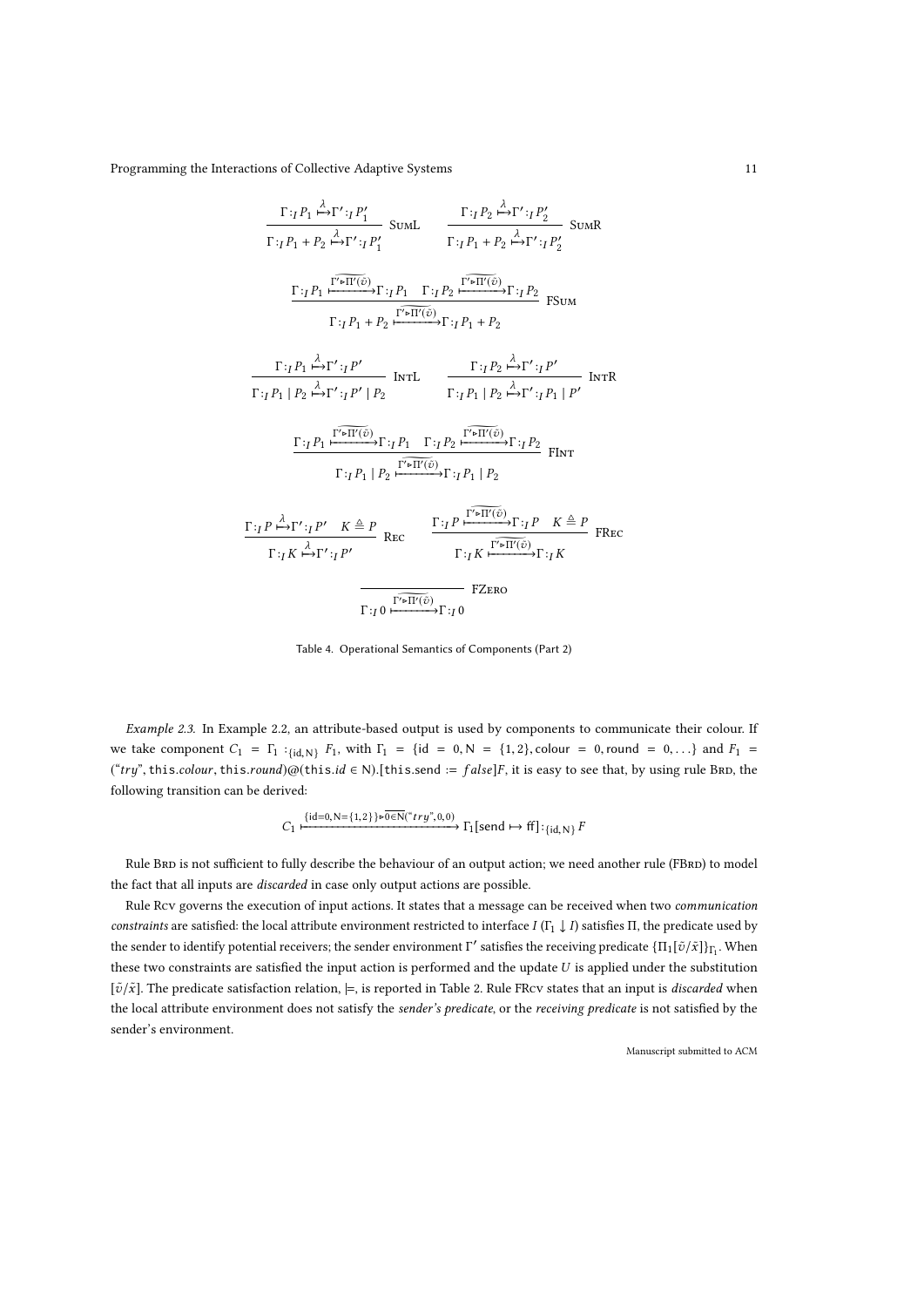Example 2.4. Let us consider the component  $C_2 = \Gamma_1:_{\{id, N\}} T'$  where  $\Gamma_1(id) = 2$ ,  $\Gamma_1(\text{round}) = 2$ ,  $\Gamma_1(\text{counter}) = 0$  and

 $T' = ((x = "try") \land (this.id > id) \land (this.roomd = z))(x, y, z).$ [counter := counter + 1]T

The following transition can be derived by using rules Rcv:

$$
C_2 \xrightarrow{\{\mathrm{id}=1,\dots\} \triangleright \mathrm{id} \in \{0,2\} \xrightarrow{``try",1,2)} \Gamma_1[\mathrm{counter} \mapsto 1] :_{\{\mathrm{id},\mathrm{N}\}} T
$$

Instead, the following two negative transitions can be derived by using FRcv:

$$
C_2 \xrightarrow{\{\mathrm{id}=3,\ldots\} \text{rid} \in \{0,2\} \xrightarrow{``try",1,2\}} C_2
$$

$$
C_2 \xrightarrow{\{id=1,\dots\} \triangleright id \in \{0,3\}({\text{``try''},1,3})} C_2
$$

In the first transition the message is discarded because sender's  $id = 3$  and predicate this.id  $> id$  is not satisfied. While in the second one message is discarded because *sender predicate* id  $\in \{0, 3\}$  is not satisfied by  $\Gamma_1 \downarrow \{id, N\}$ .

The behaviour of a component  $\Gamma : I \setminus \Pi \rangle P$  is the same as of  $\Gamma : I \cap P$  only when  $\Gamma \models \Pi$ , while the component is inactive when  $\Gamma \not\models \Pi$ . This is rendered by rules Aware, FAware1 and FAware2.

Rules SumL, SumR, and FSum describe behaviour of  $\Gamma : I P_1 + P_2$ . Rules SumL and SumR are standard and just say that  $\Gamma$  :  $I$  P<sub>1</sub> + P<sub>2</sub> behaves nondeterministically either like  $\Gamma$  :  $I$  P<sub>1</sub> or like  $\Gamma$  :  $I$  P<sub>2</sub>. A message is discarded by  $\Gamma$  :  $I$  P<sub>1</sub> + P<sub>2</sub> if and only if both  $P_1$  and  $P_2$  are not able to receive it. We can observe here that the presence of discarding rules is fundamental to prevent processes that cannot receive messages from evolving without performing actions. Thus dynamic operators, that are the ones disappearing after a transition like awareness and choice, persist after a message refusal.

The behaviour of the interleaving operator is described by rules IntL, IntR and FInt. The first two are standard process algebraic rules for parallel composition while the discarding rule FInt has a similar interpretation as of rule FSum: a message can be discarded only if both the parallel processes can discard it.

Finally, rules Rec, FRec and FZero are the standard rules for handling process definition and the inactive process. The latter states that process 0 always discards messages.

2.2.2 Operational semantics of systems. The behaviour of an  $AbC$  system is described by means of the transition relation  $\rightarrow \subseteq$  Comp  $\times$  SLAB  $\times$  Comp, where Comp denotes the set of components and SLAB is the set of transition labels  $\lambda$  which are generated by the following grammar:

$$
\lambda \ ::= \Gamma \triangleright \overline{\Pi}(\tilde{v}) \ | \ \Gamma \triangleright \Pi(\tilde{v})
$$

The definition of the transition relation  $→$  is provided in Table 5 and relies on the rules COMP, FCOMP, SYNC, COML and ComR.

Rules Comp and FComp depends on relation  $\mapsto$  and are used to lift the effect of local behaviour to the system level. The former states that the relations  $\mapsto$  and  $\rightarrow$  coincide when performing either an input or an output actions, while rule FComp states that a component  $\Gamma$ :<sub>I</sub> P can discard a message and remain unchanged. However, we would like to stress that the system level label of FComp coincides with that of Comp in case of input actions, which means that externally it cannot be percieved whether a message has been accepted or discarded.

Rule Sync states that two parallel components  $C_1$  and  $C_2$  can receive the same message.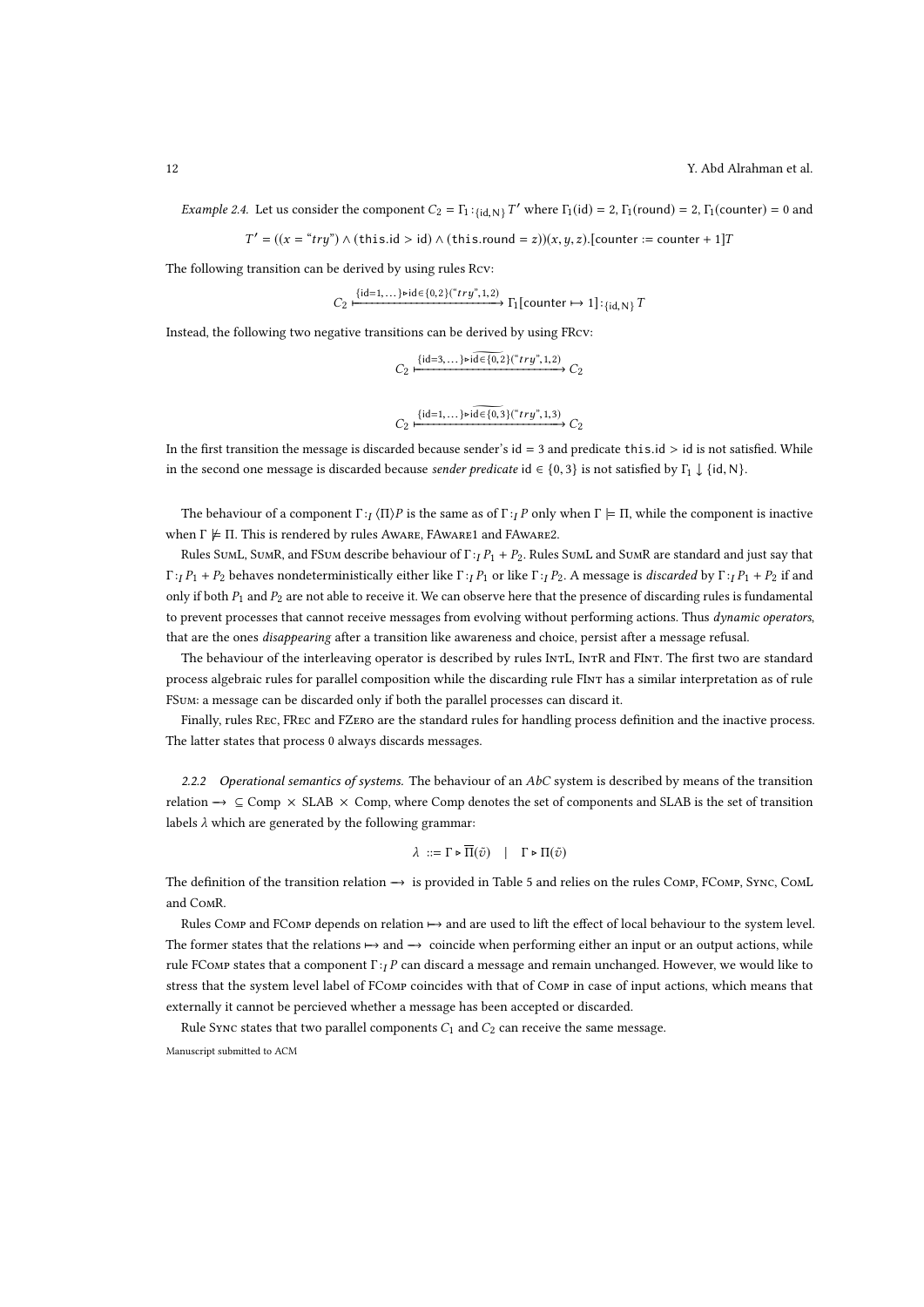$$
\frac{\Gamma:_{I}P \xrightarrow{\lambda} \Gamma':_{I}P'}{\Gamma:_{I}P \xrightarrow{\lambda} \Gamma':_{I}P'} \text{COMP} \qquad \frac{\Gamma:_{I}P \xrightarrow{\Gamma' \rightharpoonup \Pi'(\tilde{v})} \Gamma:_{I}P}{\Gamma:_{I}P \xrightarrow{\Gamma' \rightharpoonup \Pi'(\tilde{v})} \Gamma:_{I}P} \text{FCOMP}
$$
\n
$$
\xrightarrow{C_{1}} \frac{C_{1} \xrightarrow{\Gamma \rightharpoonup \Pi(\tilde{v})} C'_{1} \quad C_{2} \xrightarrow{\Gamma \rightharpoonup \Pi(\tilde{v})} C'_{2}}{C_{1} \parallel C_{2} \xrightarrow{\Gamma \rightharpoonup \Pi(\tilde{v})} C'_{2}} \text{SYNC}
$$
\n
$$
\xrightarrow{C_{1}} \frac{\Gamma \rightharpoonup \Pi(\tilde{v})}{C_{1} \parallel C_{2} \xrightarrow{\Gamma \rightharpoonup \Pi(\tilde{v})} C'_{2}} \text{COML} \qquad \xrightarrow{C_{1}} \frac{\Gamma \rightharpoonup \Pi(\tilde{v})}{C_{1} \parallel C_{2} \xrightarrow{\Gamma \rightharpoonup \Pi(\tilde{v})} C'_{1} \parallel C'_{2}}{C_{1} \parallel C_{2} \xrightarrow{\Gamma \rightharpoonup \Pi(\tilde{v})} C'_{1} \parallel C'_{2}} \text{COMR}
$$

Table 5. Operational Semantics of Systems

Finally, rule ComL (and its symmetric variant COMR) governs communication among two parallel components  $C_1$ and  $C_2$ : If  $C_1$  sends a message then  $(C_2$  can receive it by applying rule COMP). However,  $C_2$  has also the possibility of discarding the message by applying rule FComp.

#### 2.3 Expressiveness of AbC Calculus

In this section, we would like to provide some evidences of the expressive power of the  $AbC$  calculus by showing how different communication models and interaction patterns can be easily modelled in AbC. Indeed, we think that attribute-based communication can be used as a unifying framework to encompass a number of communication models. Further details regarding the actual implementation of the material, presented in this section, can be found in the Webpage of  $AbCuS^3$ : a Java API for the AbC calculus.

Encoding channel-based interaction. We show how one-to-many channel-based interaction can be encoded in the  $AbC$  calculus. It may seem tempting to model a channel name as an attribute in  $AbC$ , however it turns out not to be the case. The reason is that in channel-based communication, a channel, where the exchange happens, is instantly enabled at the time of interaction and is disabled afterwards. This feature is not present in  $AbC$  since attributes are persistent in the attribute environment and cannot be disabled at any time (i.e., attribute values are always available to be checked against sender predicates). However, this is not a problem because we can exploit the fact that the receiving predicates in AbC can check the values in the received message. The key idea is to use structured messages to select communication partners where the name of the channel is rendered as the first element in the message; receivers only accept messages with attached channels that match their receiving channels. Actually, attributes do not play any role in such interaction so we assume components with empty environments and interfaces i.e.,  $\theta :_{0} P$ . In what follows, we use [P] to denote  $\emptyset:_{\emptyset}$  P. Thus a pair of processes, one willing to receive on channel a and the other willing to send on the same channel, can be modeled as follows:

$$
[(x = a)(x, y).P] \parallel [(a, msg)@(\text{tt}).Q]
$$

<sup>3</sup> http://lazkany.github.io/AbC/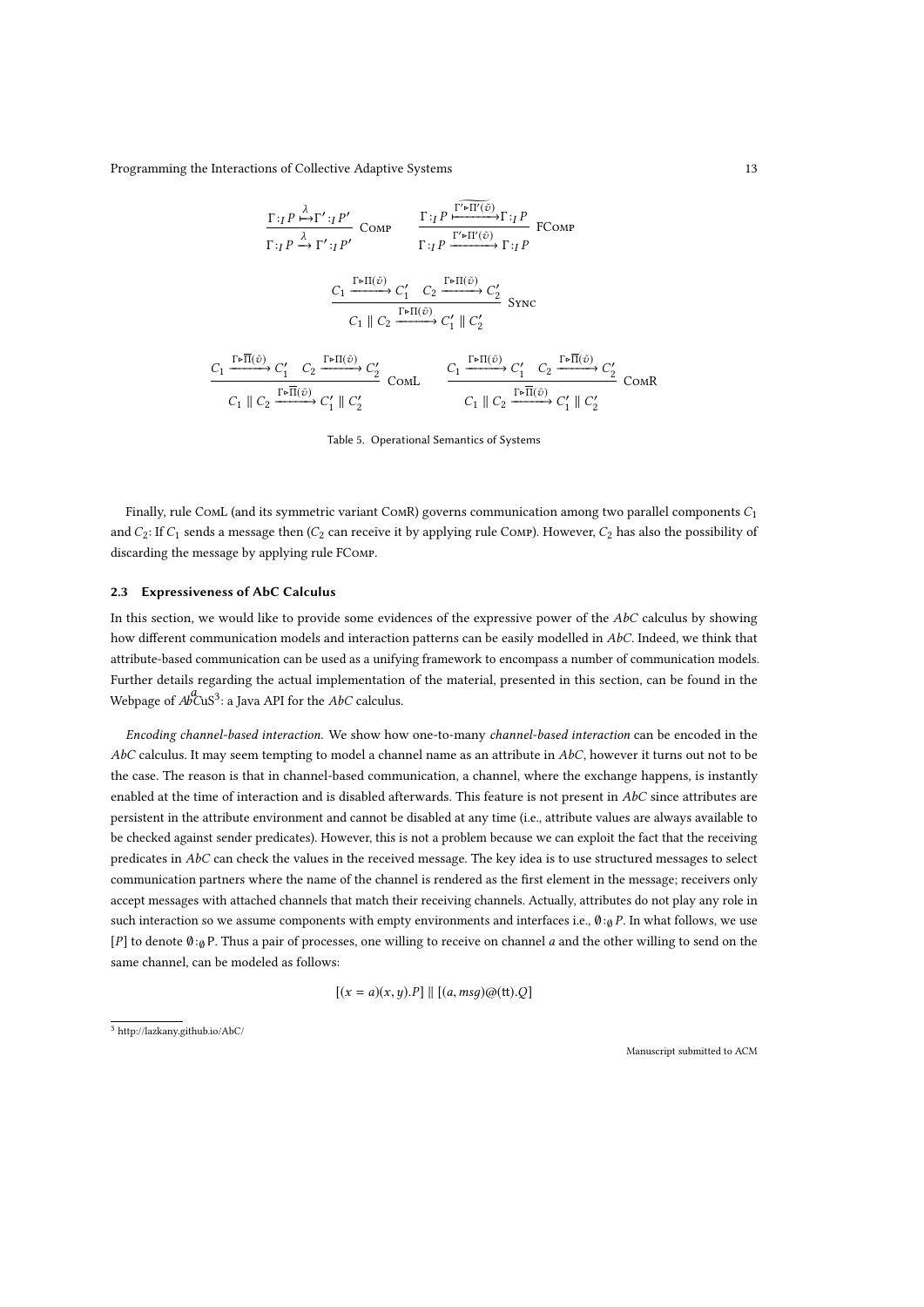To show the feasibility of encoding broadcast channel-based calculi into  $AbC$ , we have encoded the  $b\pi$ -calculus [Ene and Muntean 2001] into  $AbC$ . The  $b\pi$ -calculus has been chosen because it uses broadcast instead of binary communication as a basic primitive for interaction which makes it a sort of variant of value-passing CBS [Prasad 1991]. Furthermore, channels in  $b\pi$ -calculus can be communicated like in the point-to-point  $\pi$ -calculus [Milner et al. 1992] which is considered as one of the richest paradigms introduced for concurrency so far.

Based on a separation result presented in [Ene and Muntean 1999], it has been proven that  $b\pi$ -calculus and  $\pi$ -calculus are incomparable in the sense that there does not exist any uniform, parallel-preserving translation from  $b\pi$ -calculus into  $\pi$ -calculus up to any "reasonable" equivalence. On the other hand, in  $\pi$ -calculus a process can non-deterministically choose the communication partner while in  $b\pi$ -calculus it cannot. Proving the existence of a uniform and parallelpreserving encoding of  $b\pi$ -calculus into AbC up to some reasonable equivalence ensures at least the same separation results between  $AbC$  and  $\pi$ -calculus.

The full encoding, the formal definition which specifies what properties are preserved by this encoding, and a proof for its correctness up to a specific behavioural equivalence can be found in [Alrahman et al. 2017a].

Encoding interaction patterns. Also group-based [Agha and Callsen 1993; Chockler et al. 2001; Holbrook and Cheriton 1999] and publish/subscribe-based [Bass and Nguyen 2002; Eugster et al. 2003] interaction patterns can be naturally rendered in AbC. In the group-based model, when an agent wants to send a message to all elements of a group, it attaches the name or a reference to the group in the message and the message is propagated using this reference. In the publish/subscribe model, there are two types of agents: publishers and subscribers and there is an exchange server that mediates their interactions. For instance, in topic-based publish/subscribe models [Eugster et al. 2003], publishers produce messages tagged with topics and send them to the exchange server which is responsible for filtering and forwarding these messages to interested subscribers. Subscribers simply register their interests to the exchange server and receive messages according to their interests. Since these interaction patterns do not have formal descriptions, we proceed by relying on examples.

We start with group-based interaction patterns and show that when using a group name as an attribute in  $AbC$ , the constructs for joining or leaving a group can be modelled as attribute updates, like in the following example, where we assume that initially we have  $\Gamma_1(qroup) = b$ ,  $\Gamma_2(qroup) = a$ , and  $\Gamma_7(qroup) = c$ :

> $\Gamma_1:_{\{group\}}(msg)@(group=a).0$  ||  $\Gamma_2:_{\{group\}}(group = b)(x).0 \mid set(this.group, c)0 \mid \dots$  $\parallel \Gamma_7:_{\{group\}} (group = b)(x) \parallel set(this.group, a)0$

Component 1 wants to send the message "msq" to group "a". Only Component 2 is allowed to receive it as it is the only member of group "a". Component 2 can leave group "a" and join "c" by performing an attribute update as reported on the right hand side of the interleaving operator |. On the other hand, if Component 7 joined group "a" before "msq" is emitted then both of Component 2 and Component 7 will receive the message.

It is worth mentioning that a possible encoding of group communication into  $b\pi$ -calculus has been introduced in [Ene and Muntean 2001]. The encoding is relatively complicated and does not guarantee the causal order of message reception. "Locality" is neither a first class construct in  $b\pi$ -calculus nor in AbC. However, "locality" (the group name, in this case) can be naturally modeled as an attribute in  $AbC$ ; in  $b\pi$ -calculus, more effort is needed.

Publish/subscribe interaction patterns can be considered as special cases of the attribute-based ones. For instance, a natural modeling of the topic-based publish/subscribe model [Eugster et al. 2003] into AbC can be obtained by allowing Manuscript submitted to ACM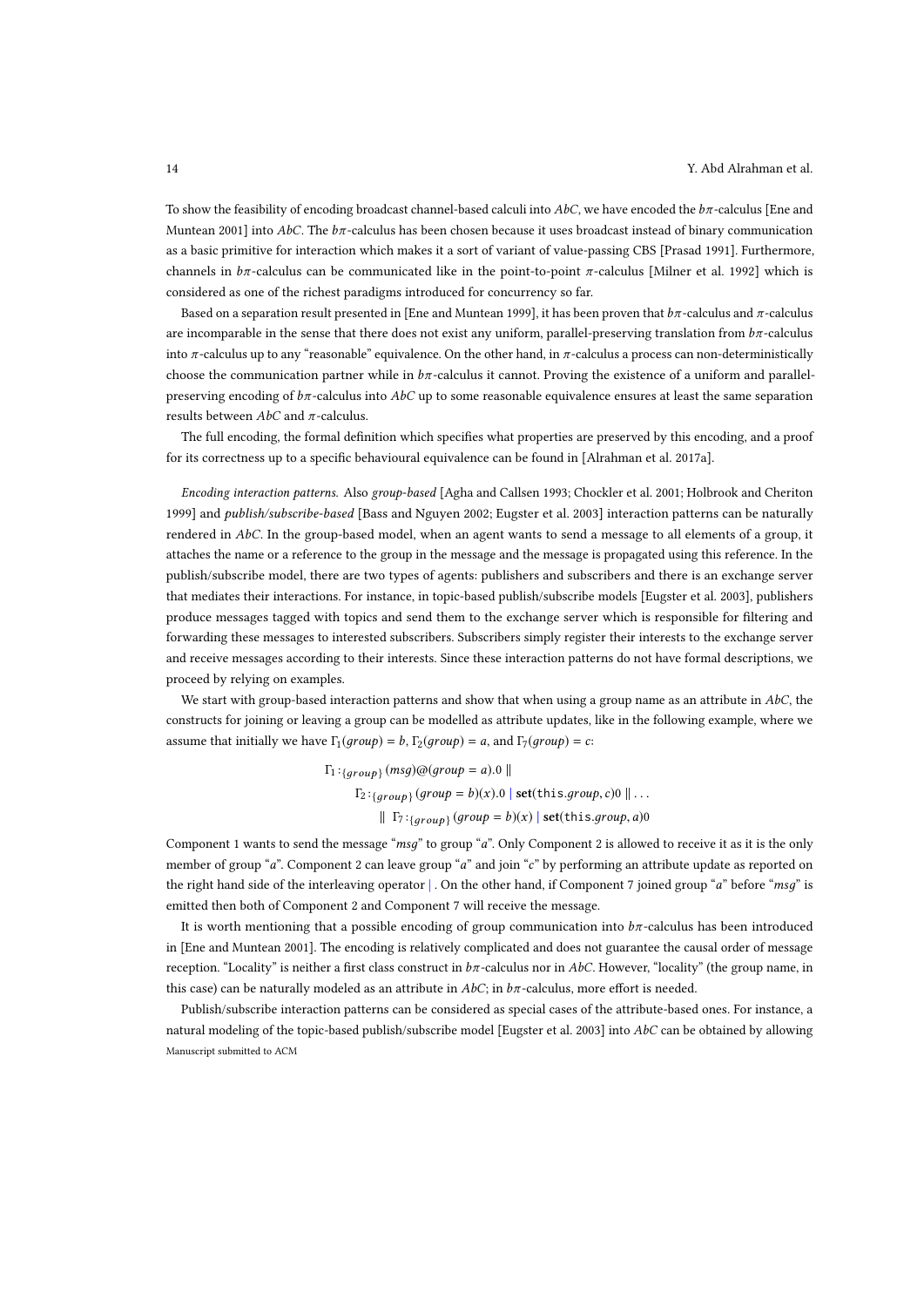publishers to broadcast messages with true predicates (i.e., satisfied by all subscribers) and requiring subscribers to check compatibility of the exposed publishers attributes with their subscriptions, like in the example below:

$$
\Gamma_1:_{\{topic\}} (msg) @ (\text{tt).0} \parallel \Gamma_2:_{\{subscripting\}} (topic) \text{ (topic = this.} subscripting) (x).P \parallel
$$
  
... 
$$
\qquad \qquad \cdots \parallel \Gamma_n:_{\{subscripting\}} (topic = this. \text{subscripting}) (x).Q
$$

The publisher broadcasts the message "msq" tagged with a specific topic for all subscribers (predicate "tt" is satisfied by all); subscribers receive the message if the topic matches their subscription.

In the next section, we present a case study inspired by an industrial application of CAS. We focus on the role of the communication primitives and of the external environment in determining the communication between interacting components. Moreover, we use the case study to motivate the new communication primitives of  $AbC$  and to show that attribute-based communication is appropriate for handling interactions in CAS.

## 3 STABLE ALLOCATION IN CONTENT DELIVERY NETWORKS

This case study is based on the distributed stable allocation algorithm adopted by Akamai's Content Delivery Network (CDN) [Maggs and Sitaraman 2015]. Akamai's CDN is one of the largest distributed systems in the world. It has currently over 170,000 servers located in over 1300 networks in 102 countries and serves 15-30 % of all Web traffic. To avoid dealing with billions of clients individually, Akamai divides the clients of the global internet into groups, called map units each having a specific demand, based on their locations and traffic types. Also content servers are grouped into clusters, and each cluster is rated according to its capacity, latency, etc. Map units prefer highly rated clusters while clusters prefer low demand map units. The goal of global load balancing is to assign map units to clusters such that preferences are accounted for and constraints are met.

The allocation algorithm in [Maggs and Sitaraman 2015] is a slight variant of the original Stable Marriage Problem (SMP), reported in [Gale and Shapley 1962]. The goal of the original algorithm is to find a stable matching between two equally sized sets of elements given an ordering of preferences of each element of the two sets. Each element in one set has to be paired to an element in the opposite set in such a way that there are no two elements of different pairs which both would rather have each other than their current partners. When there are no such pairs of elements, the set of pairs is deemed stable. A natural and straightforward AbC implementation of the original stable marriage problem can be found in [Alrahman et al. 2016b].

The variant considered in [Maggs and Sitaraman 2015] allows (1) more map units to be assigned to a single cluster and (2) map units to rank only the top dozen, or so, clusters that are likely to provide good performance. The first feature is a typical generalisation [Iwama and Miyazaki 2008] of the original SMP, while the second is a mere simplification of the problem. Implementing these features in  $AbC$  does not pose any challenge, but it would make the example more verbose. Actually, our implementation of the original problem in [Alrahman et al. 2016b] needs only to be extended to consider an extra attribute, named capacity, necessary for determining when a cluster should stop engaging with more map units. Moreover, the map units assigned to a cluster should be ordered according to their demands, so that a dissolve message goes first to the most demanding map units when necessary. Furthermore, these features do not add much to the original SMP; they still require map units and clusters to have predefined lists of preferences such that only ranked elements can participate in the algorithm. Obviously, this implies that one cannot take advantage of dynamic creation of new clusters.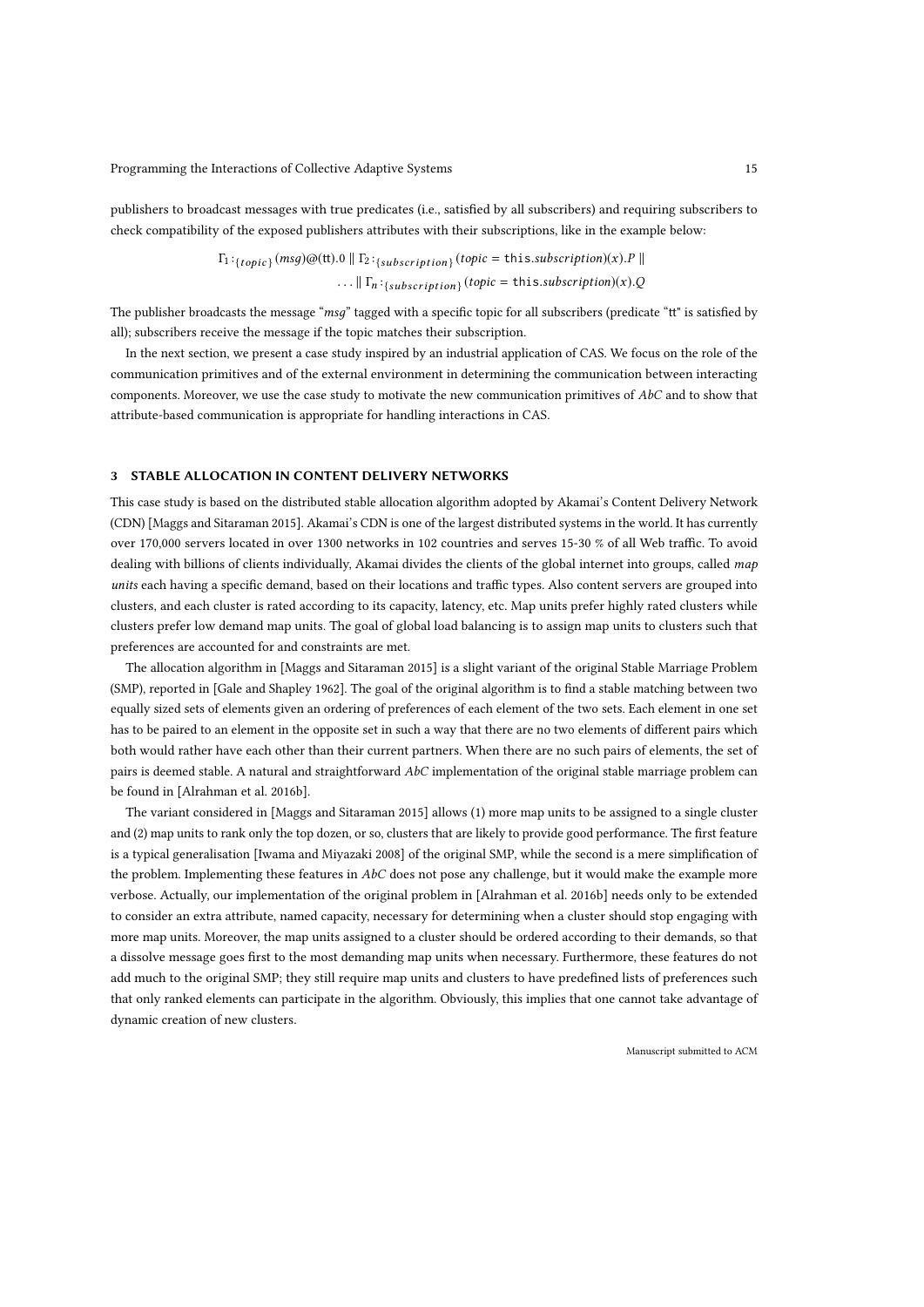In this article, we consider a more interesting variant of SMP [Gale and Shapley 1962] that is better suited for the dynamicity of CDN. In this variant, the arrival of new clusters is considered, it is not required that elements know each other, and no predefined preference list is assumed. Notice that, in these settings, point-to-point interaction is not possible because elements are not aware of each other and the choice of implicit multicast is crucial. Indeed, in our variant, elements express their interests in potential partners by relying on their attributes rather than on their identities. In essence, an element of one set communicates with elements of the opposite set using predicates. Two parties that agree on some predicates form a pair, otherwise they keep looking for better partners. A pair splits only if one of its elements can find a better partner willing to accept its offer. In this way, preferences are represented as predicates over the values of some attributes of the interacting partners.

In this scenario, we consider the values of attributes *demand*, for a map unit, and rating, for a cluster, as a means to derive the interaction. For simplicity, these attributes can take two different values: high (H) and low (L). An element in the system can be either a Unit or a Cluster. Units start the protocol by communicating with clusters in the quest of finding an element that satisfies their highest expectations. If no cluster accepts the offer, a unit lowers its expectations and proposes again until a partner is found. Clusters are always willing to accept proposals from any unit that enhances their levels of satisfaction. In case of a new arrival, some pairs of elements might dissolve if the new arrival enhances their levels of satisfaction. This means that not all pairs in the system are required to split on new arrivals; only those interested will do so. The system level goal (the emergent behaviour) is to construct a set of stable pairs from elements of different types by combining the behaviour of individual elements in the system through message passing. Mathematically speaking, the problem consists of computing a function at the system level by combining individual element behaviours, without relying on a centralised control. Notice that since map units initiate the interaction, the solution is a "map-unit-optimal", as proved in [Gale and Shapley 1962], which is a property that fits with the CDN's goal of maximising performance for clients.

Allowing new arrivals is crucial to guarantee scalability and open-endedness while communicating based on predicates rather than on identities or ranks is crucial to deal with anonymity. The actual implementation of this algorithm alongside with experiment results can be found in the Webpage of GoAt $^4$ : a Go API for the  $AbC$  calculus. There we also provide a short tutorial to provide some intuition about how to use this API for programming.

The system in our attribute-based scenario can be modelled in  $AbC$  as the parallel composition of existing units and clusters (i.e., Unit<sub>i</sub>  $|| \ldots ||$  Unit<sub>n</sub>  $||$  Cluster<sub>i</sub>  $|| \ldots ||$  Cluster<sub>n</sub>). Notice that units and clusters interact in a distributed setting without any centralised control. Each element is represented as an  $AbC$  component. A unit,  $Unit_i$ , has the form  $\Gamma_i:_{I} P$  where  $\Gamma_i$  represents its attribute environment, I represents its interface where  $I = \{demand, id_i\}$ , and the process P represents its behaviour. A cluster, Cluster<sub>i</sub>, has the form  $\Gamma_r :_{I'} Q$  where  $\Gamma_r$  represents its attribute environment, I' represents its interface where  $I' = \{rating, id_r\}$ , and the process Q represents its behaviour.

In addition to the attributes *demand* and *rating*, mentioned above, the attribute environments of units and clusters contain the following attributes:

partner: current partner's identity; in case they are not engaged, the value is −1;

exPartner: previous partner;

 $id_i$  and  $id_r$ : the identity of units and clusters, respectively;

ref: current preference, 0 for high rating and 1 for low rating, initially  $ref = 0$ ;

 ${}^4{\rm https://github.com/giulio-garbi/goat}$ 

Manuscript submitted to ACM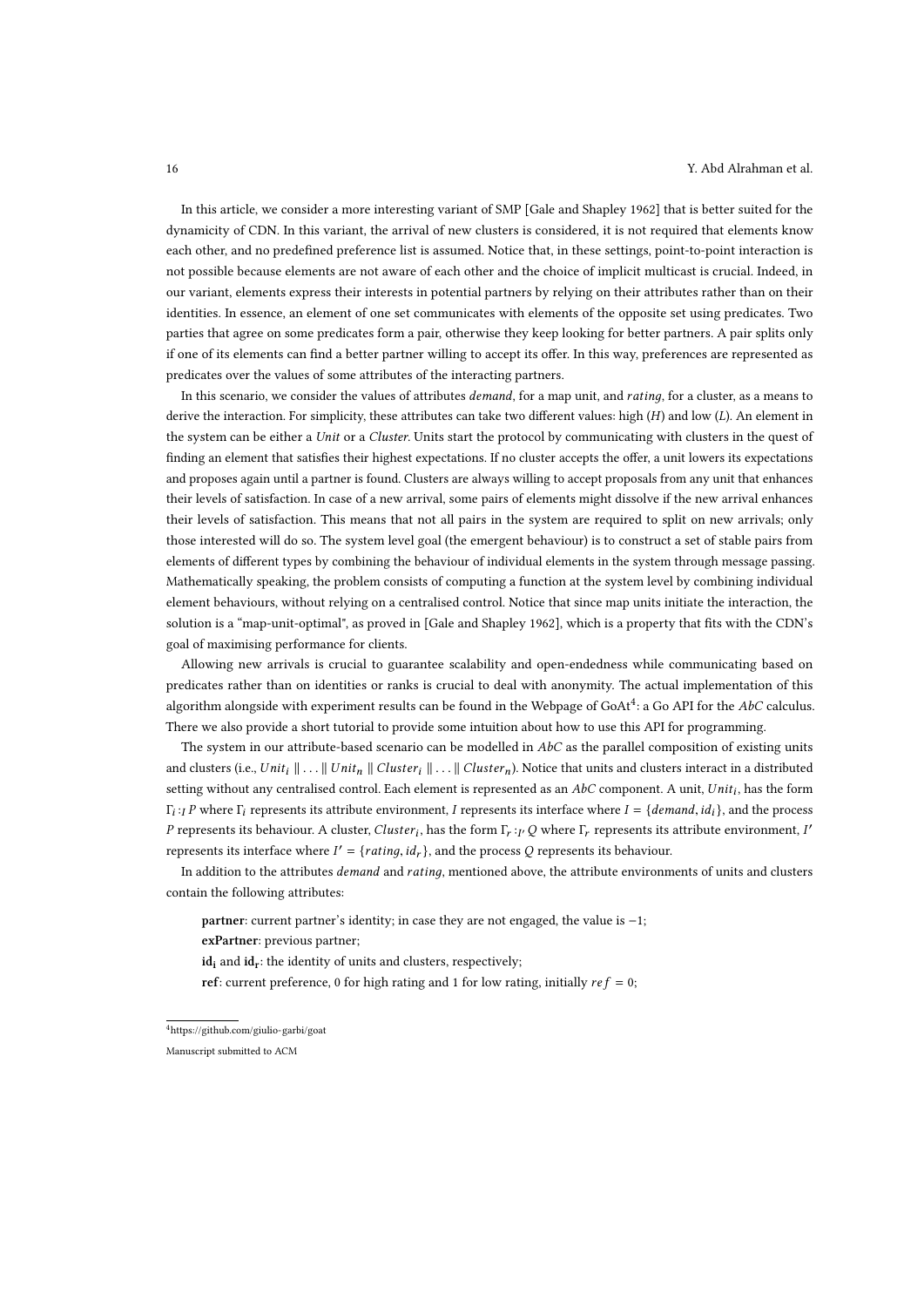success: a boolean attribute which is set to true when an accept message from a cluster is received, initially  $success = ff$ :

arrival: a boolean attribute which is set to true when an arrival message is received, initially arrival = ff;

ack: a boolean attribute which is set to false when a negative acknowledgment message is received, initially  $ack = tt;$ 

dissolve: a boolean attribute which is set to true when a dissolve message is received, initially  $dissolve = ff$ ;

rank: an integer flag used to rank the current partner: 0 for high and 1 for low, initially rank = 2;

bof: an integer flag used to rank the new arrival: 0 for high and 1 for low. Initially  $bof = 2$ ;

lock: an integer flag used to implement a lock within a single component, initially  $lock = 0$ ;

timer: a counter implementing a timer of a single component. Initially  $timer > time\_out$  where  $time\_out$  is a constant number representing the number of steps a process can take before specific event can occur.

The behaviour of a unit component is specified by the process  $P$  which is the parallel composition of the processes I, T, M, and N. Process I defines a proposal process, process T defines a timer process, process M defines a message handler process, and process N defines a negative acknowledgment process. The behaviour of the proposal process, I, is defined below:

> $I \triangleq \langle ref = 0 \rangle$ ("propose", this.demand, this.id<sub>i</sub>, 0)@ $\Pi_h$ .[timer := 0,dissolve := ff]I' +  $\langle ref = 1 \rangle$ ("propose", this.demand, this.id<sub>i</sub>, 1)@ $\Pi_l$ .[timer := 0,dissolve := ff]I'

Process I sends a proposal message to all components that either satisfy predicate  $\Pi_h$  or predicate  $\Pi_l$ , depending on the current value of the ref attribute. The predicate  $\Pi_h$  represents high expectations where  $\Pi_h = (rating = "H")$  while the predicate  $\Pi_l$  represents low expectations where  $\Pi_l = (rating = "L")$ . Notice that the branches of process I encode the preferences of a unit and the selection of any of them depends on the run-time value of  $ref$ . These branches can be thought of as context-dependent behavioural variations in Context-Oriented Programming [Hirschfeld et al. 2008]. Since the initial value of  $ref$  is 0, the process proceeds with the first branch. The proposal message contains a proposal label, "propose", the values of attributes demand, id<sub>i</sub>, and ref of the unit respectively. The sent value of ref will be used later to decide if an accept message from a cluster is stale (i.e., the received value of  $ref$  is different from the current value of  $ref$ ). By sending a proposal message, the timer and the dissolve attributes are reset. After this step, process I evolves to I $^{\prime}$  which is a proposal handler process. Reseting the timer attribute will decide how long process i should wait before proposing again. The timer process is reported below:

$$
T \triangleq \langle timer < time\_out \rangle \text{()} \text{@ff}.[timer := timer + 1]T
$$
\n
$$
+ \langle timer = time\_out \rangle \text{()} \text{@ff}.[timer := timer + 1, ref := (ref + 1)\%2, success := ff]
$$

T keeps increasing the value of the timer autonomously with silent moves (i.e.,  $()$ @ff) as long as its value is less than the constant time\_out. By assuming fairness and a reasonably large value of time\_out, we can guarantee that an accept message from a cluster, that satisfies the sent proposal message (if there is any), is received before a timeout. If a timeout is reached, the timer process lowers the preference of the unit and resets the value of the success attribute to false. As we have seen so far, the code of processes is infrastructure-agnostic, i.e., it does not contain addresses or channel names. It is completely data-centric and relies on the run-time characteristics of the interacting partners.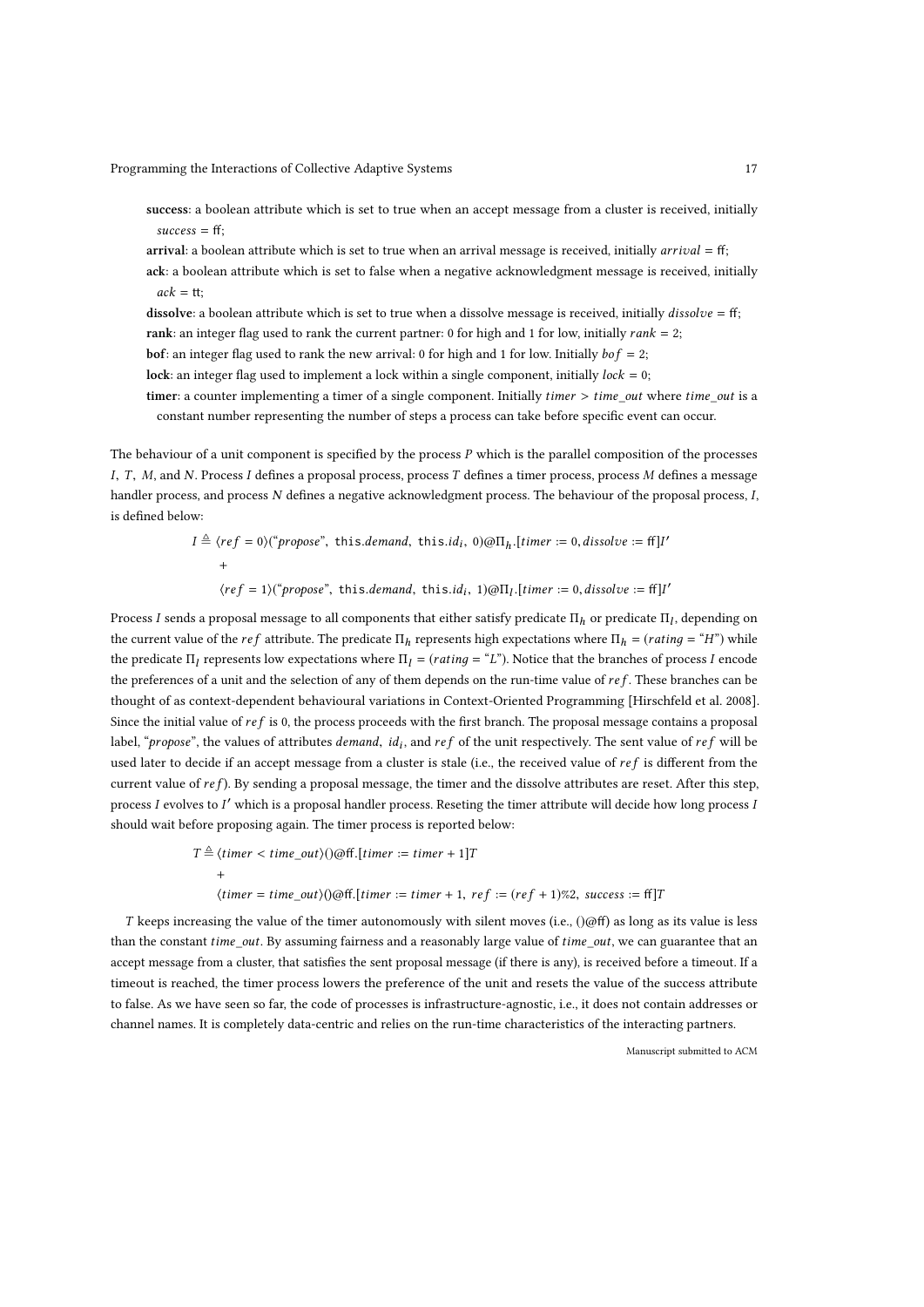In the proposal handler process, reported below, we can understand the role of the awareness construct  $\langle \Pi \rangle$  as an environmental parameter used to influence the behaviour of a unit at run-time.

$$
\angle \triangleq \langle lock = 0 \land \neg success \land timer > time\_out \rangle I
$$
  
+  

$$
\langle lock = 0 \land dissolve \rangle I
$$
  
+  

$$
\langle lock = 0 \land arrival \land (bof \le rank - 1) \rangle
$$
  
("dissolve")@( $id_r = this.parentner$ ).  
[arrival := ff, success := ff, ref := bof, bof := 2, rank := 2,  
exPartner := partner, partner := -1]I

The process blocks executing until one of three events occurs. If no lock is acquired (lock = 0), no accept message from a cluster is received (¬success), and a timeout occurs (*timer > time\_out*), process  $I'$  calls the proposal process  $I$ again by considering the new value of  $ref$  modified by the timer process. If no lock is acquired and a dissolve message from the current partner is received (*dissolve* =  $true$ ), process  $I'$  calls the proposal process  $I$  again. Finally, if no lock is acquired and an arrival message is received (arrival  $= true$ ), and the rank of the new arrival is better than the rank of the current partner ( $bof \leq rank - 1$ ), the process sends a dissolve message that contains a *dissolve* label to its partner, sets the value of attribute exPartner to the value of attribute partner and the value of attribute ref to the value of attribute bof, and resets the values of attributes arrival, success, bof, rank, and partner to their initial values. Process I ′ calls the proposal process I again.

The negative acknowledgment process is reported below:

$$
N \triangleq (x = "accept" \land ((z \neq ref) \lor success))(x, y, z).
$$
  

$$
("ack", -1)@(idr = y).0 \mid N
$$

N ensures that after a successful reception of a first accept message from a cluster (i.e.,  $success = tt$ ) all other accept messages to this unit are discarded (i.e., it sends an acknowledgement message with id=-1 which is interpreted by a cluster as a negative acknowledgement). Notice that the process replicates itself every time an accept message is received to be always able to catch all accept messages; the condition  $(z \neq ref)$  is crucial to discard stale messages.

The message handler process is reported below:

 $M \triangleq \langle$  ¬success $\rangle$ (x = "accept" $\wedge$  z = ref)(x, y, z).  $[lock := 1, success := tt, rank := ref, ex Partner := partner, timer := time\_out + 1]$  $("ack", y)@$ tt.[lock := 0, parnter := y]M +  $(x = "dissolve" \wedge id_i = partner)(x).$  $[dissolve := tt, success := ff, ref := 0, rank := 2, partner := -1]M$  $^{+}$  $\langle$ partner  $\neq -1 \rangle$ (x = "arrived"  $\land$  rating = "H")(x).[arrival := tt, bof := 0]M

Manuscript submitted to ACM

I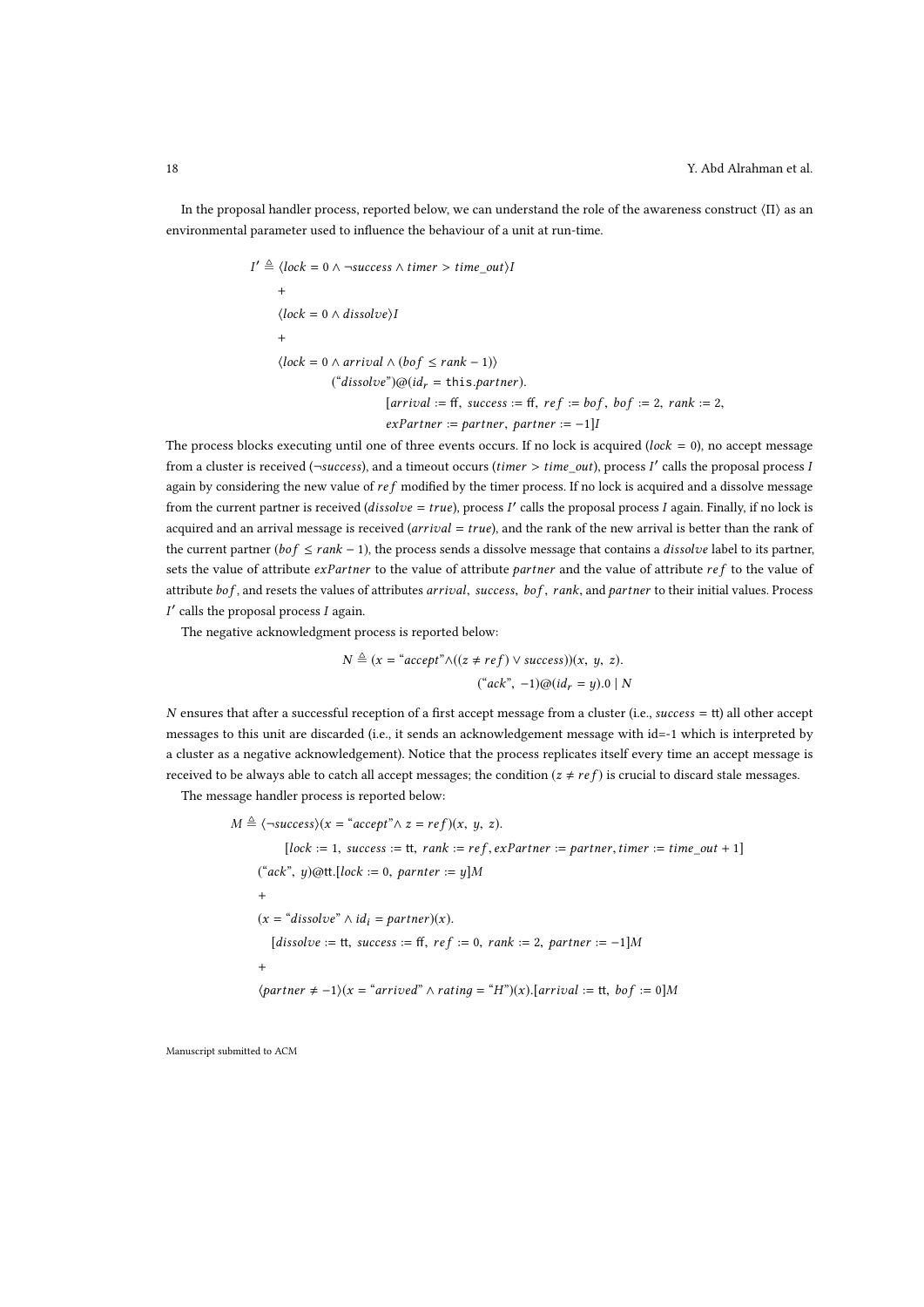+

#### $\langle$ bof  $\neq$  0 $\land$  partner  $\neq$  -1 $\rangle$ (x = "arrived"  $\land$  rating = "L")(x).[arrival := tt, bof := 1]M

M can respond to one of three events: if no accept message is received yet (i.e.,  $\neg success$ ) and a new one arrives, the process receives the accept message only if the message is not stale ( $z = ref$ ), acquires a lock (lock := 1), sets the value of attribute success to true, the value of attribute rank to the value of attribute  $ref$ , the value of attribute  $exPartner$  to the value of attribute partner and turns off the timer. The process proceeds by sending an acknowledgement message to the cluster, releasing the lock, setting the value of attribute partner to the received cluster identity, and then the process continues as M. Notice that the lock is important to ensure that the handler process I' does not proceed before all required attributes are assigned the right values. In this case, the first branch of process M is executed atomically with respect to the co-located processes in the unit component.

If a dissolve message from the current partner is received, the process sets the value of attribute *dissolve* to true, resets the values of attributes success, ref, rank, and partner to their initial values and continues as  $M$ . If an arrival message is received, the arrival attribute is set to true and the value of attribute  $bof$  is set to 0 if the attached attribute value is high rating = "H" otherwise the value of attribute  $bof$  is set to 1 and the process continues as M. Notice that arrivals with low value of attribute rating cannot override the ones with high values. This is guaranteed by the condition  $bof \neq 0$  on the last branch. Also an arrival message can have an effect on the behavior of a unit only if the unit is already engaged otherwise the arrival message is just discarded which is ensured by the condition partner  $\neq -1$ in the last two branches of process M.

The coordination among processes running in a single unit is made possible by relying on shared attributes, awareness constructs, and attribute updates to implement proper lock mechanisms.

The behaviour of a cluster component is specified by the process  $Q$  which is the parallel composition of the processes A, R, and D. Process A defines an arrival process, process R defines a proposal reception process, and process D defines a dissolve handler process. The arrival process, A, is defined below:

## $A \triangleq$  ("arrived")@tt.0

This is the first process that takes a step when a cluster component wants to be involved in the allocation procedure. It simply sends an arrival message to all components in the system and then terminates. The arrival message contains an arrival label, "arrived".

The proposal reception handler is reported below:

$$
R \triangleq (x = \text{``propose''})(x, y, z, n).R' \mid R
$$

The process simply receives a proposal message and evolves to the reception handler process  $R'$ . Notice that process R replicates itself every time a message is received to ensure that no proposal is lost. The reception handler process, R' reported below, checks if no lock is acquired and the rank of the communicated value of attribute demand of the unit is less than the rank of the current partner  $(\text{rank}(y) < \text{rank})$ , the process sends an accept message to the unit where the proposal message came from, addressing it by its identity and acquires a lock, otherwise the process R' terminates. The function *rank*(y) takes the value of *demand* as a parameter and returns 1 if  $y = "H"$  and 0 otherwise. The accept message contains an acceptance label, "accept", the identity of the current cluster, and the reference of the proposal message. The process then waits to receive either acknowledgement message or a negative one from the unit. If an acknowledgement is received, the value of attribute partner is set to the received identity of the unit, the rank is set to Manuscript submitted to ACM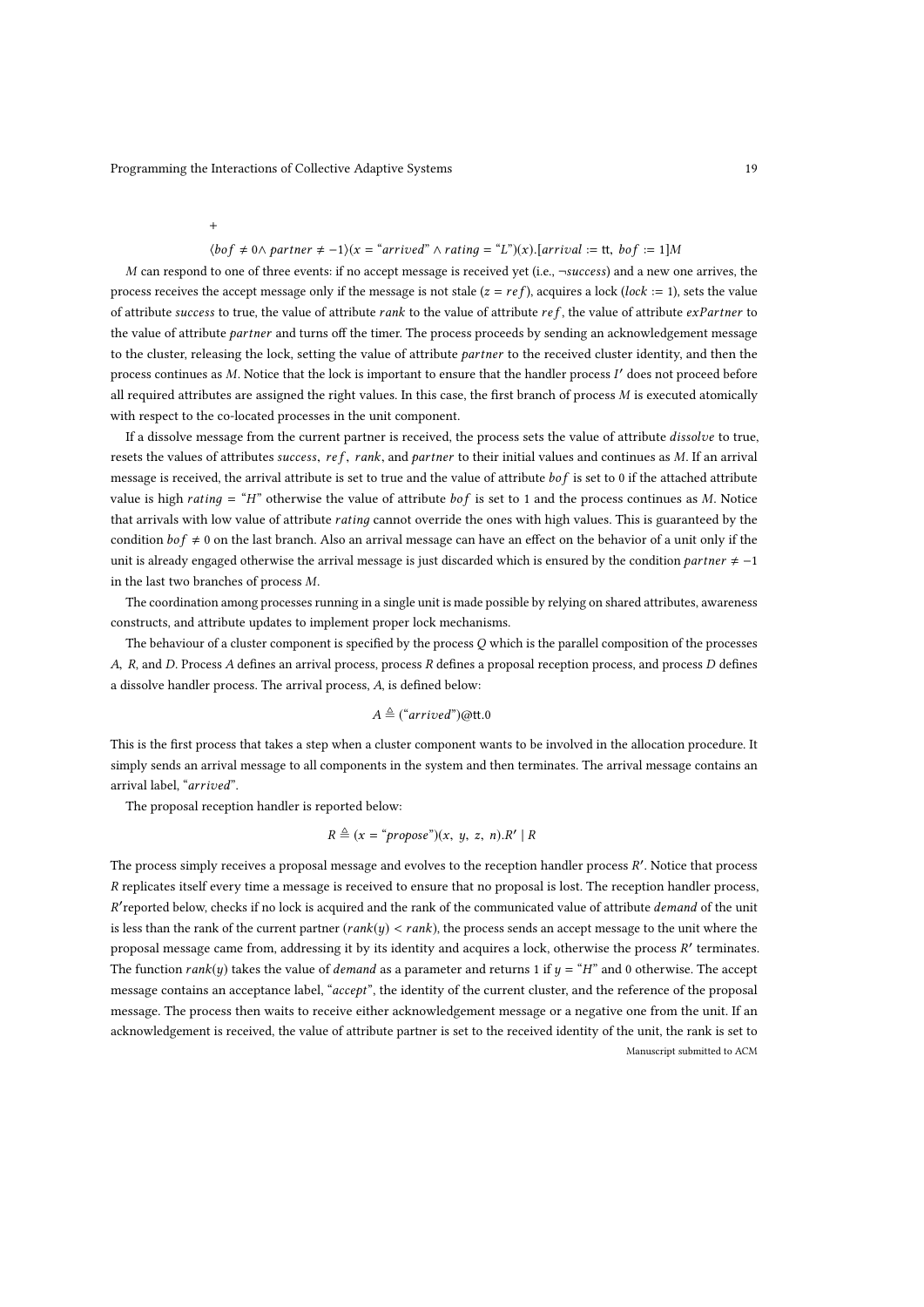the value returned by  $rank(y)$ , the lock is released and process  $R'$  terminates. Notice that a dissolve message is sent to the current partner before releasing the lock in case a cluster is already engaged. If a negative acknowledgement is received then the lock is released. The lock is needed to ensure that concurrent proposals are handled sequentially which is important to guarantee a consistent state of the attribute environment.

```
R' \triangleq \langle lock = 0 \rangleif (rank(y) < rank) then {
("accept", id<sub>r</sub>, n)@(id<sub>i</sub> = z).[lock := 1]if (partner \neq -1) then {
   (e = "ack" \wedge f = id_r \wedge id_i = z)(e, f).[exPartner := partner, partner := z, rank := rank(y)]("dissolve")@(id_i = this.exPartner).[lock := 0]0} else {
   (e = "ack" \wedge f = id_r \wedge id_i = z)(e, f).[partner := z, rank := rank(y), lock := 0]0
 }
 +
(e = \alpha c k^* \wedge f \neq id_r \wedge id_i = z)(e, f). [lock := 0]0)
```
#### } else 0)

The dissolve handler process is reported below:

 $D \triangleq (x = \text{``dissolve''} \wedge id_i = partner)(x).$  $[rank := 2, ex Partner := partner, partner := -1]D$ 

When a dissolve message from a cluster's partner is received, the value of attribute exPartner is set to the value of attribute partner, the values of attributes rank and partner are reset to their initial values, and the process calls itself.

REMARK 3.1. In [Gale and Shapley 1962], the authors showed that their algorithm terminates with a matching that is stable after no more than  $n^2$  proposals, where  $n$  is the number of proposing elements, i.e., the algorithm has  $O(n^2)$  worst-case complexity. In our variant, it should be clear that the worst case complexity is also  $O(n^2)$  even after relaxing the assumptions of the original algorithm, i.e., no predefined preference lists and components are not aware of the existence of each other, so point-to-point communication is not possible. Interestingly, the complexity is still quadratic even if we consider a blind broadcast mechanism where proposals are sent to all components in the system except for the sender unit. In this way, for n-units, n-clusters, and a constant L related to the preferences of a unit where L is computed based on the number of branches in the proposal process I, we have that each unit can send at most  $L * (2n - 1)$  proposals.

Below we first provide a simple interaction fragment to show how the semantics rules are applied in our stable allocation (Example 3.1). We then show a possible and complete execution of the protocol by considering two pairs of components (Example 3.2).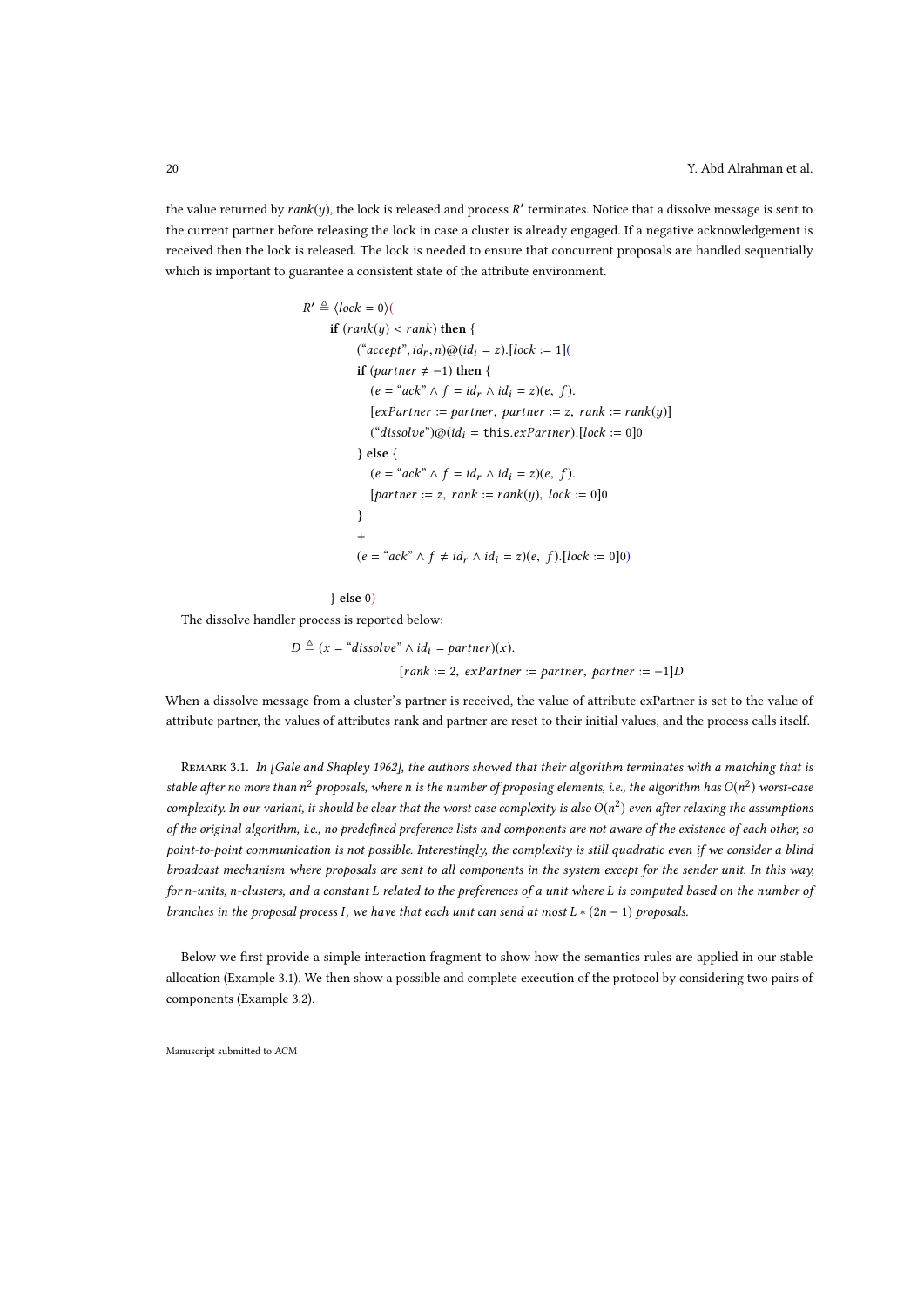Example 3.1 (Interaction fragment). A unit, say  $I_1$  with  $ref = 1$ , demand = "H", and  $id_i = 1$ , can send a proposal and generate the following transition by applying rule Comp:

 $\overline{\Gamma_i}: \{ demand, id_i \} \ \overline{I} \mid T \mid M \mid N \longrightarrow \frac{\{ demand = "H", id_i=1\} \circ \overline{\Pi_i}("propose", "H", 1, 1)}{\longrightarrow}$ 

 $\Gamma_i$ [timer  $\mapsto$  0, dissolve  $\mapsto$  ff]: $_{{{demand},id_i}$ } I' | T | M | N

Any cluster, say  $r_1$ , can receive the message by applying rule Comp and generate this transition:

$$
\Gamma_r:_{\{rating, id_r\}} R \mid A \mid D \qquad \xrightarrow{\{demand \equiv "H", id_i=1\} \circ \Pi_l("propose", "H", 1, 1)} \Gamma_r:_{\{rating, id_r\}} R'["propose", x, "H", 1/z, 1/n] \mid R \mid A \mid D
$$

Now the overall system evolves by applying rule ComL as follows:

$$
S \xrightarrow{\{demand="H", id_i=1\} \circ \overline{\Pi_I}(\text{``propose''}, \text{``H''}, 1, 1)} \Gamma_I[\text{timer} \mapsto 0, \text{ dissolved} \mapsto \text{ff}]: \{demand, id_i\} \Gamma' | T | M | N
$$
  

$$
|| \cdots || \Gamma_r:_{\{rating, id_r\}} R'[\text{``propose''}/x, \text{``H''}/y, 1/z, 1/n] | R | A | D
$$

*Example 3.2.* Let us consider two map units  $M_0$  and  $M_1$  and two clusters  $C_0$  and  $C_1$  with attribute environments defined as follows:  $\Gamma_{m_0} = \{demand = "H", id_i = m_0\}, \Gamma_{m_1} = \{demand = "L", id_i = m_1\}, \Gamma_{c_0} = \{rating = "H", id_r = c_0\},$ and  $\Gamma_{c_1} = \{rating = "L", id_r = c_1\}$ . Below we show the execution of the stable allocation protocol, presented above, until a stable matching is reached.

- $C_0$  broadcasts an arrival message through process A by applying Comp.
- $\bullet$   $C_1$  broadcasts an arrival message through process A by applying COMP. Because no unit is engaged yet, all arrival messages are discarded.
- $M_0$  proposes for a cluster with a high rating by applying COMP and waits for a response.
- $\bullet$   $C_0$  receives the proposal because its rating is high by applying Comp.
- $\bullet$   $M_1$  proposes for a cluster with a high rating by applying Comp and waits for a response.
- $C_0$  receives the proposal because its rating is high by applying Comp.
- $C_0$  handles the first proposal by process  $R'$ . It acquires a lock and sends an accept message to  $M_0$  by applying rule Comp. Notice that the second proposal cannot be handled before the lock is released.
- $M_0$  receives the message by process M, acquires a lock and sets the attributes success, rank and exPartner appropriately by rule Comp.
- $M_0$  sends an acknowledgement message to all possible components and includes the identity of  $C_0$  in the message. It sets its partner to  $C_0$  and releases the lock.
- Clearly, all components are potential receivers for this message, however, only  $C_0$  receives it because it is the only component waiting an acknowledgement that contains its identity. By doing so,  $C_0$  sets its partner to  $M_0$ , its rank to 1 (because  $rank("H") = 1$ ) and releases the lock.
- $C_0$  handles the second proposal by process  $R'$  again. It acquires a lock and sends an accept message to  $M_1$ because  $rank("L") = 0 < 1$ , by applying rule Comp and waits for an acknowledgement.
- $\bullet$  M<sub>1</sub> is the only component that can receive the accept message because it satisfies the sending predicate by applying rule Comp. It receives the message by process M, acquires a lock and sets the attributes success, rank and exPartner appropriately by rule Comp.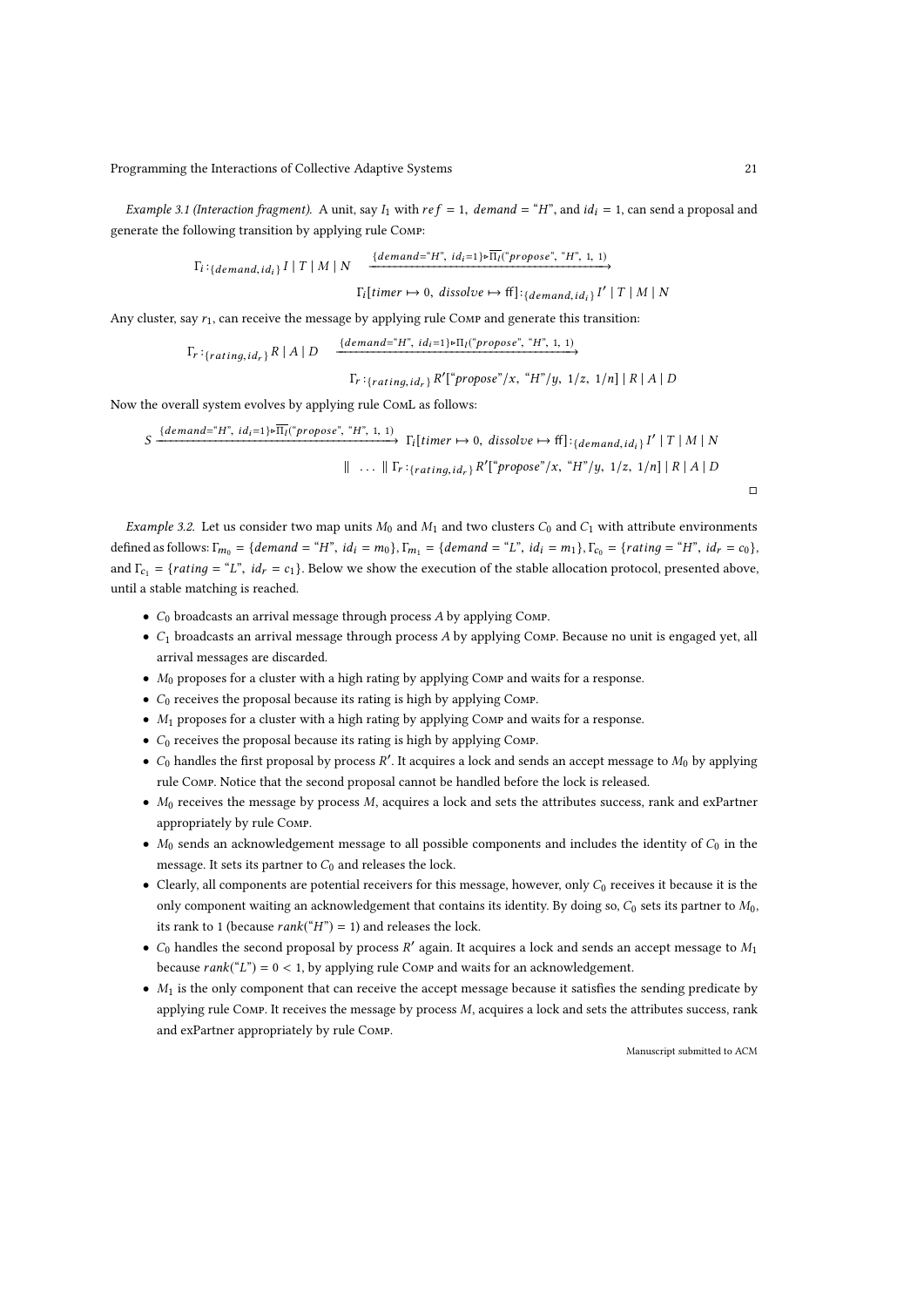- $M_1$  sends an acknowledgement message to all possible components and includes the identity of  $C_0$  in the message. It sets its partner to  $C_0$  and releases the lock.
- $C_0$  receives the acknowledgement, sets its exPartner to current partner, its partner to  $M_1$  and its rank to 0 by rule Comp.
- $C_0$  sends a dissolve message to its exPartner (i.e.,  $M_0$ ) and releases the lock by rule Comp.
- $\bullet$  M<sub>0</sub> receives the dissolve message by the second branch of process M which sets the dissolve attribute to true and resets the attributes success, ref, rank, and partner to their initial values. By doing so, the second branch of process  $I'$  will be enabled and  $M_0$  is ready to propose again.
- $M_0$  proposes again for a cluster with a high rating by applying COMP and waits for a response.
- $C_0$  receives the proposal because its rating is high by applying Comp.
- $C_0$  drops the proposal by the last branch of process  $R'$ , because it is satisfied with its current partner, i.e., its rank<1.
- No component can actually respond to the proposal.  $M_0$  keeps waiting until a timeout occurs, i.e., the second branch of process T is enabled. The timer is turned off, the ref attribute value is set to 1 and the success attribute is turned off.  $M_0$  can now propose for a cluster with a low rating. In this case, only  $C_1$  accepts the proposal in a similar way as described before. Notice that  $(M_0, C_1)$  and  $(M_1, C_0)$  are actually stable pairs.

#### 4 DISCUSSION

In this section, we first explain how AbC has helped us in dealing with the collective adaptive features that were evident in the previous case studies, finally we comment on other features of  $AbC$  code, namely Compositionality and Code Extensibility.

Distribution is naturally obtained because an  $AbC$  system has no centralised control; and it is represented as the parallel composition of independent components that can mutually influence each other only through message-exchange. For instance in Section 3, the overall system is defined as the parallel composition of existing units and clusters.

Awareness is supported by the attribute environment that plays a crucial role in orchestrating the behaviour of  $AbC$ components. It makes components aware of their own status and provides partial views of the surrounding environment. Components behave differently under different environmental contexts. This is possible because the behaviour of  $AbC$ processes is parametric with respect to the run-time attribute values of the component in which they are executed. The awareness construct,  $\langle \Pi \rangle$ , is used as an environmental parameter to influence the behaviour of AbC components at run-time. For instance, in Section 3, the behaviour of the proposal handler process, I', is totally dependent on the values of the attributes lock, success, timer, dissolve, arrival, bof, and rank. In case the value of just one of these attributes changes, the process will change its behaviour accordingly.

Adaptivity is obtained by means of the interaction predicates (both for sending and receiving) of  $AbC$  components that can be parametrised with their local attribute values; any run-time changes of these values might influence/change the possible set of interaction partners. Notice that the target of the dissolve message, in the third branch of the proposal handler process I' in Section 3, depends on the identity of the current partner (this.partner).

Interdependence among co-located processes can be obtained by modifying, with the attribute update construct, the attribute environment shared among processes within a single component. A branch of process I', in Section 3, is mainly selected depending on the attribute updates performed by the timer  $T$  and the message handler  $M$ .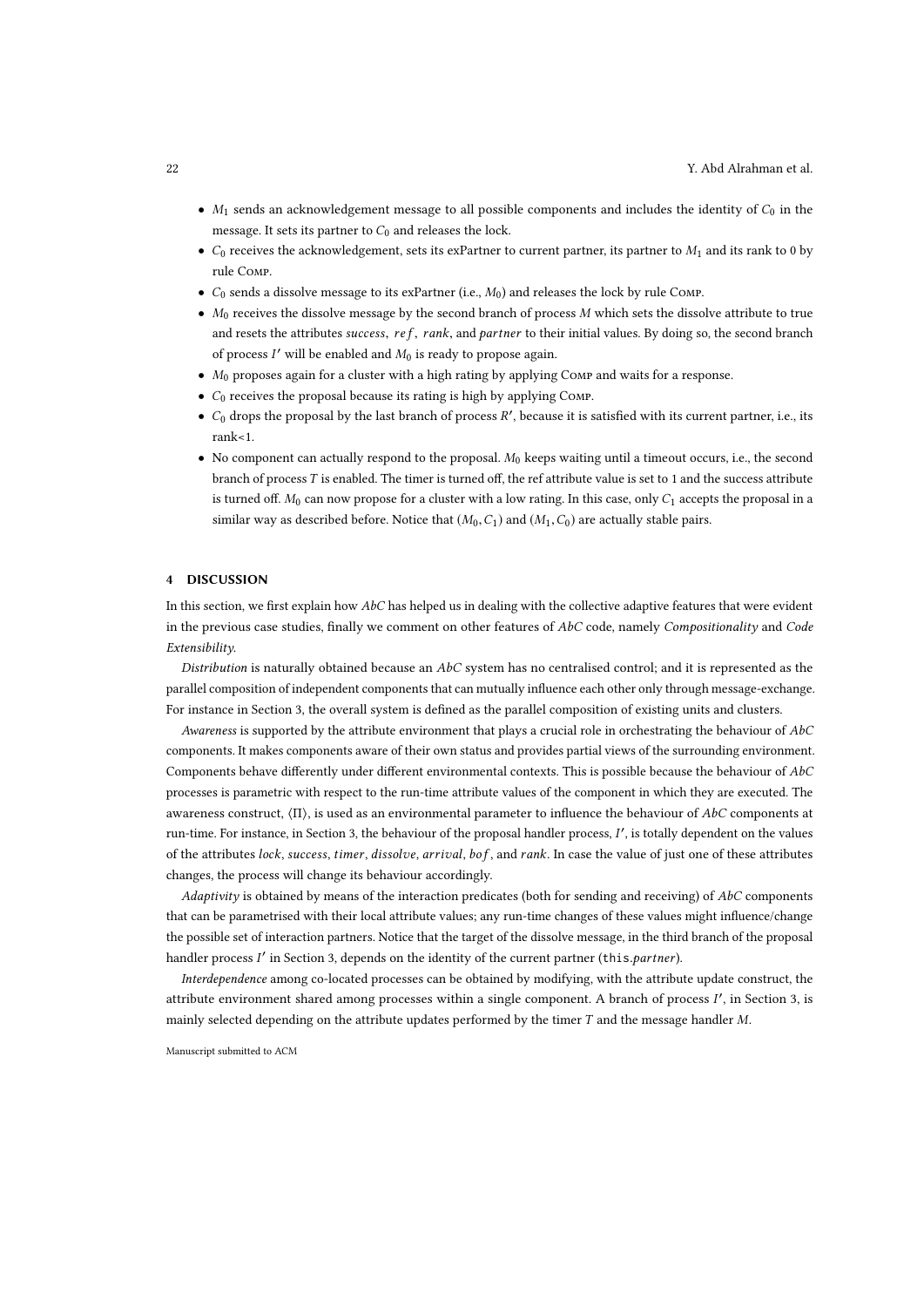Collaboration is obtained by combining individual component behaviours, through message exchange, to achieve a global goal for which a single component would not be sufficient. For instance, in Section 3, the goal was to construct a set of stable pairs without any centralised control. The goal was achieved by allowing different components to collaborate through message passing; each component contributed, and the combined behaviour of all components was necessary, to reach the overall system goal.

Anonymity is obtained by allowing the interaction primitives (both send and receive) to rely on predicates over the run-time attribute values of the interacting partners rather than on specific names or addresses. Thus the qualification needed to receive a message no longer depends on available channels or addresses, but on the values of dynamic attributes. For instance, in Section 3, the process I sends a proposal to a group of clusters whose attributes satisfy a specific predicate (i.e.,  $\Pi_h$  or  $\Pi_l$ ). There is no prior agreement between the units and the other clusters and the set of candidate receivers is specified at the time of interaction in the sense that any change in the value of attribute  $ref$ changes the set of targeted components.

Scalability and Open-endedness are guaranteed by the adoption of multiparty communication instead of the binary one. Actually AbC supports an implicit multicast communication in the sense that the multicast group is not specified in advance, but rather it is specified at the time of interaction by means of the available set of receivers with attributes satisfying the sender predicate. The non-blocking nature of the AbC multicast, alongside with anonymity of interaction, breaks the synchronisation dependencies between senders and receivers and components can join or leave a system without disrupting its overall behaviour. For instance, new clusters, as defined by process A, Section 3, can join the allocation procedure at run-time without causing any disruption to the overall system behaviour. Actually, the third branch of process I' of a unit is used as an adaptation mechanism to handle new arrival of clusters. Notice that the condition  $b \circ f \leq rank - 1$  of that branch ensures that a unit responds only to new clusters that enhance its satisfaction. This means that new arrivals affect only specific components in the system.

It is worth mentioning that the initial behaviour of all components with the same type (e.g., Unit or Cluster in Section 3) is exactly the same. However, since this behaviour is parametrised with respect to the run-time attribute values of each component, components might exhibit different behaviours. This means that the context where a component is executing has a great impact on its behaviour, in the sense that it can disable or enable specific behaviours depending on the environmental changes. In some sense, the behaviour of a component evolves based on contextual conditions. Components do not need to have complex behaviour to achieve adaptation at system level. Complex behaviour can be achieved by combining the local behaviour of individual components.

We would also like to stress that  $AbC$  code naturally supports compositionality and extensibility.

Compositionality: a component is the basic building block of  $AbC$  programs and any program can be broken down into a set of individual components which can only interact by exchanging messages. This simplifies verification because components can be analysed individually and their external behaviour can be assessed by their observable communication capabilities. Actually, we can abstract from the internal behaviour of an  $AbC$  component and only consider its observable behaviour when it interacts with other components. Thus, a component can be treated as a blackbox that acts and reacts to its environment. We refer interested readers to our theoretical results in [Alrahman et al. 2016a, 2017a].

Code Extensibility: we would like to stress that  $AbC$  code can be easily extended in the sense that new alternative behaviours can be added and removed by modifying the attribute environments and the interfaces of components. Also component behaviours can be adapted without changing the internal structure of their running processes. For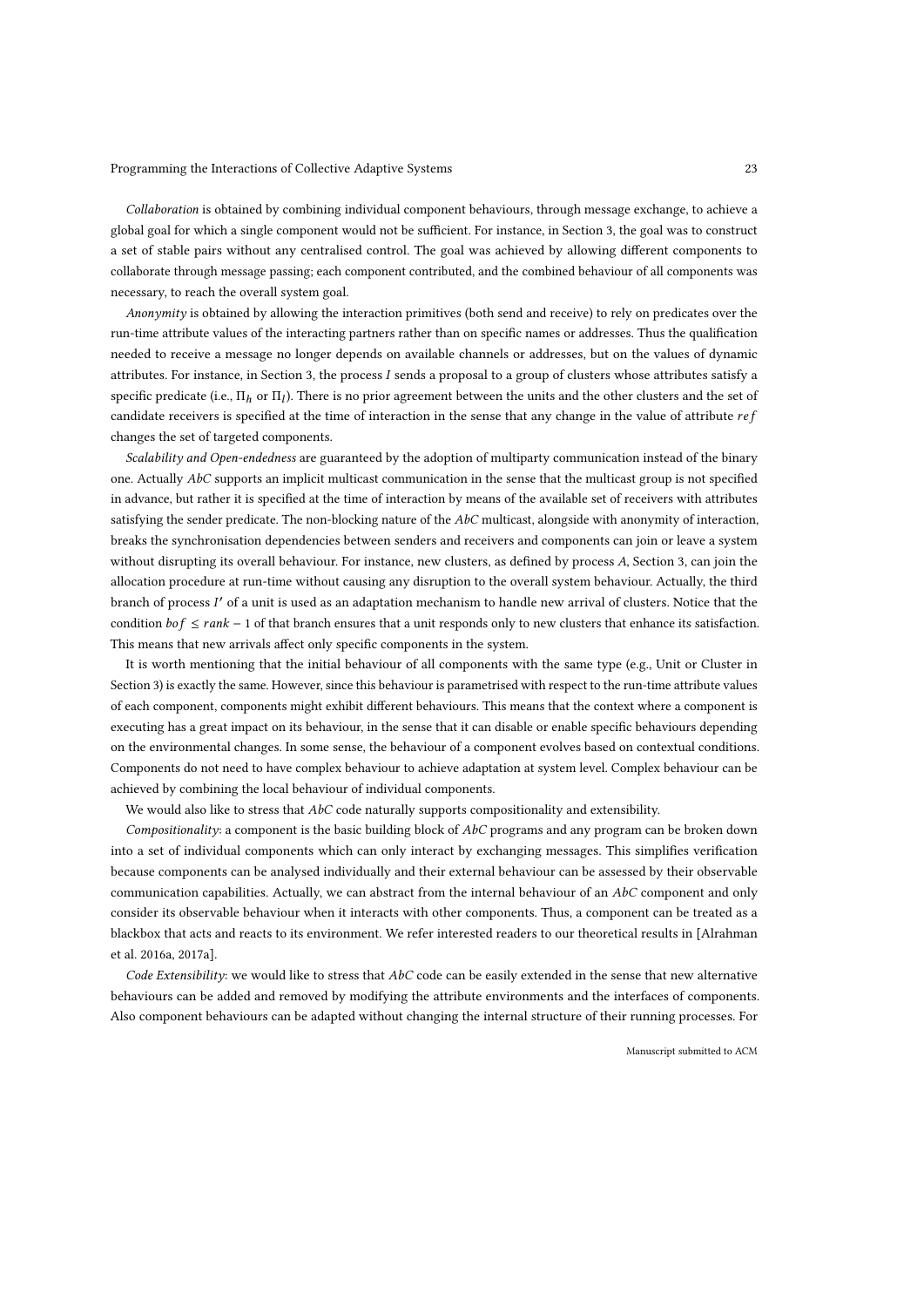instance in Section 3, a unit can reverse the order of its preferences by directly modifying the required value of attribute  $ref$  in the awareness constructs and the following output actions of process I. Also if we add a public attribute to a cluster, say location, the code of a unit can be easily adapted to consider new possible preferences. One way is to add another alternative/branch to process I that consider the location of a cluster. Of course some attribute values have to be adjusted accordingly. As mentioned before, these branches can be thought of as context-dependent behavioural variations in Context-Oriented Programming [Hirschfeld et al. 2008].

#### 5 RELATED WORK

In this section, we touch on related works concerning languages and calculi with primitives that model either collective interaction, or multiparty interaction. We also report on other approaches to interaction in distributed systems and show how they relate to AbC.

Some of the well-known approaches include: channel-based models [Hoare 1978; Milner 1980; Milner et al. 1992], group-based models [Agha and Callsen 1993; Chockler et al. 2001; Holbrook and Cheriton 1999], and publish/subscribe models [Bass and Nguyen 2002; Eugster et al. 2003]. Below we briefly report the main features and limitations of such approaches.

Channel-based models rely on explicit naming for establishing communication links in the sense that communicating partners have to agree on channels or names to exchange messages. This implies that communicating partners are not anonymous to each other. Actually, communicating partners have static interfaces that determine the target of communication e.g., binary communication CCS [Milner 1980], multiway synchronisation CSP [Hoare 1978], and broadcast communication CBS [Prasad 1995]. In AbC the interacting partners are anonymous to each other; they do not need to agree on channels or names to interact, but rather to rely on the satisfaction of predicates over the attributes they expose. This makes our calculus more suitable for modeling scalable distributed systems as anonymity is a key factor for scalability. The  $\pi$ -calculus [Milner et al. 1992] was developed as a way to mitigate this problem by allowing the exchange of channel names and thus providing dynamic interfaces and additional flexibility. However, the dynamicity of interfaces is still limited because even if generic input or output actions are allowed, they are disabled until they are instantiated with specific channel names. This means that a process can engage in a communication only when its actions are enabled. The broadcast  $b\pi$ -calculus [Ene and Muntean 1999, 2001] is based on CBS and the  $\pi$ -calculus in that it extends the former with a channel-passing mechanism. Furthermore, π-calculus and most process calculi rely on synchronous communication that creates dependencies between senders and receivers and affects the overall scalability of the system.  $AbC$  actions are always enabled with respect to the current attribute values of the component where they are executing. When these values change, the interaction predicates change seamlessly and become available for other communication partners.

In group-based models, like the one used for IP multicast [Holbrook and Cheriton 1999], the group is specified in advance in the sense that the reference address of the group is explicitly included in the message. Groups or spaces in the ActorSpace model [Agha and Callsen 1993] are regarded as passive containers of processes (actors) and may be created and deleted with explicit constructs. Spaces may be nested or even overlap and can be created dynamically at run-time. Actually, the notion of space is a first class entity in the ActorSpace model. AbC extends the ActorSpace pattern-matching mechanism to select partners by predicates on both sides of the communication where not only the sender can select its partner but also the receiver can decide to either receive or discard the message. The notion of spaces/collectives in AbC is more abstract and is only specified at run-time.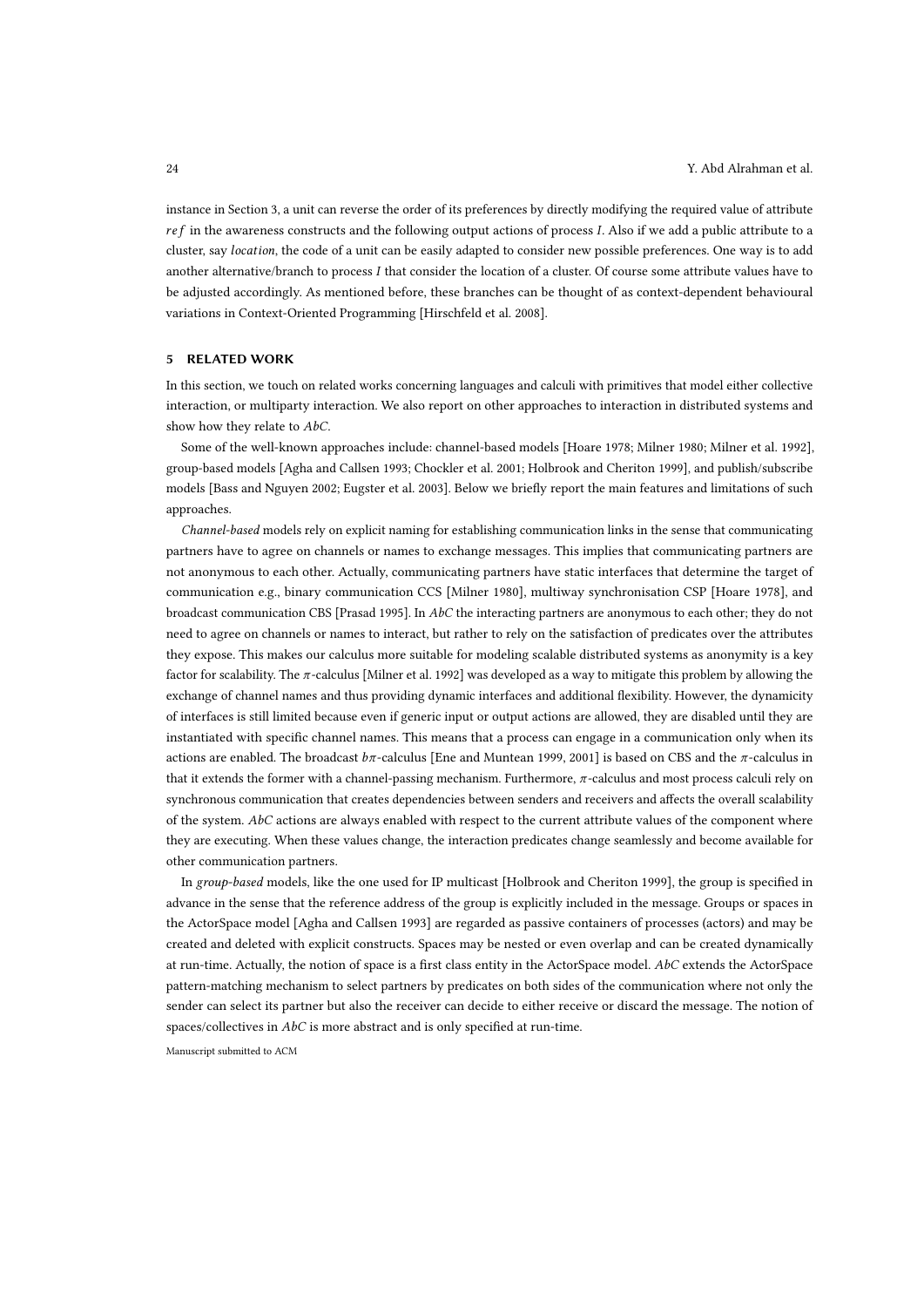In the *publish/subscribe* model, like the one used in NASA Goddard Mission Services Evolution Center (GMSEC)<sup>5</sup>, each component can take the role of a publisher or a subscriber. Publishers produce messages and subscribers consume them. The subscribers are indirectly addressed by the contents of sent messages. That is, a subscriber expresses its interest independently from the publisher that produces the messages, and then it is asynchronously notified when a message that matches its interest arrives. The propagation of messages from publishers to subscribers is obtained by introducing an exchange server that mediates the interaction. The exchange server stores the subscriptions of subscribers, receives messages from publishers, and forwards the messages to the correct subscribers. The result is that publishers and subscribers are unaware of the existence of each other. Though the anonymity of interaction is an effective solution to achieve scalability by allowing participants to enter or leave the system at anytime, scalability issues are moved to the implementation of the exchange server. In fact, since the exchange server is responsible for subscriptions and message filtering, it should be able to face a large number of participants with evolving subscriptions while maintaining an acceptable level of performance.

As discussed before, the publish/subscribe model can be considered as a special case of AbC where publishers can attach attributes to messages and send them with empty predicates (i.e., satisfied by all). Only subscribers can check the compatibility of the attached publishers attributes with their subscriptions.

The Actor communication model, originally introduced in [Hewitt 1977; Hewitt et al. 1973], has been used to support the development of object-based concurrent computation. Actors embody the spirit of objects and extends their advantages to concurrent computations. As with objects where data and behavior are encapsulated to separate what an object can do from how it does it, the actors separate the control (where and when) from the logic of a computation. The early proposals of the Actor model in [Hewitt 1977; Hewitt et al. 1973] were rather informal. However, the definition of actors that is commonly used today follows Agha's definition [Agha 1986] that provides an abstract representation of actor systems in terms of what is called Asynchronous Computation Trees, building on notions borrowed from Milner's work [Milner 1989]. An actor system, also called a configuration, consists of autonomous objects, called actors, and of a collection of messages in transit. Computations in an actor system are carried out in response to received messages. Each message contains the destination identity and the actual content of the message. As opposed to  $AbC$  components, actors adopt binary communication which does not scale well in large systems. To interact, actors rely on identities; messages can only be sent to those actors whose identity is known. Thus actors can only interact if they know each other.

Programming collective and/or adaptive behavior has been studied in different research communities like those interested in Context-Oriented Programming (COP) [Hirschfeld et al. 2008] and in the Component-Based approach [Bruneton et al. 2004]. In Context-Oriented Programming (COP), a set of linguistic constructs is used to define context-dependent behavioural variations. These variations are expressed as partial definitions of modules that can be overridden at run-time to adapt to contextual information. They can be grouped via layers to be activated or deactivated together dynamically. These layers can be also composed according to some scoping constructs. Our approach is different in that components adapt their behaviour by considering the run-time changes of the values of their attributes which might be triggered by either contextual conditions or by local interaction. Another approach that considers behavioural variations is adopted in the Helena framework [Klarl 2015].

The component-based approach, represented by FRACTAL [Bruneton et al. 2004] and its Java implementation, JULIA [Bruneton et al. 2006], is an architecture-based approach that achieves adaptation by defining systems that

<sup>5</sup>http://opensource.gsfc.nasa.gov/projects/GMSEC\_API\_30/index.php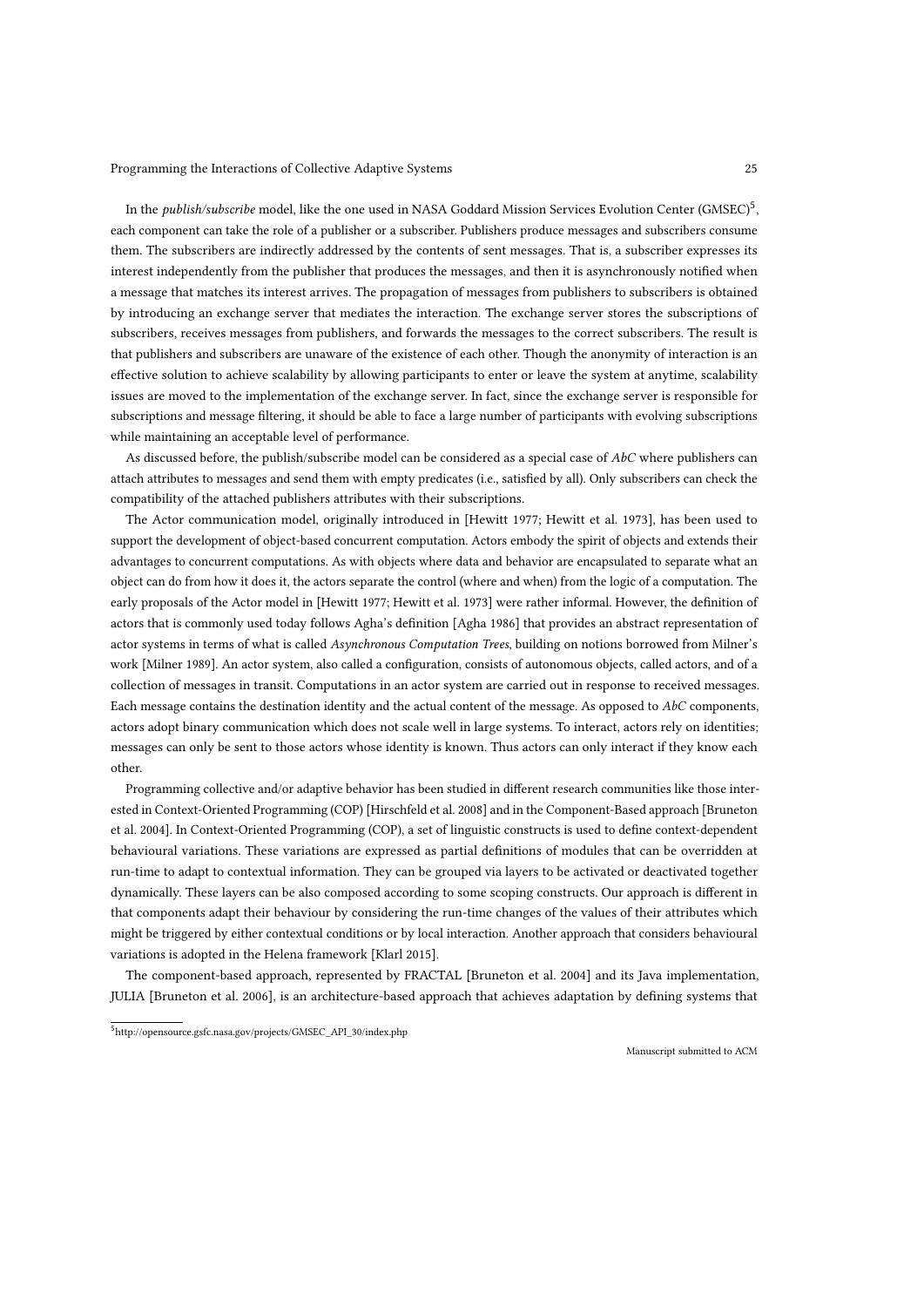are able to adapt their configurations to the contextual conditions. System components are allowed to manipulate their internal structure by adding, removing, or modifying connectors. However, in this approach interaction is still based on explicit connectors. In our approach predefined connections simply do not exist: we do not assume a specific architecture or containment relations between components. The connectivity is always subject to change at any time by means of attribute updates. In our view,  $AbC$  is definitely more adequate when highly dynamic environments have to be considered.

Finally, the attribute-based interaction has been exploited in the Carma specification language [Bortolussi et al. 2015; Loreti and Hillston 2016] which was designed based on the linguistic primitives of the AbC calculus to support quantitive analysis of collective-adaptive systems. Send and receive operations in Carma are associated with execution rates that can be dynamically adjusted based on environmental conditions. A Carma model can be automatically translated into a Continuous-Time Markov process that can be simulated and thus its dynamics can be studied quantitatively. AbC models are non-deterministic and they abstract from timing constraints. They are concerned with qualitative properties of the system being modelled. Clearly,  $AbC$  and CARMA have been designed to serve different objectives in the sense that  $AbC$  is designed as a programming framework for CAS interactions while CARMA is designed to quantitatively assess CAS models in terms of their performance.

 $AbC$  combines the lessons learnt from the above mentioned languages and calculi, in that it strives for expressiveness while aiming to preserve minimality and simplicity. The dynamic settings of attributes and the possibility of inspecting/modifying the environment gives  $AbC$  greater flexibility and expressiveness while keeping models as natural as possible.

#### 6 CONCLUDING REMARKS

We have proposed a language-based approach for programming the interaction of collective-adaptive systems by relying on attribute-based communication. We have introduced the programming constructs of the  $AbC$  calculus and we exploited them to show how complex and interesting case studies, from the realm of collective-adaptive systems, can be programmed in an intuitive way. We illustrated the expressive power of attribute-based communication by showing the natural encoding of other existing communication paradigms. We argued that the general concept of attribute-based communication can be exploited to provide a unifying framework to encompass different communication models and interaction patterns. Since the focus of this article was to show the expressive power of attribute-based communication and their applicability in the context of CAS systems, we refrained from presenting theoretical results. However, full details about behavioural theory, equational laws, and a formal proof of encoding can be found in [Alrahman et al. 2016a, 2017a]. We also provided  $AbC$  APIs to enable attribute-based interaction in well-known programming languages, e.g., in Java [Alrahman et al. 2016b], in Go [Alrahman et al. 2017b], and in Erlang [De Nicola et al. 2017]. In [Alrahman 2017], we have also laid the basis for an efficient distributed implementation of the attribute-based interaction; we proposed three different communication infrastructures, proved their correctness, modelled them as stochastic processes, and finally evaluated their performance.

For future work, we want to investigate anonymity of interaction at the level of attribute identifiers. Indeed in our model, components are anonymous, but the "name-dependency" challenge arises at another level, that is, the attribute environments. In other words, the sender's predicate should be aware of the identifiers of receiver's attributes in order to explicitly use them. For instance, the sending predicate  $loc = (1, 4)$  targets the components at location  $(1, 4)$ , however, different components might use different identifiers to denote their locations; this means that there should be Manuscript submitted to ACM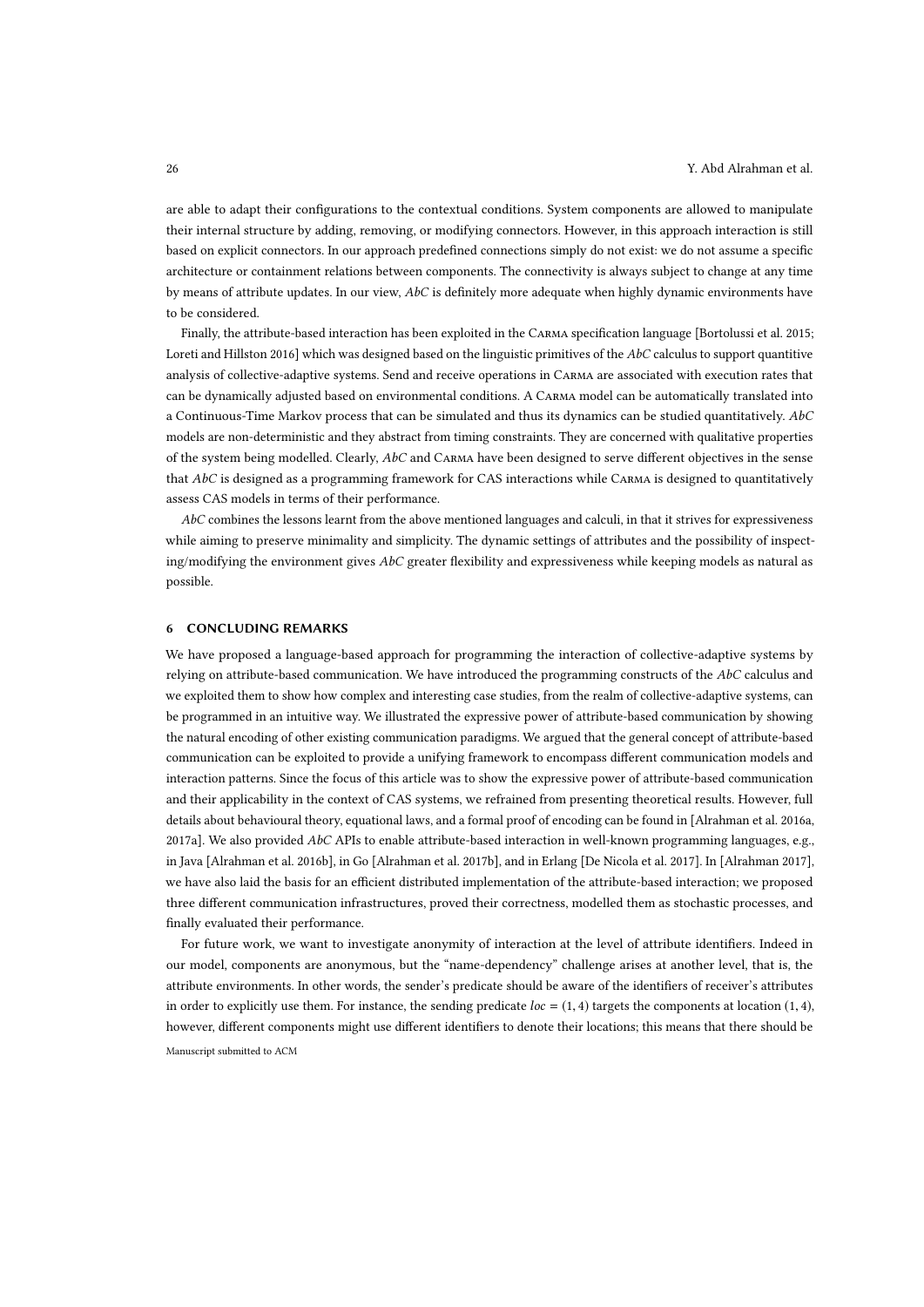an agreement about the attribute identifiers among components. For this reason, appropriate mechanisms for handling attribute directories together with identifiers matching/correspondence will be considered. These mechanisms will be particularly useful when integrating heterogeneous applications.

We plan to develop formal tools based on  $AbC$  semantics to analyse the code generated by our  $AbC$  APIs for ensuring safety and liveness properties. We want to study the possibility of using static analysis to discipline the interaction in AbC and thus producing a correct by construction programs and we will also consider the more challenging problem of specifying and verifying collective properties of AbC programs.

Acknowledgments. The authors would like to thank Francesco Tiezzi, Mirco Tribastone and Catia Trubiani for their valuable comments and suggestions to improve the quality of this article. We would also like to thank Giulio Garbi for debugging and implementing the case studies in GoAT.

#### **REFERENCES**

Gul Agha. 1986. Actors: A Model of Concurrent Computation in Distributed Systems. MIT Press, Cambridge, MA, USA.

Gul Agha and Christian J Callsen. 1993. ActorSpace: an open distributed programming paradigm. Vol. 28. ACM.

- Yehia Abd Alrahman. 2017. A Foundational Theory for Attribute-based Communication. (2017). http://e-theses.imtlucca.it/id/eprint/214 PhD Thesis, IMT school for Advanced Studies Lucca.
- Yehia Abd Alrahman, Rocco De Nicola, Giulio Garbi, and Michele Loreti. 2017b. Attribute-based Interaction in Google Go. https://github.com/giulio-garbi/ goat. (2017).
- Yehia Abd Alrahman, Rocco De Nicola, and Michele Loreti. 2016a. On the Power of Attribute-Based Communication. In Formal Techniques for Distributed Objects, Components, and Systems - 36th IFIP WG 6.1 International Conference, FORTE 2016, Held as Part of the 11th International Federated Conference on Distributed Computing Techniques, DisCoTec 2016, Heraklion, Crete, Greece, June 6-9, 2016, Proceedings. 1–18. https://doi.org/10.1007/978-3-319-39570-8\_1
- Yehia Abd Alrahman, Rocco De Nicola, and Michele Loreti. 2016b. Programming of CAS Systems by Relying on Attribute-Based Communication. In Leveraging Applications of Formal Methods, Verification and Validation: Foundational Techniques - 7th International Symposium, ISoLA 2016, Imperial, Corfu, Greece, October 10-14, 2016, Proceedings, Part I. Springer, 539–553. https://doi.org/10.1007/978-3-319-47166-2\_38
- Yehia Abd Alrahman, Rocco De Nicola, and Michele Loreti. 2017a. A Behavioural Theory for Interactions in Collective-Adaptive Systems. ArXiv e-prints (Nov. 2017). https://arxiv.org/abs/1711.09762
- Yehia Abd Alrahman, Rocco De Nicola, Michele Loreti, Francesco Tiezzi, and Roberto Vigo. 2015. A Calculus for Attribute-based Communication. In Proceedings of the 30th Annual ACM Symposium on Applied Computing (SAC '15). ACM, 1840–1845. https://doi.org/10.1145/2695664.2695668
- S Anderson, N Bredeche, AE Eiben, G Kampis, and M van Steen. 2013. Adaptive collective systems: herding black sheep. BookSprints for ICT Research  $(2013)$
- Michael A Bass and Frank T Nguyen. 2002. Unified publish and subscribe paradigm for local and remote publishing destinations. (June 11 2002). US Patent 6,405,266.
- Federico Bergenti, Giovanni Rimassa, and Mirko Viroli. 2003. Operational semantics for agents by iterated refinement. In International Workshop on Declarative Agent Languages and Technologies. Springer, 37–53.
- Luca Bortolussi, Rocco De Nicola, Vashti Galpin, Stephen Gilmore, Jane Hillston, Diego Latella, Michele Loreti, and Mieke Massink. 2015. CARMA: Collective Adaptive Resource-sharing Markovian Agents. Workshop on Quantitative Aspects of Programming Languages and Systems, QAPL 2015 (2015), 16–31.
- Manfred Broy. 2006. The'grand challenge'in informatics: engineering software-intensive systems. Computer 39, 10 (2006), 72–80.
- Eric Bruneton, Thierry Coupaye, Matthieu Leclercq, Vivien Quéma, and Jean-Bernard Stefani. 2006. The fractal component model and its support in Java. Software: Practice and Experience 36, 11-12 (2006), 1257–1284.
- Eric Bruneton, Thierry Coupaye, and Jean-Bernard Stefani. 2004. The FRACTAL component model. Draft of specification, version 2, 3 (2004).
- R. Calinescu. 2008. Implementation of a Generic Autonomic Framework. In Fourth International Conference on Autonomic and Autonomous Systems (ICAS'08). 124–129. https://doi.org/10.1109/ICAS.2008.21
- Betty HC Cheng, Rogerio De Lemos, Holger Giese, Paola Inverardi, Jeff Magee, Jesper Andersson, Basil Becker, Nelly Bencomo, Yuriy Brun, Bojan Cukic, et al. 2009. Software engineering for self-adaptive systems: A research roadmap. In Software engineering for self-adaptive systems. Springer, 1–26.
- Gregory V Chockler, Idit Keidar, and Roman Vitenberg. 2001. Group communication specifications: a comprehensive study. ACM Computing Survey (CSUR) 33, 4 (2001), 427–469.
- Frank S de Boer, Wieke de Vries, John-Jules Ch Meyer, Rogier M van Eijk, and Wiebe van der Hoek. 2005. Process algebra and constraint programming for modeling interactions in MAS. Applicable Algebra in Engineering, Communication and Computing 16, 2-3 (2005), 113–150.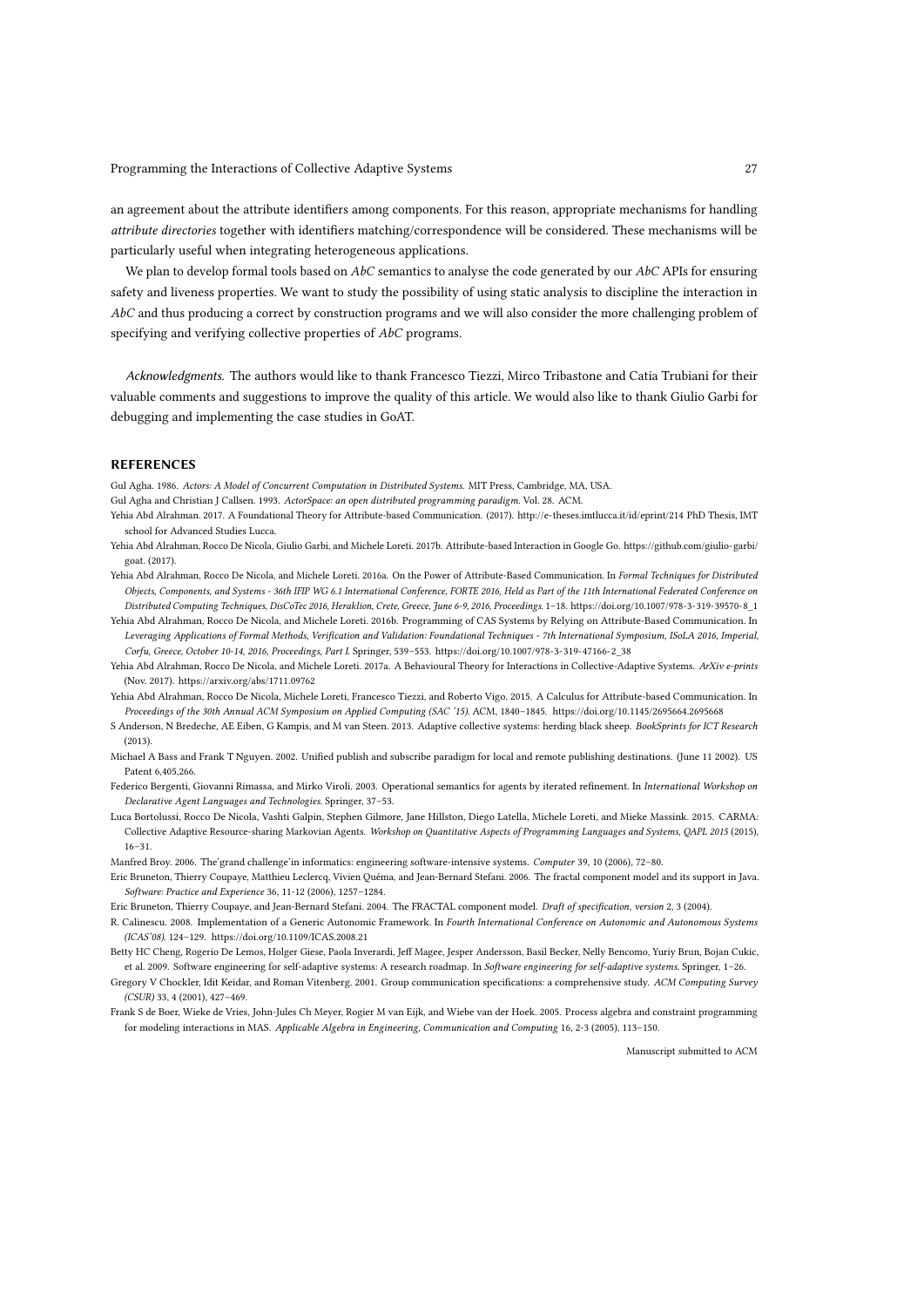#### 28 Y. Abd Alrahman et al.

- Rocco De Nicola, Tan Duong, Omar Inverso, and Catia Trubiani. 2017. AErlang: Empowering Erlang with Attribute-Based Communication. In Coordination Models and Languages - 19th IFIP WG 6.1 International Conference, COORDINATION 2017, Held as Part of the 12th International Federated Conference on Distributed Computing Techniques, DisCoTec 2017, Neuchâtel, Switzerland, June 19-22, 2017, Proceedings. 21–39. https://doi.org/10.1007/ 978-3-319-59746-1\_2
- Rocco De Nicola, Michele Loreti, Rosario Pugliese, and Francesco Tiezzi. 2014. A formal approach to autonomic systems programming: the SCEL Language. ACM Transactions on Autonomous and Adaptive Systems (2014), 1–29.
- Cristian Ene and Traian Muntean. 1999. Expressiveness of point-to-point versus broadcast communications. In Fundamentals of Computation Theory. Springer, 258–268.
- Christian Ene and Traian Muntean. 2001. A broadcast-based calculus for communicating systems. In Parallel and Distributed Processing Symposium, International, Vol. 3. IEEE Computer Society, 30149b–30149b.
- M. F. Ercan, L. Partawijaya, and Y. F. Fung. 2006. Collective Search and Exploration with a Robot Swarm. In TENCON 2006 2006 IEEE Region 10 Conference. 1–4. https://doi.org/10.1109/TENCON.2006.344078
- Patrick Th. Eugster, Pascal A. Felber, Rachid Guerraoui, and Anne-Marie Kermarrec. 2003. The Many Faces of Publish/Subscribe. ACM Comput. Surv. 35, 2 (June 2003), 114–131. https://doi.org/10.1145/857076.857078
- Alois Ferscha. 2015. Collective adaptive systems. In Adjunct Proceedings of the 2015 ACM International Joint Conference on Pervasive and Ubiquitous Computing and Proceedings of the 2015 ACM International Symposium on Wearable Computers. ACM, 893–895.
- David Gale and Lloyd S Shapley. 1962. College admissions and the stability of marriage. The American Mathematical Monthly 69, 1 (1962), 9–15.
- D. Garlan, S. W. Cheng, A. C. Huang, B. Schmerl, and P. Steenkiste. 2004. Rainbow: architecture-based self-adaptation with reusable infrastructure. Computer 37, 10 (Oct 2004), 46–54. https://doi.org/10.1109/MC.2004.175
- Simos Gerasimou, Radu Calinescu, Stepan Shevtsov, and Danny Weyns. 2017. UNDERSEA: an exemplar for engineering self-adaptive unmanned underwater vehicles. In Proceedings of the 12th International Symposium on Software Engineering for Adaptive and Self-Managing Systems. IEEE Press, 83–89.
- Carl Hewitt. 1977. Viewing control structures as patterns of passing messages. Artificial intelligence 8, 3 (1977), 323–364.
- Carl Hewitt, Peter Bishop, and Richard Steiger. 1973. A universal modular actor formalism for artificial intelligence. In Proceedings of the 3rd international joint conference on Artificial intelligence. Morgan Kaufmann Publishers Inc., 235–245.
- Robert Hirschfeld, Pascal Costanza, and Oscar Nierstrasz. 2008. Context-oriented programming. Journal of Object Technology 7, 3 (2008).
- Charles Antony Richard Hoare. 1978. Communicating sequential processes. Commun. ACM 21, 8 (1978), 666–677.
- Hugh W Holbrook and David R Cheriton. 1999. IP multicast channels: EXPRESS support for large-scale single-source applications. In ACM SIGCOMM Computer Communication Review, Vol. 29. ACM, 65–78.
- Kazuo Iwama and Shuichi Miyazaki. 2008. A Survey of the Stable Marriage Problem and Its Variants. In Proceedings of the International Conference on Informatics Education and Research for Knowledge-Circulating Society (Icks 2008) (ICKS '08). IEEE Computer Society, 131–136. https://doi.org/10.1109/ ICKS.2008.7
- Duncan E Jackson and Francis LW Ratnieks. 2006. Communication in ants. Current biology 16, 15 (2006), R570–R574.

Tommy R Jensen and Bjarne Toft. 1995. Graph coloring problems. Vol. 39. John Wiley & Sons.

David Kinny. 2005. Algebraic specification of agent computation. Applicable Algebra in Engineering, Communication and Computing 16, 2 (2005), 77–111. Annabelle Klarl. 2015. Engineering Self-Adaptive Systems with the Role-Based Architecture of Helena. In Infrastructure for Collaborative Enterprises, WETICE 2015, Larnaca, Cyprus, June 15-17, 2015. 3–8. https://doi.org/10.1109/WETICE.2015.32

- Hermann Kopetz. 2011. Internet of things. In Real-time systems. Springer, 307–323.
- Filip Krijt, Zbynek Jiracek, Tomas Bures, Petr Hnetynka, and Ilias Gerostathopoulos. 2017. Intelligent Ensembles: A Declarative Group Description Language and Java Framework. In Proceedings of the 12th International Symposium on Software Engineering for Adaptive and Self-Managing Systems (SEAMS '17). IEEE Press, Piscataway, NJ, USA, 116–122. https://doi.org/10.1109/SEAMS.2017.17
- Paulo Leitão, José Barbosa, and Damien Trentesaux. 2012. Bio-inspired multi-agent systems for reconfigurable manufacturing systems. Engineering Applications of Artificial Intelligence 25, 5 (2012), 934–944.
- Wilfried Lepuschitz, Benjamin Groessing, Munir Merdan, and Georg Schitter. 2013. Evaluation of a multi-agent approach for a real transportation system. In Industrial Technology (ICIT), 2013 IEEE International Conference on. IEEE, 1273–1278.
- Michele Loreti and Jane Hillston. 2016. Modelling and Analysis of Collective Adaptive Systems with CARMA and its Tools. In Formal Methods for the Quantitative Evaluation of Collective Adaptive Systems - 16th International School on Formal Methods for the Design of Computer, Communication, and Software Systems, SFM 2016, Bertinoro, Italy, June 20-24, 2016, Advanced Lectures (Lecture Notes in Computer Science), Marco Bernardo, Rocco De Nicola, and Jane Hillston (Eds.), Vol. 9700. Springer, 83–119. https://doi.org/10.1007/978-3-319-34096-8\_4
- Bruce M. Maggs and Ramesh K. Sitaraman. 2015. Algorithmic Nuggets in Content Delivery. SIGCOMM Comput. Commun. Rev. 45, 3 (July 2015), 52–66. https://doi.org/10.1145/2805789.2805800
- Marco Mamei and Franco Zambonelli. 2004. Programming pervasive and mobile computing applications with the TOTA middleware. In Pervasive Computing and Communications, 2004. PerCom 2004. Proceedings of the Second IEEE Annual Conference on. IEEE, 263–273.

Robin Milner. 1980. A calculus of communicating systems. (1980).

Robin Milner. 1989. Communication and concurrency. Prentice-Hall, Inc.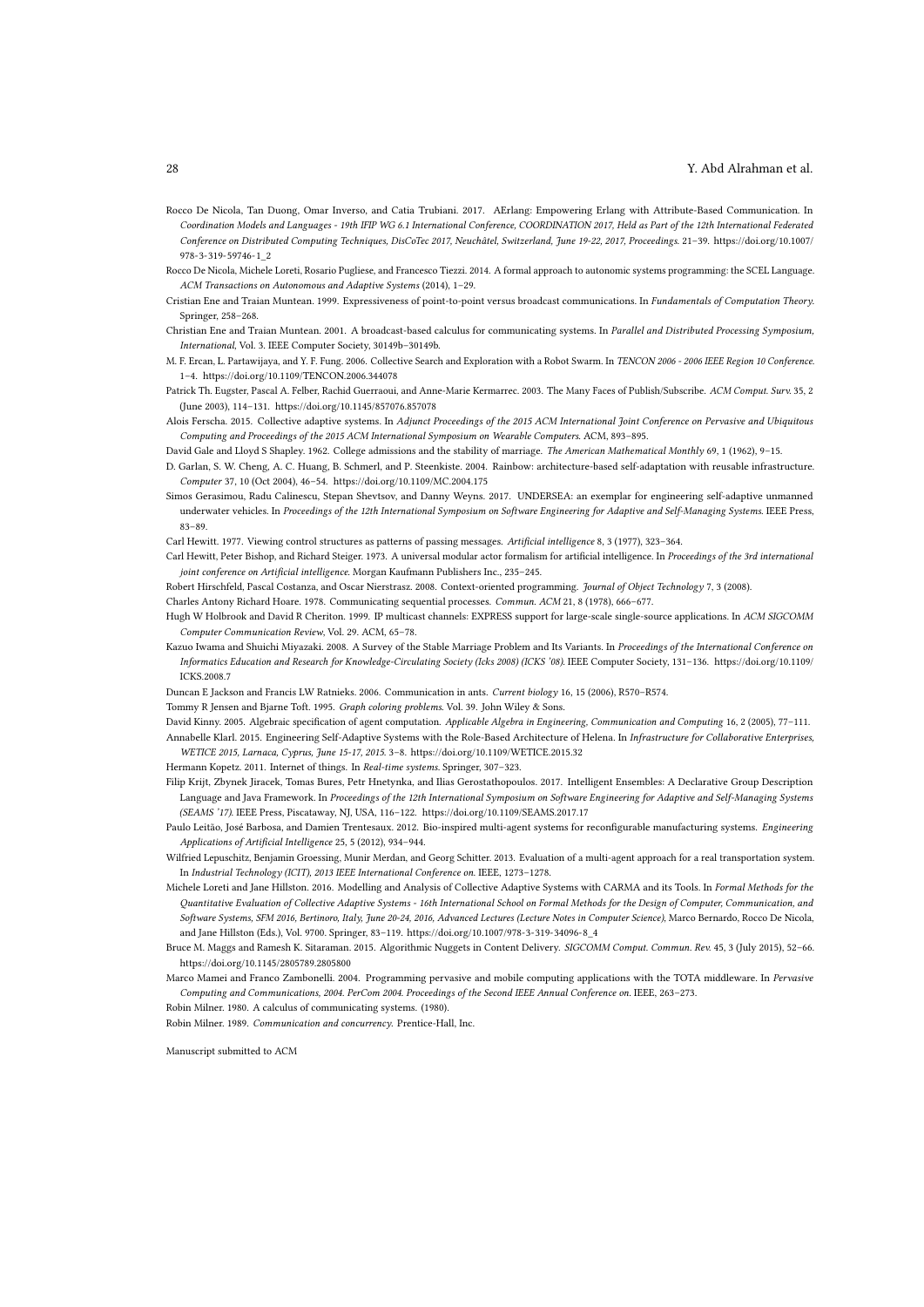Robin Milner, Joachim Parrow, and David Walker. 1992. A calculus of mobile processes, II. Information and computation 100, 1 (1992), 41–77.

Hong-Seok Park and Ngoc-Hien Tran. 2012. An autonomous manufacturing system based on swarm of cognitive agents. Journal of Manufacturing Systems 31, 3 (2012), 337 – 348. https://doi.org/10.1016/j.jmsy.2012.05.002

KVS Prasad. 1991. A calculus of broadcasting systems. In TAPSOFT'91. Springer, 338–358.

Kuchi VS Prasad. 1995. A calculus of broadcasting systems. Science of Computer Programming 25, 2 (1995), 285–327.

D. Sanderson, N. Antzoulatos, J. C. Chaplin, D. Busquets, J. Pitt, C. German, A. Norbury, E. Kelly, and S. Ratchev. 2015. Advanced Manufacturing: An Industrial Application for Collective Adaptive Systems. In 2015 IEEE International Conference on Self-Adaptive and Self-Organizing Systems Workshops. 61–67. https://doi.org/10.1109/SASOW.2015.15

Davide Sangiorgi and David Walker. 2003. The pi-calculus: a Theory of Mobile Processes. Cambridge university press.

- A. Sassi, C. Borean, R. Giannantonio, M. Mamei, D. Mana, and F. Zambonelli. 2015. Crowd Steering in Public Spaces: Approaches and Strategies. In 2015 IEEE International Conference on Computer and Information Technology; Ubiquitous Computing and Communications; Dependable, Autonomic and Secure Computing; Pervasive Intelligence and Computing. 2098–2105. https://doi.org/10.1109/CIT/IUCC/DASC/PICOM.2015.312
- Ian Sommerville, Dave Cliff, Radu Calinescu, Justin Keen, Tim Kelly, Marta Kwiatkowska, John Mcdermid, and Richard Paige. 2012. Large-scale complex IT systems. Commun. ACM 55, 7 (2012), 71–77.
- Mirko Viroli, Ferruccio Damiani, and Jacob Beal. 2013. A calculus of computational fields. In Advances in Service-Oriented and Cloud Computing. Springer, 114–128.
- Mirko Viroli and Andrea Omicini. 2005. Process-algebraic approaches for multi-agent systems: an overview. Applicable Algebra in Engineering, Communication and Computing 16, 2-3 (2005), 69–75.
- Danny Weyns, Sam Malek, and Jesper Andersson. 2012. FORMS: Unifying Reference Model for Formal Specification of Distributed Self-adaptive Systems. ACM Trans. Auton. Adapt. Syst. 7, 1, Article 8 (May 2012), 61 pages. https://doi.org/10.1145/2168260.2168268

Martin Wirsing and Matthias Holzl. 2006. Software intensive systems. Draft Report on ERCIM Beyond the Horizon Thematic Group 6 (2006). Michael J Wooldridge. 2000. Reasoning about rational agents. MIT press.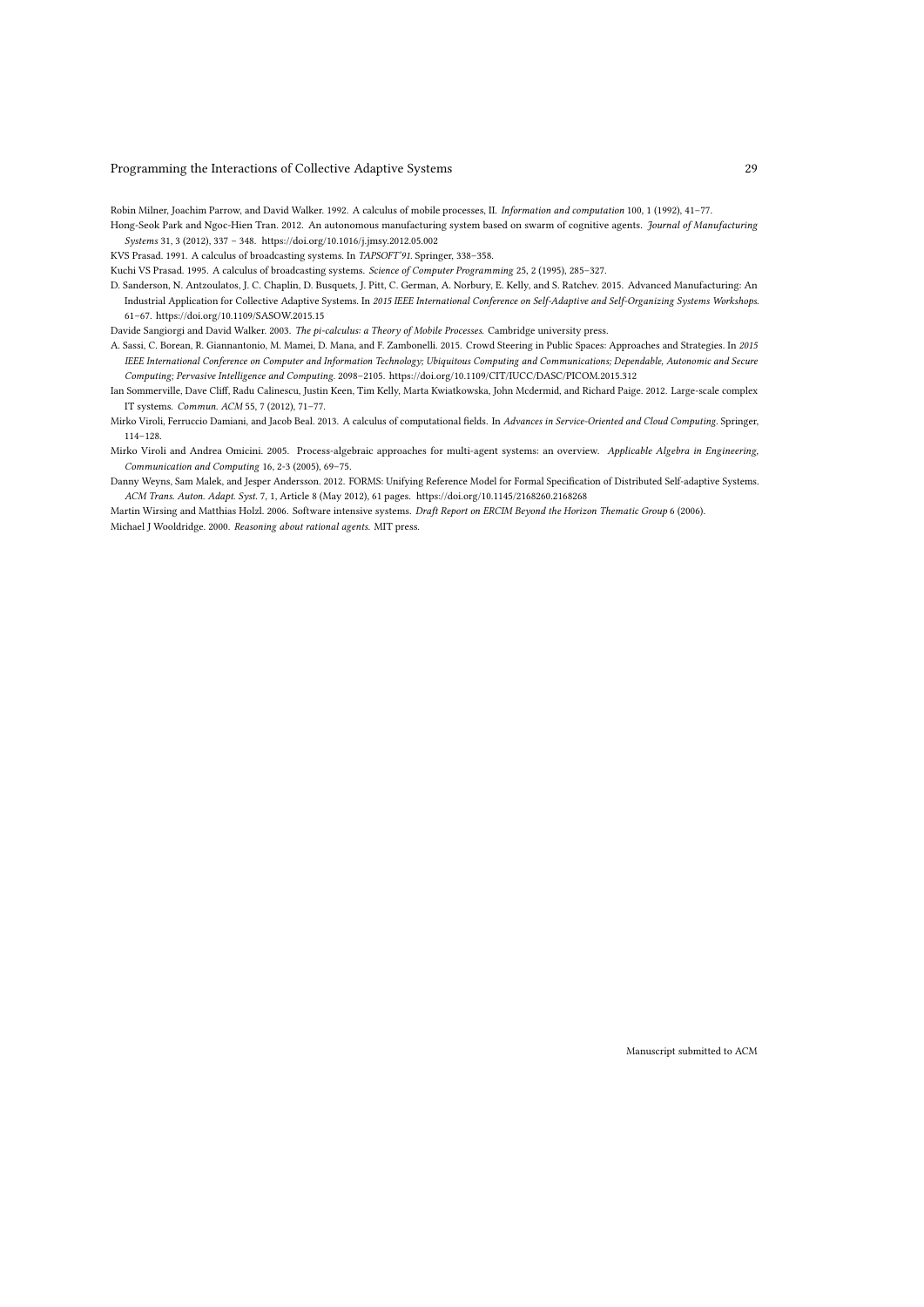## A APPENDIX

To provide further evidences of the expressive power of  $AbC$  and of its ability to naturally model the interaction in CAS, below we present two additional case studies from different application domains, namely crowd steering and swarm robotics.

#### A.1 A Smart Conference System

This case study is inspired by work on crowd steering in public spaces during big events [Sassi et al. 2015]. The idea is to exploit the mobile devices of conference participants to guide them to the presentations they are interested in. Each participant expresses her topic of interest and the conference venue is responsible for guiding her to the location where the presentations that match her interest take place. The conference venue is composed of a set of rooms where the conference sessions are planned. We assume that the name of each room identifies its location, e.g., " $1^{st}$  Floor, Room.101" and that each participant has a unique id. The conference program and session relocation can be dynamically adjusted at anytime to handle specific situations, i.e., a crowded session can be moved to a larger room and this should be done seamlessly without any disruption to the whole conference program. When relocation happens, the updates should be communicated to the interested participants.

The smart conference system can be modelled in  $AbC$  as the parallel composition of the conference venue and the set of available participants. The conference venue is represented as a set of parallel AbC components, each of them representing a room ( $Room_1 || \ldots || Room_n$ ) and each  $Room_i$  has the following structure  $\Gamma_i :_I R$  where  $\Gamma_i$  represents the attribute environment of a room,  $I = \{role, session\}$  represents its interface and R represents its behaviour. A Participant<sub>i</sub> instead has the following structure  $\Gamma_p$  : $_{I'}$   $P$  where  $\Gamma_p$  represents its attribute environment,  $I' = \{id, interest\}$  represents its interface, and P represents its behaviour. The overall system is defined as follows:

 $Room_1 || ... || Room_n || Partitionnt_1 || ... || Partitionnt_m$ 

The attribute environments for participants and rooms contain the following attributes:

id: the identity of a participant; interest: the current topic of interest of a participant; name: the name of a room, e.g., "1<sup>st</sup> Floor, Room.101"; dest: to store the name of the room where the topic of interest for a participant is presented; role: the role of a component, each room has a Provider role; session: the current scheduled session for a room; prevSession: the session that was supposed to be held previously in a room if any; newSession: the new session assigned to a room; relocate: a boolean attribute, that indicates if a room has to start the relocation process.

The behaviour of process P, specifying the behaviour of a participant is defined as follows:

let  $v = (initialTopic)$  in  $P \triangleq$  set(*interest*, *v*) ("request", this.id) $\omega$ (role = "Provider"). (session = this.interest  $\wedge x =$  "interest Rplu")(x, u). [dest := u]Upd

 $Upd \triangleq (x = "update" \land z = this.interest)(x, y, z, l).[dest := l]Upd$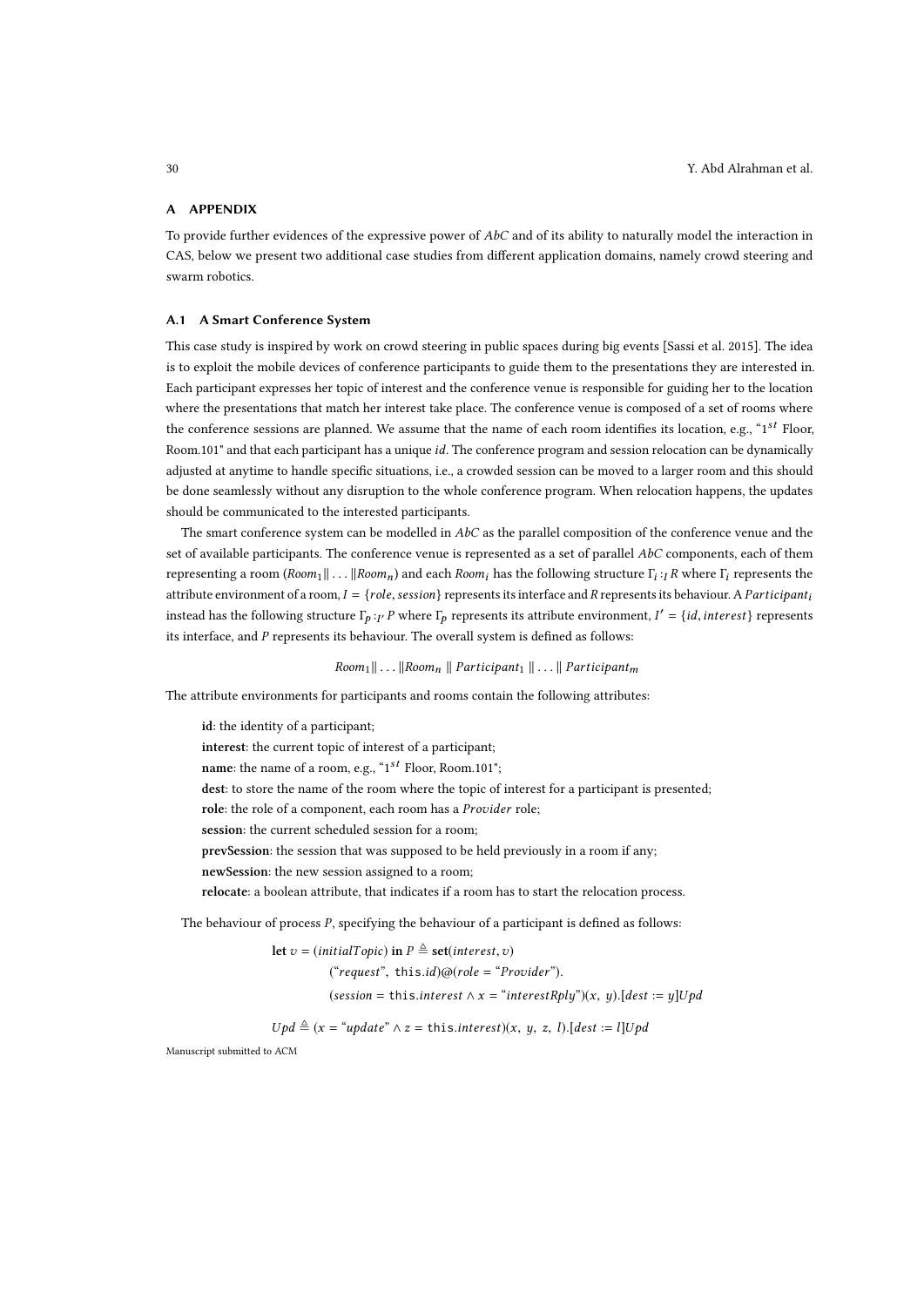A participant starts by updating the value of her attribute interest with an initial topic. This will allow the participant to communicate her topic of interest to the conference venue by sending a session-request to nearby providers; in our case, this is a room. Notice that a participant does not know room names in advance, and only sends messages to components with a provider role. The communicated values include a label "request" and the identity of the participant. Once the message is emitted, the process blocks until a reply notification that matches her interest arrives. The notification contains an interestRply label, and the name of the room where the session is to be held. The participant is eligible to receive the message only if its attributes satisfy the sending predicate. Moreover, the participant receives only from a room with a session that matches her topic of interest (i.e., session = this.interest). By receiving this notification, the process updates its destination and waits for new possible updates through process  $Upd$ . This process is blocked until it receives an update notification about a session that matches the participant interest. The notification message contains an *update* label, the session that was supposed to be held previously in this room, the current session of the room, and the name of the room where the session of interest has been moved. Once a notification message is received, the process updates the destination to the new location and waits for future updates.

The behaviour of a room component is obtained as the parallel composition of three different processes:

## $R \triangleq$  Service | Relocation | Updating

The Service process is responsible for providing a normal service for a room. When a room receives a session-request, the process Service replies back to the requester with the room location whenever the current session of the room matches the topic of interest of the requester. The Relocation and the Updating processes are responsible for handling sessions and participants relocation from one room to another.

The process Service, reported below, shows how the room normally handles participant requests. The Service process is busy-waiting for session-requests from the available participants. Once a message with a possible session-request is received, and its attached interest value matches the current room session, the process sends an interest-reply message to the requester and gets ready to handle new session-requests by replicating itself. The interest-reply message contains an interestRply label and the name of the room. Notice that, since the predicate of the interestRply message addresses the requester with its identity, there is only one possible receiver for this message which is the requester herself.

# Service  $\triangleq$  (x = "request"  $\wedge$  interest = this.session)(x, y).("interestRply", name)@(id = y).0 |

## Service

The process Relocation handles unexpected changes of the schedule for a room. The idea is to handle these run-time changes in a way such that interested participants in the new session and also other rooms where a swap of schedule should happen are notified. The behaviour of Relocation is triggered by changes in the environmental attributes NewSession and relocate. In general, environmental attributes are controlled either by the environment itself or by other components; these may be humans or sensors that intervene to adapt the system behaviour to guarantee the expected functioning.

A possible scenario is that the session is becoming too crowded and needs to be relocated to another larger room with possibly few attendees. Another component that plays a portal role and keeps information about the capacity and the run-time utilisation of all rooms can propose a new session that best fits with the capacity of this room. Note that the portal component only proposes suitable sessions for rooms based on their capacities and their run-time utilisation, but has no control on their behaviours. The decision of relocation is made by the room itself depending on the readings from sensors which set the value of the attribute relocate to true if the level of overcrowding exceeded a certain Manuscript submitted to ACM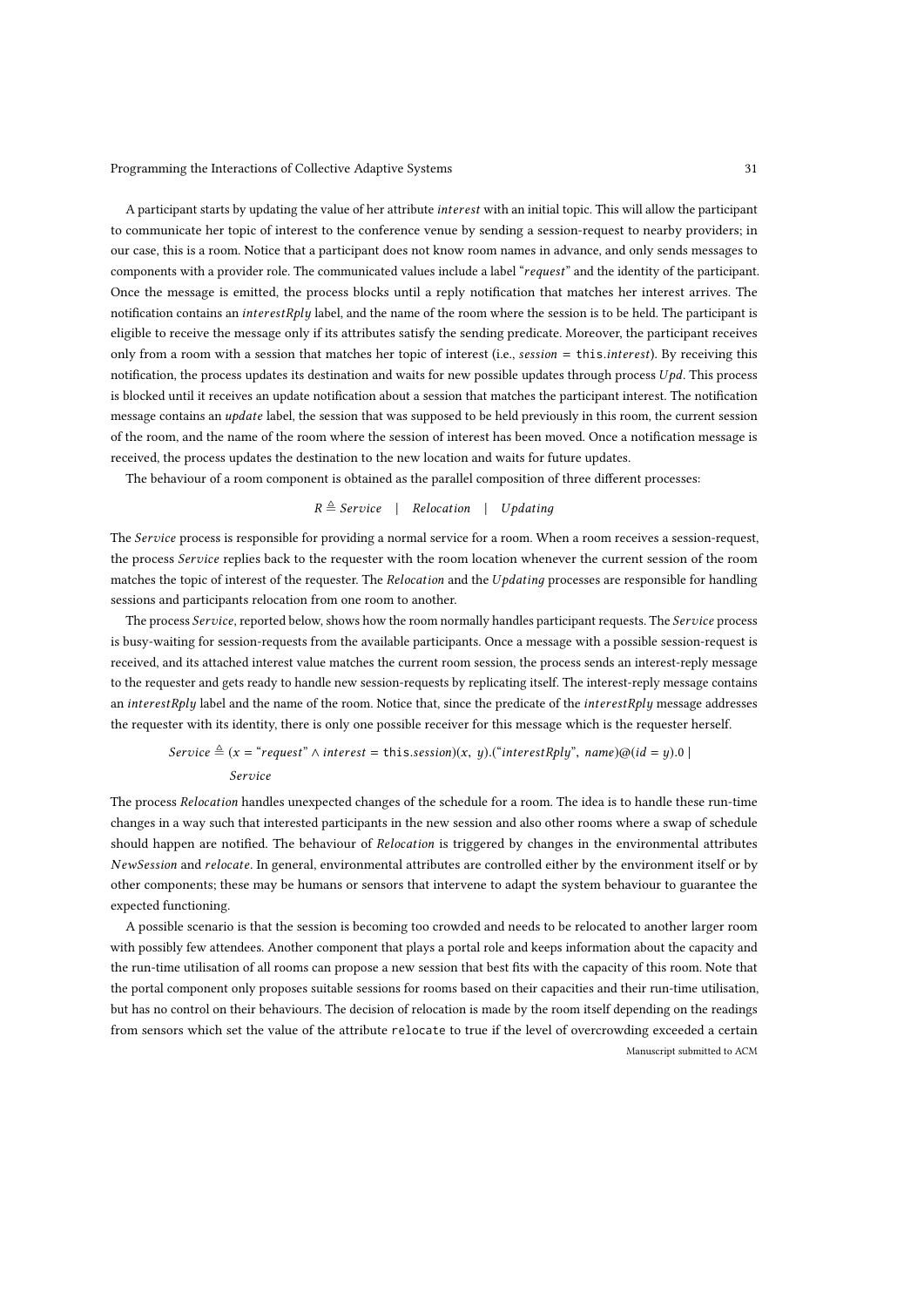threshold. To achieve relocation we have to steer the crowd from one room to another and vice versa. Actually, three different parties have to be notified about the changes of the schedule. The participants who are interested in the new proposed session, the room that is currently assigned the new proposed session and should swap its session with the crowded room, and the participants who are interested in the crowded session.

The Relocation process is responsible for notifying the room where a swap of schedule should happen and the participants who are interested in the new proposed session. The Updating process communicates the new location of the crowded session to the interested participants. An awareness operator is needed to allow the Relocation process to keep track of environmental changes; it is used to collect run-time data from the attribute environment of the component where the process Relocation is executed. These data are used to decide future behaviours.

Process Relocation, reported below, is blocked until the value of attribute relocate becomes true; it sends a session/interest update to the participants interested in the new assigned session and also to the room where a swap of schedule should happen as shown in the "∨" predicate of the send action. The interest update message contains an interest update label, the current session, the new session, and the name of the room. By sending this message, the process updates the room's previous session to the current one and the current session to the new session provided by the portal component through the value of the attribute newSession. The flag relocate is set to false.

> $Relocation \triangleq \langle$ relocate = tt $\rangle$ ("update", this.session, this.newSession, name) @(interest = this.newSession ∨ session = this.newSession).  $[prevSession := session]$  $session := newSession,$   $relocated := ff]Relocation$

To relocate the sessions and steer participants correctly both the involved rooms do collaborate and propagate the changes in their schedules to the interested participants. The global goal is to make both groups of participants, interested in one of the two room sessions, aware of the new location of their interest. As seen before, process Relocation is partly responsible for propagating the changes to the group of participants interested in the newly assigned session. The same message is used to ask for collaboration to the other room, where a swap of schedule should happen. The other room has to update its session and propagate the changes to all participants interested in the crowded session. This task is performed by process Updatinд:

> Updating  $\triangleq$  (x = "update"  $\wedge$  z = this.session)(x, y, z, l).  $[prevSession := session, session := y]$ ("update", this.prevSession, this.session, this.name)  $\omega$ (interest = this.session  $\vee$  session = this.session).0 | Updating

When a room receives a session-update message regarding its own session, the attribute prevSession gets the value of session and this is assigned the value of the session name communicated by the other room. Once the changes have been applied, the process sends a session/interest-update message and again the process Updating is made available to handle session-update messages. The session-update message is sent to the other group of participants so that they relocate to the new destination. It should be noted that the structure of this message is exactly the same as the one sent by Relocation. The only difference is that the sent values depend on the current attribute values of the room where the process Updatinд is executed.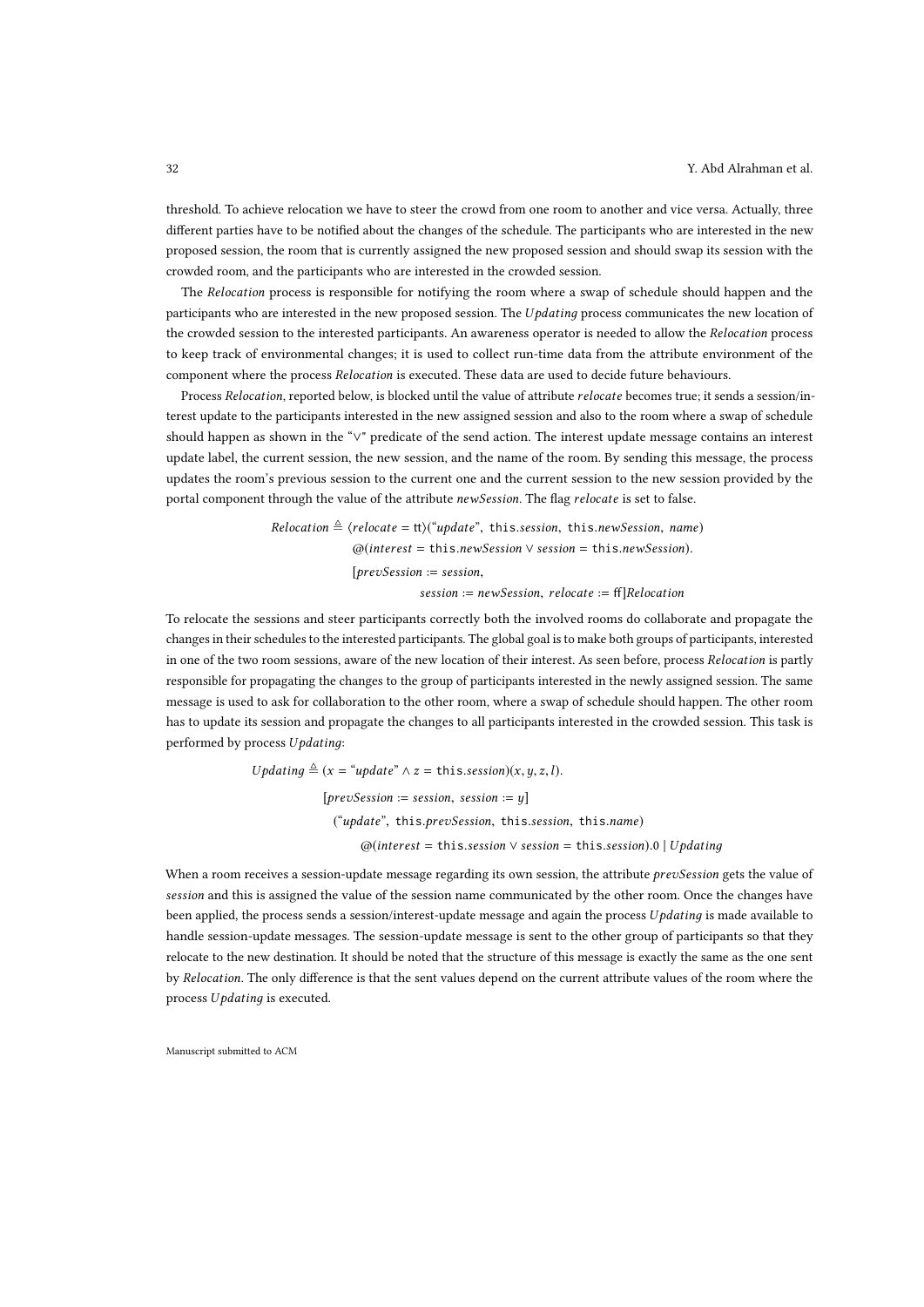Example A.1 (Interaction fragment). Let us assume that a participant, say  $p_1$  with  $id = 1$  and with "Theory" as her initial topic of interest, sent a session-request for nearby providers. The participant  $p_1$  applies rule Comp twice. The first application of Сомр, reported below, updates the *interest* attribute of the participant<sup>6</sup>.

$$
\Gamma_p:_{I'} P \xrightarrow{\{id=1, \text{ intersects} \tau = \bot\} \triangleright ff)} \Gamma_p[\text{interest} \mapsto \text{``Theory"}] :_{I'} P'
$$

The second application of Comp is used to send the request to nearby providers:

$$
\Gamma'_{p}:T' \text{ } P' \text{ } \xrightarrow{\{id=1, \text{ }intersect=\text{ }``Theory\} \triangleright \text{ } (role=\text{ }``Provider")("request",1)} \Gamma'_{p}:T' \text{ } P''
$$

If a room, say  $r_1$  scheduled for the session "Theory", receives this message, it applies rule (Comp) and performs the following transition:

$$
\Gamma_1:_{I} Service \mid \text{Relocation} \mid \text{Updateing}
$$
\n
$$
\xrightarrow{\{id=1, \text{ interest}=\text{`Theory}\}\triangleright (role=\text{`Provider'})\text{``request",1)}}
$$

## $\Gamma_{\!\!1}$  :<sub>I</sub> Service'("request"/x,  $\left. 1/y \right]$  | Service | Relocation | Updating

All other rooms will just discard the request and apply rule FComp and the overall system, by applying rule ComR, will evolve as follows:

$$
\xrightarrow{\{id=1, \text{ }interest = "Theory"\} \triangleright \overline{(role = "Provider")("request", 1)}
$$
\n
$$
\xrightarrow{\{\Gamma_1 : \text{ }Service'\{\text{ }``request"\}/x, \ 1/y \mid \text{ }Service \ | \ \text{ }Relocation \ | \ \text{ }Updateing \ \text{ }||\}}
$$
\n
$$
\Gamma'_p : \{r \in P'' \mid \text{ } \Gamma_2 : \text{ } R_2 \mid \text{ } \dots \mid \text{ } \Gamma_n : \text{ } R_n
$$

The components  $\Gamma_2:_{I} R_2, \ldots, \Gamma_n:_{I} R_n$  represent the other rooms in the conference venue. □

## A.2 A swarm robotics scenario in AbC

S

We consider a scenario where a swarm of robots spreads throughout a given disaster area with the goal of locating and rescuing possible victims. Similar case studies have been considered in [Ercan et al. 2006]. All robots execute the same code that defines their functional behaviour, and rely on a set of adaptation mechanisms that regulates the interactions with other robots and with the environment. Initially, all robots play the explorer role to search for victims in the environment. Once a robot finds a victim, its role changes to "rescuer" and it sends information about the victim to nearby explorers. The collective (the swarm) starts forming in preparation of the rescuing procedure. As soon as another robot receives information about the victim, it changes its role to "helper" and joins the rescuers-collective. The rescuing procedure starts only when the collective formation is complete. During exploration, in case of a critical battery level, a robot enters a power saving mode until it is recharged.

This model exploits the fact that a process running on a robot can either read the values of attributes provided by its sensors or read and update other attributes in its environment. Reading the values of the attributes controlled by sensors provides information about the environment or about the current status of the robot. Thus, the model captures both self-awareness and context-awareness. For instance, when reading the value of the collision attribute, if Γ(collision) = tt, the robot becomes aware that a collision with a wall in the arena is imminent and this triggers an adaptation mechanism

<sup>6</sup> Please remember that we have  $\text{set}(interest, InitialTopic) \equiv () @ff.[interest := initialTopic]$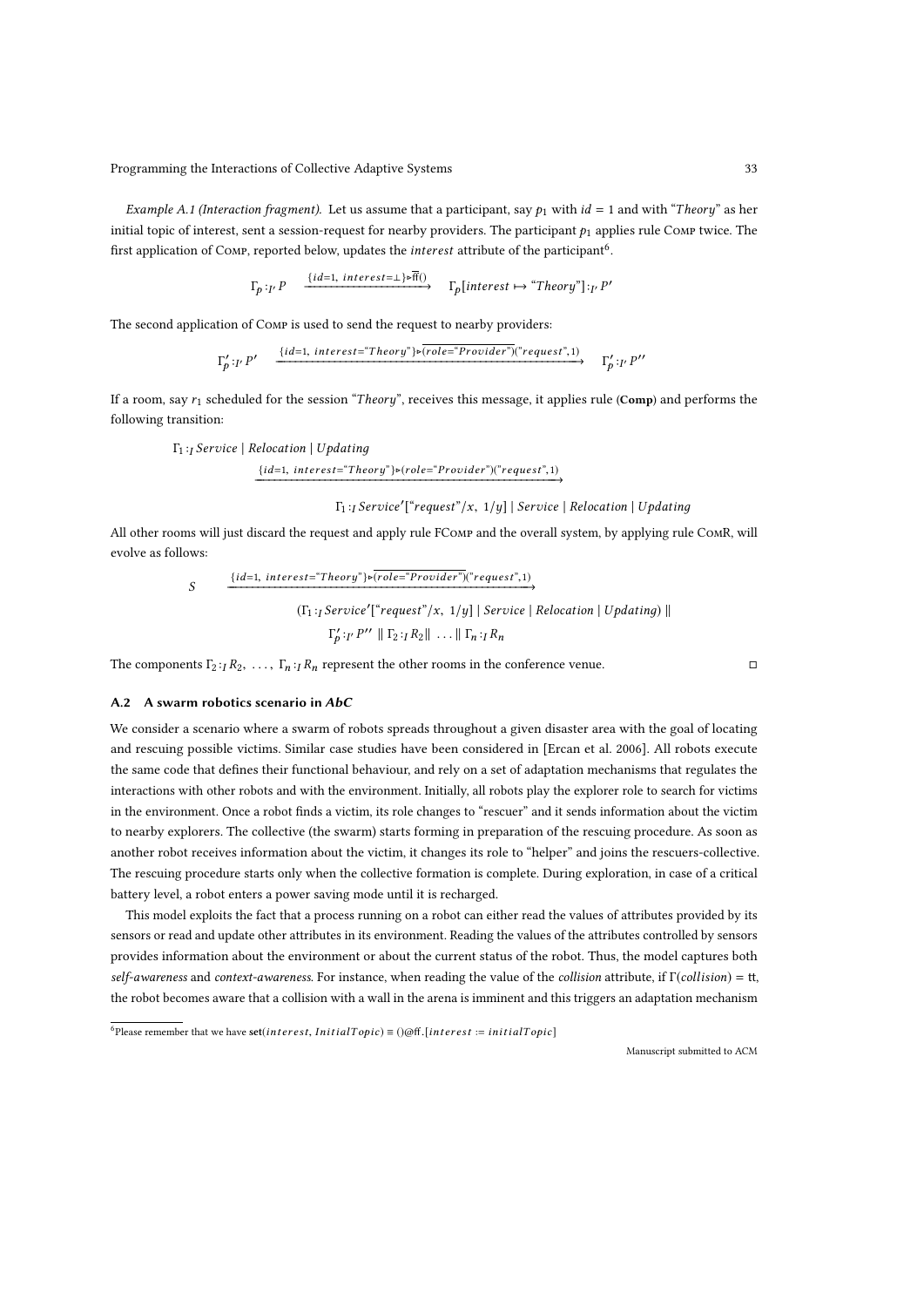to change its direction. On the other hand, if  $\Gamma(batteryLevel) = 15\%$ , the robot becomes aware that its power is limited (e.g., < 20%) and starts an adaptation program to take the robot into the power saving mode.

We assume that each robot has a unique identity  $(id)$  and since the robot acquires information about its environment or its own status by reading the values provided by sensors, no additional assumption about its initial state is needed. It is worth mentioning that sensors and actuators are not modelled by  $AbC$  because they represent the robot internal infrastructure while the  $AbC$  model represents the programmable behaviour of the robot (i.e., its running code).

The robotics scenario is modelled as a set of parallel AbC components, each of which represents a robot (Robot<sub>1</sub> || . . . ||Robot<sub>n</sub>) and each robot has the following form  $(\Gamma_i :_I P_R)$  where  $I = \{id, role\}.$ 

The attribute environment for a robot contains the following attributes:

id: the unique identity of a robot; role: the current role of a robot; victimPerceived: to indicate if a victim is found; state: its value triggers an actuation signal to either move or stop the movement; vPostion: to indicate a victim position; count: to indicate the required number of robots needed to rescue a victim; target: its value triggers the actuators to move to a specific location; direction: its value triggers the actuators to follow a specific direction; collision: to indicate if a collision is detected; batteryLevel: to indicate the battery level of the robot  $^7$ .

The behaviour of a single robot is modelled by:

#### $P_R \triangleq (Rescuer + Explorer)$  RandWalk | IsMoving

The robot follows a random walk in exploring the disaster arena. The robot can either become a "rescuer" when he becomes aware of the presence of a victim by locally reading the value of an attribute controlled by its sensors or remain as "explorer" and keep sending queries for information about the victim from nearby robots whose role is either "rescuer" or "helper".

The definition of process Rescuer is reported below. Please notice that the actual values of  $x_1, x_2$  and  $x_3$  are provided by external sensors.

> Rescuer ≜  $\langle \text{this.}victimPerceived = \text{tt}\rangle(\hat{\phi}ff. [\text{this.}state := stop, \text{this.}vPosition := \langle x_1, x_2 \rangle,$ this.count :=  $x_3$ , this.role := rescuer]  $(x = "qry" \land role = "explorer") (x, y).$ ("ack", this. $v$ Position, this.count) $@(id = y).0$

If sensors recognise the presence of a victim ("victim-Perceived" becomes "tt"), the robot updates its "state" to "stop" (which triggers an actuation signal to halt the actuators and stop movement), computes the position of the victim and the number of robots necessary to rescue the victim and stores them in "vPosition" and "count", then it changes its role

<sup>&</sup>lt;sup>7</sup>Notice that the values of attributes victimPerceived, vPosition, count, collision, and batteryLevel are provided by sensors while the values of attributes state, target, and direction send actuation signals to the actuators of the robot.

Manuscript submitted to ACM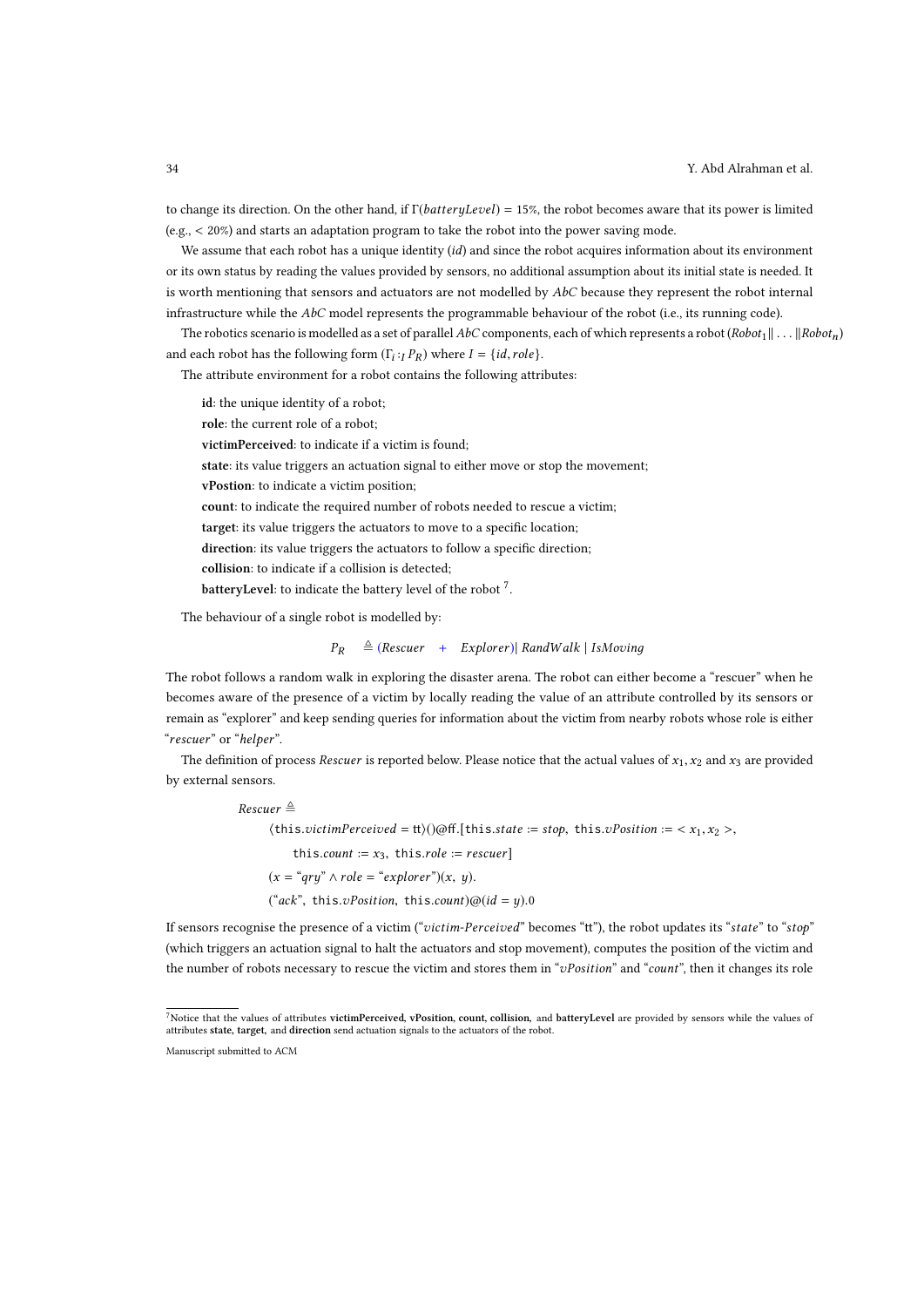to "rescuer" and waits for queries from nearby explorers. Once a message from an explorer is received, the robot sends back the information about the victim to the requesting robot addressing it with its identity "id".

Alternatively, the robot plays the explorer role and continuously sends queries for information about the victim to nearby robots whose role is either "rescuer" or "helper". The query message contains a label "qry" to indicate the request type and the identity of the robot "this.id". When it receives an acknowledgement with victim's information, the robot changes its role to "helper" and starts the helping procedure. Notice that if an acknowledgment message is not received, the robot can again behave as rescuer or explorer as described above.

 $Explore$ r ≜  $("qry", this.id)@(role = "rescuer" \lor role = "heller").$  $(((role = "rescuer" \vee role = "helper") \wedge x = "ack") (x, \text{ups}, c). [this. role := helper] Helper$ + Rescuer + Explorer)

The "Helper" process is reported below:

\n
$$
\text{Helper} \triangleq (\text{Qoff}.[\text{this}.vPosition := \text{vpos}, \text{this}.target := \text{vpos}]
$$
\n

\n\n ( (this.position = this.target)\setminus\text{set}(\text{this}.role, \text{resource}) 0\n

\n\n |  
\n  $\langle c > 1 \rangle (x = \text{``qry"} \land \text{role} = \text{``explorer"})(x, y).$ \n

\n\n ("ack", this.vPosition,  $c - 1) \text{@}(id = y).0$ \n

The helping robot stores the victim position in the attribute "vPosition" and updates its target to be the victim position to tell the actuators to move to the specified location. While moving towards a victim, the robot is ready to respond to other robots queries, in case more than one robot  $(c > 1)$  is needed for the rescuing procedure. Once it reaches the victim (i.e., its position coincides with the victim position), the robot changes its role to "rescuer" and joins the rescuer-collective.

The "RandWalk" process is defined below, it determines the random direction to be followed by the robot. When a collision is detected by a proximity sensor, a new random direction is computed.

## RandWalk  $\triangleq$  set(this.direction,  $2\pi$ rand()) $\langle$ this.collision = tt $\rangle$ RandWalk

Finally, process "IsMoving" captures the status of the battery level in a robot at any time. Once the battery level drops into a critical level ( $\leq 20\%$ ), the robot changes its status to "stop" which results in halting the actuators and the robot enters the power saving mode. The robot stays in this mode until it is recharged ( $\geq 90\%$ ), then it starts moving again.

IsMoving  $\triangleq$   $\langle$  this.state = move  $\land$  (this.batteryLevel  $\leq$  20%))

set(this.state,stop) $\langle$ this.batteryLevel  $\geq 90\%$ )

## set(this.state, move)IsMoving

For simplifying the presentation, in this scenario we are not modelling the charging task and assume that this task is accomplished according to some predefined procedure.